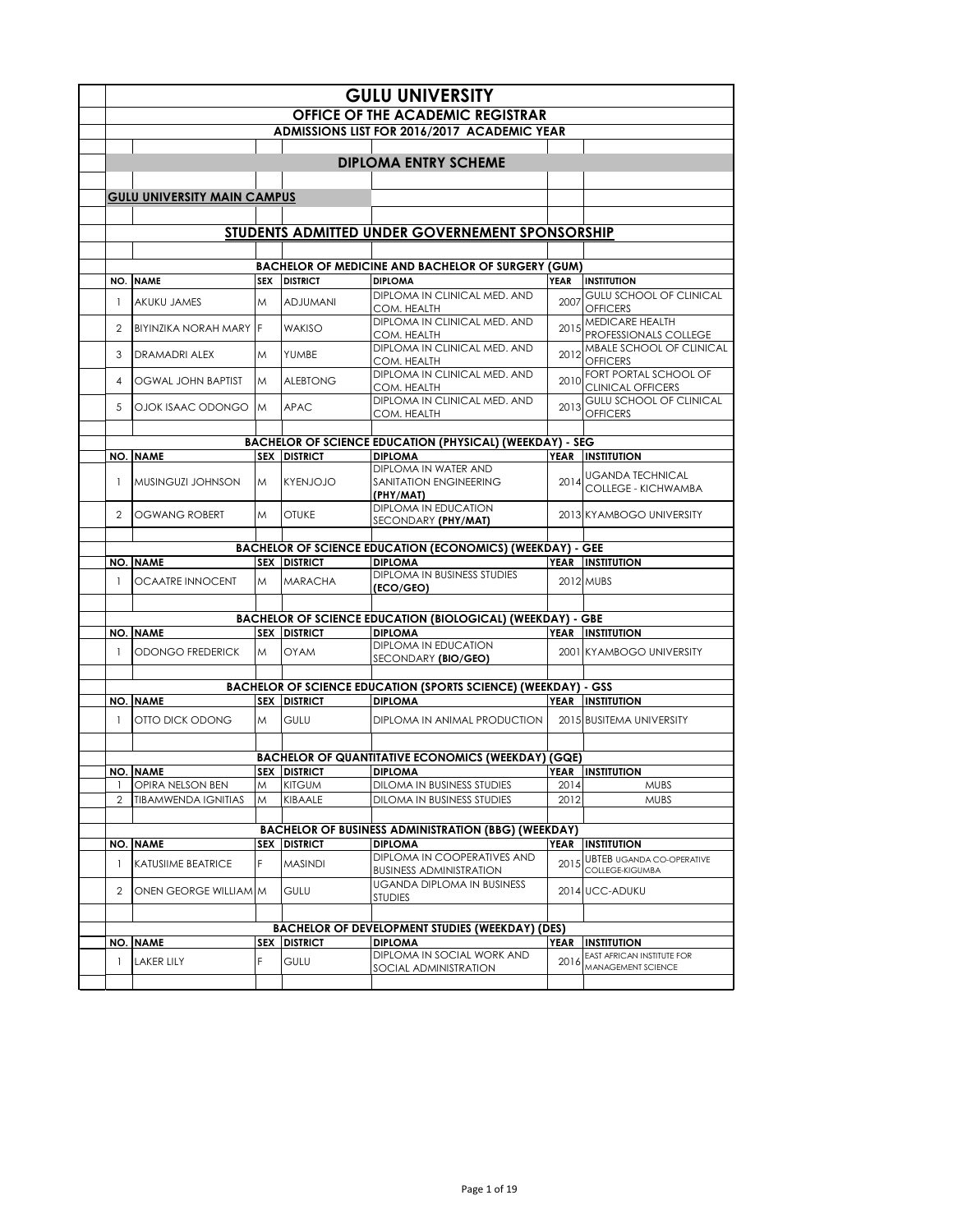|                          |                                        |            |                     | STUDENTS ADMITTED UNDER PRIVATE SPONSORSHIP                   |             |                                                            |
|--------------------------|----------------------------------------|------------|---------------------|---------------------------------------------------------------|-------------|------------------------------------------------------------|
|                          |                                        |            |                     |                                                               |             |                                                            |
|                          |                                        |            |                     | <b>BACHELOR OF MEDICINE AND BACHELOR OF SURGERY (GUM)</b>     |             |                                                            |
| NO.                      | <b>NAME</b>                            | <b>SEX</b> | <b>DISTRICT</b>     | <b>DIPLOMA</b><br>DIPLOMA IN CLINICAL MED. AND                | <b>YEAR</b> | <b>INSTITUTION</b><br><b>GULU SCHOOL OF CLINICAL</b>       |
| $\mathbf{1}$             | <b>ANYING JANET</b>                    | F          | GULU                | COM. HEALTH<br>DIPLOMA IN CLINICAL MED. AND                   | 2012        | <b>OFFICERS</b><br>MBALE SCHOOL OF CLINICAL                |
| 2                        | <b>ATIM JOEL</b>                       | M          | KOLE                | COM. HEALTH<br>DIPLOMA IN CLINICAL MED. AND                   | 2011        | <b>OFFICERS</b><br>MBALE SCHOOL OF CLINICAL                |
| 3                        | <b>AYIIKO HERBERT</b>                  | M          | <b>MARACHA</b>      | COM. HEALTH<br>DIPLOMA IN CLINICAL MED. AND                   | 2013        | <b>OFFICERS</b><br><b>GULU SCHOOL OF CLINICAL</b>          |
| $\overline{4}$           | <b>BAKO IVAN ALIORU</b>                | F          | <b>BUIKWE</b>       | COM. HEALTH<br><b>DIPLOMA IN CLINICAL MED. AND</b>            | 2015        | <b>OFFICERS</b><br><b>GULU SCHOOL OF CLINICAL</b>          |
| 5                        | <b>BYENTAKA BEN ALEX</b>               | M          | <b>ALVIL</b>        | COM. HEALTH<br>DIPLOMA IN CLINICAL MED. AND                   | 2015        | <b>OFFICERS</b>                                            |
| 6                        | <b>CHELANGAT MOSES</b>                 | M          | <b>KAPCHORWA</b>    | COM. HEALTH                                                   | 2013        | MBALE SCHOOL OF CLINICAL<br><b>OFFICERS</b>                |
| $\overline{7}$           | KUTEESA VIOLA                          | F.         | <b>MPIGI</b>        | DIPLOMA IN CLINICAL MED. AND<br>COM. HEALTH                   | 2014        | <b>GULU SCHOOL OF CLINICAL</b><br><b>OFFICERS</b>          |
| 8                        | LUNYUTA SAMUEL<br><b>OCHOLA</b>        | M          | <b>KITGUM</b>       | DIPLOMA IN CLINICAL MED. AND<br>COM. HEALTH                   | 2002        | GULU SCHOOL OF CLINICAL<br><b>OFFICERS</b>                 |
| 9                        | <b>MBABAZI ADRINE</b>                  | F          | MBARARA             | DIPLOMA IN CLINICAL MED. AND<br>COM. HEALTH                   | 2012        | FORT PORTAL SCHOOL OF<br><b>CLINICAL OFFICERS</b>          |
| 10                       | NONO TONNY                             | M          | LIRA                | DIPLOMA IN CLINICAL MED. AND<br>COM. HEALTH                   | 2011        | MBALE SCHOOL OF CLINICAL<br><b>OFFICERS</b>                |
|                          | 11 NYANA HARRIET                       | F          | <b>OYAM</b>         | DIPLOMA IN CLINICAL MED. AND<br>COM. HEALTH                   | 2013        | <b>GULU SCHOOL OF CLINICAL</b><br><b>OFFICERS</b>          |
| 12                       | <b>NYANZI DAVID</b><br><b>WALAKIRA</b> | M          | <b>WAKISO</b>       | DIPLOMA IN MEDICAL<br>RADIOGRAPHY                             | 2010        | MULAGO PARAMEDICAL<br><b>TRAINING SCHOOL</b>               |
| 13                       | <b>OKELLO BENJAMIN</b>                 | M          | <b>KITGUM</b>       | DIPLOMA IN CLINICAL MED. AND<br>COM. HEALTH                   | 2004        | <b>GULU SCHOOL OF CLINICAL</b><br><b>OFFICERS</b>          |
|                          | 14   OPIO TOM                          | M          | KABERAMAIDO         | DIPLOMA IN CLINICAL MED. AND<br>COM. HEALTH                   | 2014        | KABALE INSTITUTE OF HEALTH<br><b>SCIENCES</b>              |
| 15                       | OWACOWUN<br><b>LAWRENCE NOLEX</b>      | M          | <b>NEBBI</b>        | DIPLOMA IN CLINICAL MED. AND<br>COM. HEALTH                   | 2013        | MBALE SCHOOL OF CLINICAL<br><b>OFFICERS</b>                |
| 16                       | <b>SSENYONYI ROGERS</b>                | M          | KIBAALE             | DIPLOMA IN CLINICAL MED. AND<br>COM. HEALTH                   | 2014        | MEDICARE HEALTH<br>PROFESSIONALS COLLEGE                   |
| 17                       | <b>TUMUHAISE LUDOVICO</b>              | M          | <b>IBANDA</b>       | DIPLOMA IN CLINICAL MED. AND<br>COM. HEALTH                   | 2012        | GULU SCHOOL OF CLINICAL<br><b>OFFICERS</b>                 |
| 18                       | <b>WASSWA HENRY</b>                    | M          | <b>WAKISO</b>       | DIPLOMA IN CLINICAL MED. AND<br>COM. HEALTH                   | 2014        | MBALE SCHOOL OF CLINICAL<br><b>OFFICERS</b>                |
| 19                       | WASSWA YOSAMU                          | M          | <b>KAYUNGA</b>      | DIPLOMA IN CLINICAL MED. AND<br>COM. HEALTH                   | 2011        | MBALE SCHOOL OF CLINICAL<br><b>OFFICERS</b>                |
| 20                       | <b>WWESIGE BRIAN</b>                   | M          | <b>BUSHENYI</b>     | DIPLOMA IN CLINICAL MED. AND<br>COM. HEALTH                   | 2012        | KABALE INSTITUTE OF HEALTH<br><b>SCIENCES</b>              |
|                          |                                        |            |                     |                                                               |             |                                                            |
|                          |                                        |            | <b>SEX DISTRICT</b> | <b>BACHELOR OF SCIENCE PUBLIC HEALTH (WEEKDAYS) (GPH)</b>     |             | <b>INSTITUTION</b>                                         |
|                          | <b>NO NAME</b>                         |            |                     | <b>DIPLOMA</b>                                                | YEAR        | <b>LACOR SCHOOL OF</b>                                     |
| $\mathbf{1}$             | <b>ACAYE LUCY</b>                      | F          | ZOMBO               | <b>DIPLOMA IN NURSING</b><br>DIPLOMA IN CLINICAL MEDICINE AND | 2008        | COMPREHENSIVE NURSING<br>GULU SCHOOL OF CLINICAL           |
| $\overline{2}$           | <b>ACHIENG SANDRA</b>                  | F          | <b>NAMAYINGO</b>    | COMMUNITY HEALTH                                              | 2014        | OFFICERS                                                   |
| 3                        | AJOK MAROLINE                          | F          | GULU                | DIPLOMA IN CLINICAL MEDICINE AND<br><b>COMMUNITY HEALTH</b>   |             | 2005 GULU SCHOOL OF CLINICAL<br><b>OFFICERS</b>            |
| 4                        | <b>AKONGO VICKY</b>                    | F          | <b>KITGUM</b>       | DIPLOMA IN WATER AND SANITATION<br><b>ENGINEERING</b>         |             | 2013 KAMPALA POLYTECHNIC MENGO                             |
| 5                        | APIO MONICA CLARA                      | F          | <b>KITGUM</b>       | DIPLOMA IN CLINICAL MEDICINE AND<br><b>COMMUNITY HEALTH</b>   | 2008        | GULU SCHOOL OF CLINICAL<br><b>OFFICERS</b>                 |
| 6                        | <b>BYIRINGIRO EDITH</b>                | F          | <b>KISORO</b>       | DIPLOMA IN REGISTERED MIDWIFERY                               | 2005        | MENGO SCHOOL OF NURSING<br>AND MIDWIFERY                   |
| $\overline{\phantom{a}}$ | <b>EBONG TERENCE</b>                   | Μ          | GULU                | DIPLOMA IN ENVIRONMENTAL HEALTH<br><b>SCIENCES</b>            |             | 2014 MBALE SCHOOL OF HYGIENE                               |
| 8                        | <b>EDEMA PATRICK</b>                   | M          | <b>ADJUMANI</b>     | DIPLOMA IN ENVIRONMENTAL HEALTH<br><b>SCIENCES</b>            |             | 2012 MBALE SCHOOL OF HYGIENE                               |
| 9                        | <b>EKII MAURICE BOSCO</b>              | M          | <b>OYAM</b>         | DIPLOMA IN CLINICAL MEDICINE AND<br>COMMUNITY HEALTH          | 2009        | GULU SCHOOL OF CLINICAL<br><b>OFFICERS</b>                 |
| 10                       | <b>OCWIA JULIET</b>                    | F          | <b>NEBBI</b>        | DIPLOMA IN PUBLIC HEALTH DENTISTRY                            | 2003        | MULAGO PARAMEDICAL<br><b>TRAINING SCHOOL</b>               |
| 11                       | OKUNI SAM RATIB                        | Μ          | <b>ARUA</b>         | DIPLOMA IN MENTAL HEALTH                                      | 2007        | <b>BUTABITA SCHOOL OF</b><br>PSYCHIATRIC CLINICAL OFFICERS |
| 12                       | <b>OKUO REBECCA</b>                    | F          | <b>MOYO</b>         | DIPLOMA IN HALTH SERVICES<br>MANAGEMENT                       |             | 2007 UGANDA MARTYRS UNIVERSITY                             |
|                          |                                        |            |                     |                                                               |             |                                                            |
|                          |                                        |            |                     | <b>BACHELOR OF AGRICULTURE (GUA)</b>                          |             |                                                            |
|                          | <b>NO. NAME</b>                        | <b>SEX</b> | <b>DISTRICT</b>     | <b>DIPLOMA</b>                                                | YEAR        | <b>INSTITUTION</b>                                         |
| -1                       | ADEBUGA SAM                            | Μ          | YUMBE               | DIPLOMA IN HORTCULTURE                                        | 2015        | <b>BUKALASA AGRICULTUCAL</b><br><b>COLLEGE</b>             |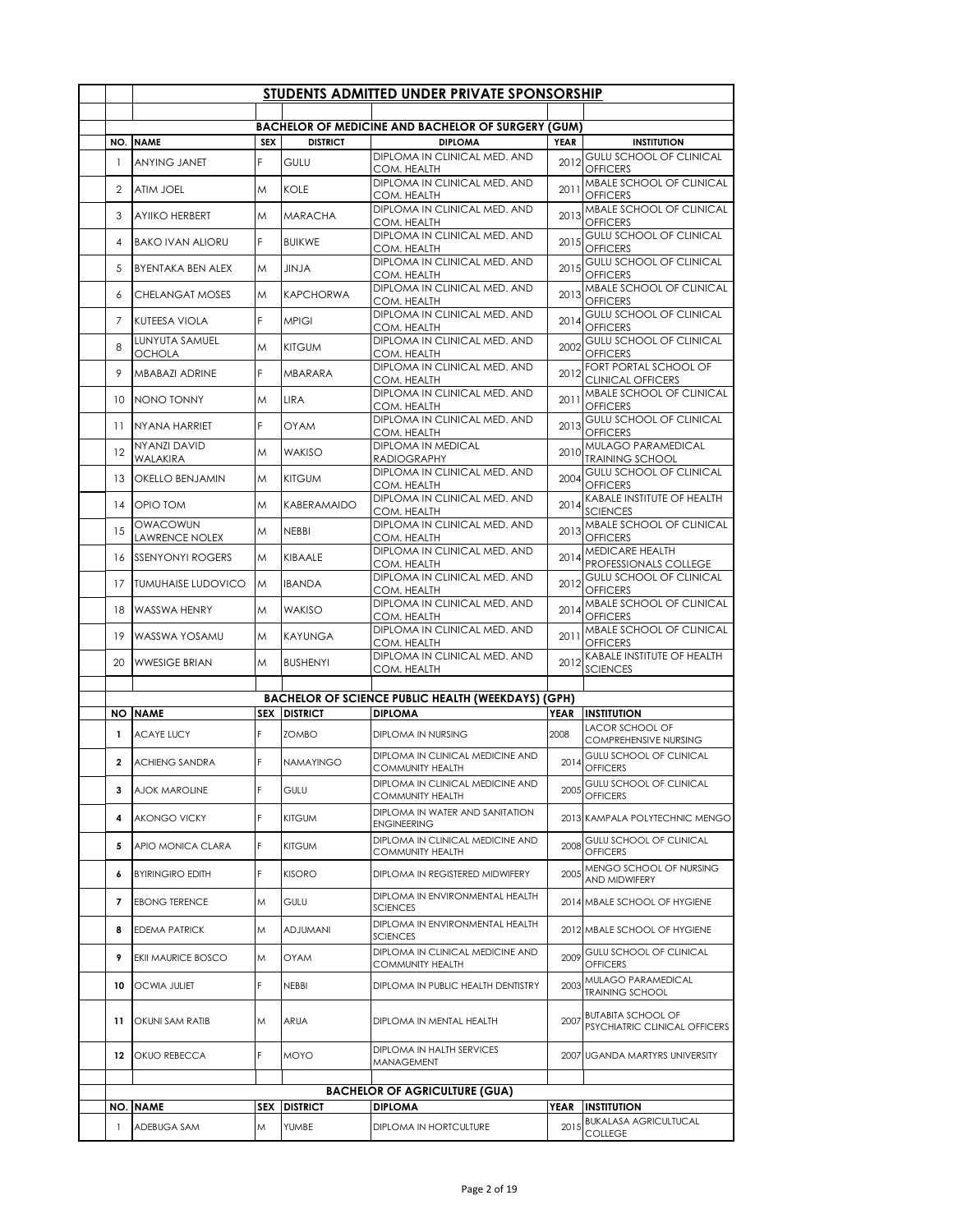| 2               | <b>ADONG ANNET</b>                       | F | LIRA                | DIPLOMA IN CROP PRODUCTION AND<br><b>MANAGEMENT</b>                   |             | 2013 BUSITEMA UNIVERSITY                         |
|-----------------|------------------------------------------|---|---------------------|-----------------------------------------------------------------------|-------------|--------------------------------------------------|
| 3               | ADRABO JOSHUA                            | M | <b>ARUA</b>         | DIPLOMA (IN-SERVICE) CROP<br>PRODUCTION AND MANAGEMENT                | 2015        | <b>BUKALASA AGRICULTUCAL</b><br><b>COLLEGE</b>   |
| 4               | AKELLO STELLA JOSEPHINE                  | F | <b>NGORA</b>        | DIPLOMA IN CROP PRODUCTION AND<br><b>MANAGEMENT</b>                   |             | 2015 BUSITEMA UNIVERSITY                         |
| 5               | AKULLU JACKOLINE                         | F | <b>APAC</b>         | DIPLOMA IN CROP PRODUCTION AND<br>MANAGEMENT                          |             | 2015 BUSITEMA UNIVERSITY                         |
| 6               | AMONG CAROLINE                           | E | <b>OYAM</b>         | <b>DIPLOMA IN FORESTRY</b>                                            | 2011        | NYABYEYA FORESTRY COLLEGE                        |
| $\overline{7}$  | AMUGE SUSAN                              | F | <b>LIRA</b>         | DIPLOMA (IN-SERVICE) CROP<br>PRODUCTION AND MANAGEMENT                | 2012        | <b>BUKALASA AGRICULTUCAL</b><br><b>COLLEGE</b>   |
| 8               | <b>ATWOM RICHARD</b><br><b>ODONGKARA</b> | M | AMURU               | DIPLOMA IN CROP PRODUCTION AND<br>MANAGEMENT                          |             | 2015 BUSITEMA UNIVERSITY                         |
| 9               | <b>BONGO EMMANUEL</b>                    | M | <b>ALEBTONG</b>     | DIPLOMA IN AGRICULTURE                                                |             | 2013 BUSOGA UNIVERSITY                           |
| 10              | <b>ECUMU LEVI HENRY</b>                  | M | <b>DOKOLO</b>       | DIPLOMA IN CROP PRODUCTION AND<br><b>MANAGEMENT</b>                   |             | 2015 BUSITEMA UNIVERSITY                         |
| 11              | <b>KIMBUGA YIMAN</b>                     | M | <b>BUGIRI</b>       | DIPLOMA IN EDUCATION SECONDARY                                        |             | 2011 KYAMBOGO UNIVERSITY                         |
| 12              | <b>KINYERA DENIS</b>                     | M | <b>AGAGO</b>        | DIPLOMA (IN-SERVICE) CROP<br>PRODUCTION AND MANAGEMENT                | 2014        | <b>BUKALASA AGRICULTUCAL</b><br><b>COLLEGE</b>   |
| 13              | <b>LOUPA PIUS</b>                        | M | <b>KAABONG</b>      | DIPLOMA IN BEEKEEPING                                                 |             | 2012 NYABYEYA FORESTRY COLLEGE                   |
| 14              | NAMUTOSI PAMELA                          | F | MANAFWA             | DIPLOMA IN CROP PRODUCTION AND<br>MANAGEMENT                          |             | 2013 ARAPAI AGRICULTURAL COLLEGE                 |
| 15              | <b>NGONZI CHRISTINE</b>                  | F | <b>HOIMA</b>        | DIPLOMA IN ANIMAL PRODUCTION<br>AND MANAGEMENT                        |             | 2014 BUSITEMA UNIVERSITY                         |
| 16              | <b>NYEKO RICHARD</b>                     | M | GULU                | DIPLOMA IN CROP PRODUCTION AND<br><b>MANAGEMENT</b>                   |             | 2013 ARAPAI AGRICULTURAL COLLEGE                 |
| 17              | NYEKO STEPHEN                            | M | <b>OYAM</b>         | DIPLOMA IN AGRICULTURE                                                |             | 2013 BUSOGA UNIVERSITY                           |
| 18              | OCAYA O. DENIS                           | M | <b>OTUKE</b>        | DIPLOMA IN CROP PRODUCTION AND<br><b>MANAGEMENT</b>                   |             | 2013 ARAPAI AGRICULTURAL COLLEGE                 |
| 19              | <b>ODEKE ROBERT</b>                      | M | <b>NGORA</b>        | DIPLOMA IN CROP PRODUCTION AND<br><b>MANAGEMENT</b>                   |             | 2015 BUSITEMA UNIVERSITY                         |
| 20 <sub>o</sub> | <b>OKELLO TONNY</b>                      | M | APAC.               | DIPLOMA IN CROP PRODUCTION AND<br>MANAGEMENT                          |             | 2012 ARAPAI AGRICULTURAL COLLEGE                 |
| 21              | <b>OYO BONIFACE</b>                      | M | <b>OYAM</b>         | DIPLOMA IN ANIMAL PRODUCTION<br>AND MANAGEMENT                        | 2014        | <b>BUKALASA AGRICULTUCAL</b><br><b>COLLEGE</b>   |
| 22              | <b>TIKE ELIZABETH</b>                    | F | <b>LIRA</b>         | DIPLOMA (IN-SERVICE) CROP<br>PRODUCTION AND MANAGEMENT                | 2015        | <b>BUKALASA AGRICULTUCAL</b><br><b>COLLEGE</b>   |
|                 |                                          |   |                     |                                                                       |             |                                                  |
|                 |                                          |   |                     | <b>BACHELOR OF SCIENCE IN BIOSYSTEMS ENGINEERING (WEEKDAYS) (GSB)</b> |             |                                                  |
|                 | <b>NO. NAME</b>                          |   | <b>SEX DISTRICT</b> | <b>DIPLOMA</b>                                                        | <b>YEAR</b> | <b>INSTITUTION</b>                               |
| -1              | OJOK MARTIN                              | M | GULU                | NATIONAL DIPLOMA IN WATER AND<br>SANITATION ENGINEERING               | 2013        | <b>UGANDA TECHNICAL COLLEGE -</b><br><b>IIRA</b> |
| $\mathfrak{p}$  | PITHUA ANTHONY                           | M | <b>NEBBI</b>        | DIPLOMA IN BUILDING AND CIVIL<br><b>ENGINEERING</b>                   | 2005        | UGANDA TECHNICAL COLLEGE -<br><b>LIRA</b>        |
|                 |                                          |   |                     |                                                                       |             |                                                  |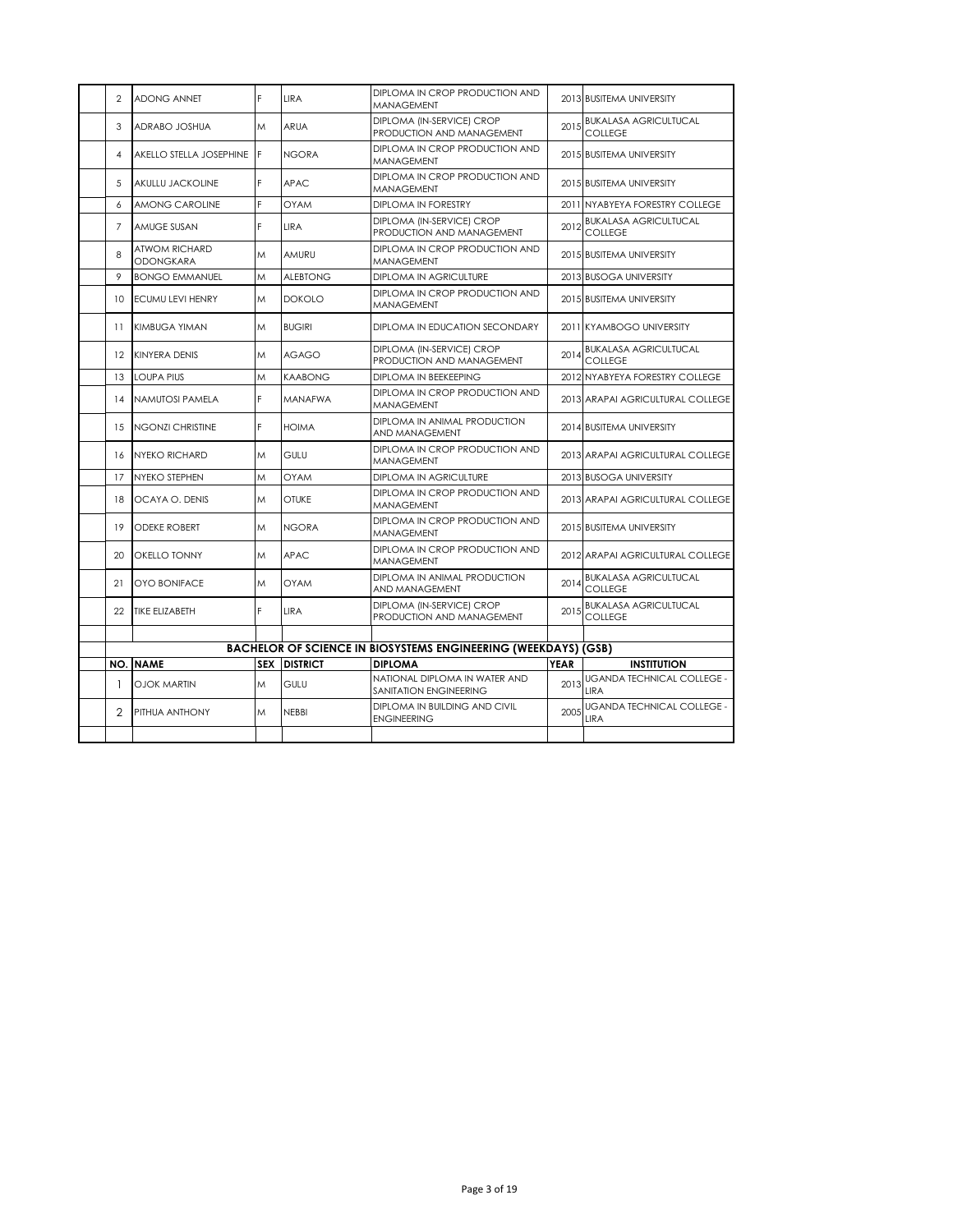|                |                                                    |            |                              | <b>BACHELOR OF SCIENCE (COMPUTER SCIENCE) (WEEKDAYS) - GCS</b>                            |             |                                                     |
|----------------|----------------------------------------------------|------------|------------------------------|-------------------------------------------------------------------------------------------|-------------|-----------------------------------------------------|
|                | The following students are admitted to first year  |            |                              |                                                                                           |             |                                                     |
|                | <b>NO. NAME</b>                                    |            | <b>SEX DISTRICT</b>          | <b>DIPLOMA</b>                                                                            | <b>YEAR</b> | <b>INSTITUTION</b>                                  |
| $\mathbf{1}$   | <b>JANSUK EMMANUEL</b>                             | M          | <b>KIRYANDONGO</b>           | DIPLOMA IN ELECTRICAL<br><b>ENGINEERING</b>                                               | 2013        | <b>UGANDA TECHNICAL</b><br><b>COLLEGE KICHWAMBA</b> |
| 2              | <b>OPIRU TEDDY</b>                                 | F          | <b>MARACHA</b>               | <b>DIPLOMA IN COMPUTER SCIENCE</b>                                                        | 2014        | YMCA KAMPALA BRANCH                                 |
|                | The following students are admitted to second year |            |                              |                                                                                           |             |                                                     |
|                | <b>NO. NAME</b>                                    |            | <b>SEX DISTRICT</b>          | <b>DIPLOMA</b>                                                                            | <b>YEAR</b> | <b>INSTITUTION</b>                                  |
| $\mathbf{1}$   | <b>AROMA HARON</b>                                 | M          | AMURU                        | DIPLOMA IN COMPUTER SCIENCE                                                               | 2015        | <b>GULU UNIVERSITY</b>                              |
| 2              | <b>CANDY SUSAN</b>                                 | F          | GULU                         | <b>DIPLOMA IN COMPUTER SCIENCE</b>                                                        | 2015        | <b>GULU UNIVERSITY</b>                              |
| $\mathfrak{D}$ | <b>KICA MATTHEW</b>                                | M          | GULU                         | DIPLOMA IN COMPUTER SCIENCE                                                               | 2015        | <b>GULU UNIVERSITY</b>                              |
| 6              | <b>OCAYA JIMMY</b>                                 | M          | <b>GULU</b>                  | DIPLOMA IN COMPUTER SCIENCE                                                               | 2015        | <b>GULU UNIVERSITY</b>                              |
| 5              | <b>OCEN DENISH</b>                                 | M          | <b>KITGUM</b>                | DIPLOMA IN COMPUTER SCIENCE                                                               | 2014        | <b>GULU UNIVERSITY</b>                              |
| 4              | <b>OKELLO GEOFFREY</b>                             | M          | <b>GULU</b>                  | DIPLOMA IN COMPUTER SCIENCE                                                               | 2014        | <b>GULU UNIVERSITY</b>                              |
|                |                                                    |            |                              | <b>BACHELOR OF INFORMATION AND COMMUNICATIONS TECHNOLOGY (WEEKENDS) (GIK)</b>             |             |                                                     |
|                | <b>NO. NAME</b>                                    | <b>SEX</b> | <b>DISTRICT</b>              | <b>DIPLOMA</b>                                                                            | <b>YEAR</b> | <b>INSTITUTION</b>                                  |
| $\mathbf{1}$   | <b>ACIRO RAFFEALLA</b>                             | F          | <b>OYAM</b>                  | <b>DIPLOMA IN INFORMATION</b><br><b>TECHNOLOGY</b>                                        | 2012        | KUMI UNIVERSITY                                     |
| 2              | <b>ANDEBO SAMUEL</b>                               | M          | ARUA                         | DIPLOMA IN COMPUTER SCIENCE                                                               | 2013        | YMCA KAMPALA BRANCH                                 |
| 3              | <b>OCEN RAPHAEL</b>                                | M          | <b>LIRA</b>                  | DIPLOMA IN COMPUTER SCIENCE                                                               | 2015        | <b>GULU UNIVERSITY</b>                              |
| $\overline{4}$ | OKELLO DENISH OWEKA M                              |            | <b>GULU</b>                  | <b>DIPLOMA IN COMPUTER SCIENCE</b>                                                        | 2012        | <b>GULU UNIVERSITY</b>                              |
|                |                                                    |            |                              | <b>DIPLOMA IN COMPUTER SCIENCE (DGK)</b>                                                  |             |                                                     |
| NO.            | <b>NAME</b>                                        | <b>SEX</b> | <b>DISTRICT</b>              | <b>CERTIFICATE</b>                                                                        | <b>YEAR</b> | <b>INSTITUTION</b>                                  |
| $\mathbf{1}$   | ATAMATI SAM ERIC                                   | M          | ARUA                         | CERTIFICATE IN INFORMATION<br><b>TECHNOLOGY</b>                                           | 2016        | <b>BUGEMA UNIVERSITY</b>                            |
|                |                                                    |            |                              |                                                                                           |             |                                                     |
|                |                                                    |            |                              | <b>BACHELOR OF SCIENCE EDUCATION (PHYSICAL) (WEEKDAY) - SEG</b>                           |             |                                                     |
| $\mathbf{1}$   | <b>NO. NAME</b><br>KINYERA KENNETH<br>KAUNDA       | M          | <b>SEX DISTRICT</b><br>AMURU | <b>DIPLOMA</b><br>DIPLOMA IN EDUCATION<br>SECONDARY                                       |             | YEAR INSTITUTION<br>2012 KYAMBOGO UNIVERSITY        |
|                |                                                    |            |                              |                                                                                           |             |                                                     |
| NO.            | <b>NAME</b>                                        | <b>SEX</b> | <b>DISTRICT</b>              | <b>BACHELOR OF SCIENCE EDUCATION (SPORTS SCIENCE) (WEEKDAY) - (GSS)</b><br><b>DIPLOMA</b> | <b>YEAR</b> | <b>INSTITUTION</b>                                  |
| $\mathbf{1}$   | <b>ACAYE WILLIAM</b>                               | M          | <b>NWOYA</b>                 | DIPLOMA IN EDUCATION PRIMARY                                                              |             | 2011 KYAMBOGO UNIVERSITY                            |
| $\overline{2}$ | <b>AKILENG STEPHEN</b>                             | M          | KATAKWI                      | DIPLOMA IN EDUCATION PRIMARY                                                              |             | 2013 KUMI UNIVERSITY                                |
| 3              | <b>CHEROP CHARLES</b>                              | M          | <b>KAPCHORWA</b>             | <b>DIPLOMA IN EDUCATION</b><br>SECONDARY                                                  |             | 2008 KYAMBOGO UNIVERSITY                            |
| 4              | OMWONY DENNISH<br>KOMBE                            | M          | <b>AGAGO</b>                 | DIPLOMA IN EDUCATION PRIMARY                                                              |             | 2015 KYAMBOGO UNIVERSITY                            |
| 5              | OPITTEKENE JONES ATUK M                            |            | <b>AGAGO</b>                 | DIPLOMA IN EDUCATION PRIMARY                                                              |             | 2006 KYAMBOGO UNIVERSITY                            |
|                |                                                    |            |                              |                                                                                           |             |                                                     |
|                |                                                    |            |                              | <b>BACHELOR OF SCIENCE EDUCATION (BIOLOGICAL) (WEEKDAY) - GBE</b>                         |             |                                                     |
|                | <b>NO. NAME</b>                                    |            | <b>SEX DISTRICT</b>          | <b>DIPLOMA</b><br>DIPLOMA IN EDUCATION                                                    | YEAR        | <b>INSTITUTION</b>                                  |
| -1             | ODONGO FREDERICK                                   | M          | OYAM                         | SECONDARY                                                                                 |             | 2001 KYAMBOGO UNIVERSITY                            |
| $\overline{2}$ | OKELLO GEOFREY                                     | M          | <b>ALEBTONG</b>              | DIPLOMA IN EDUCATION PRIMARY                                                              |             | 2015 KYAMBOGO UNIVERSITY                            |
|                |                                                    |            |                              | <b>BACHELOR OF SCIENCE EDUCATION (AGRICULTURE) (WEEKDAY) - SEA</b>                        |             |                                                     |
|                | <b>NO. NAME</b>                                    |            | <b>SEX DISTRICT</b>          | <b>DIPLOMA</b>                                                                            |             | YEAR INSTITUTION                                    |
| -1             | ACHAI THOMAS OKWIR                                 | F          | <b>AGAGO</b>                 | DIPLOMA IN EDUCATION PRIMARY                                                              |             | 2015 KYAMBOGO UNIVERSITY                            |
| 2              | <b>ACIRO BEATRICE</b><br>LATWOM                    | F          | <b>GULU</b>                  | DIPLOMA IN EDUCATION PRIMARY                                                              |             | 2013 KYAMBOGO UNIVERSITY                            |
| 3              | <b>BYAMUKAMA FRANCIS</b>                           | M          | <b>MASINDI</b>               | DIPLOMA IN EDUCATION PRIMARY                                                              |             | 2015 KYAMBOGO UNIVERSITY                            |
| 4              | KANIA THAIR OSUMAN                                 | M          | YUMBE                        | DIPLOMA IN EDUCATION PRIMARY                                                              |             | 2013 KYAMBOGO UNIVERSITY                            |
| 5              | KILAMA DAVID ALBINO                                | M          | <b>PADER</b>                 | DIPLOMA IN EDUCATION<br>SECONDARY                                                         |             | 2011 KYAMBOGO UNIVERSITY                            |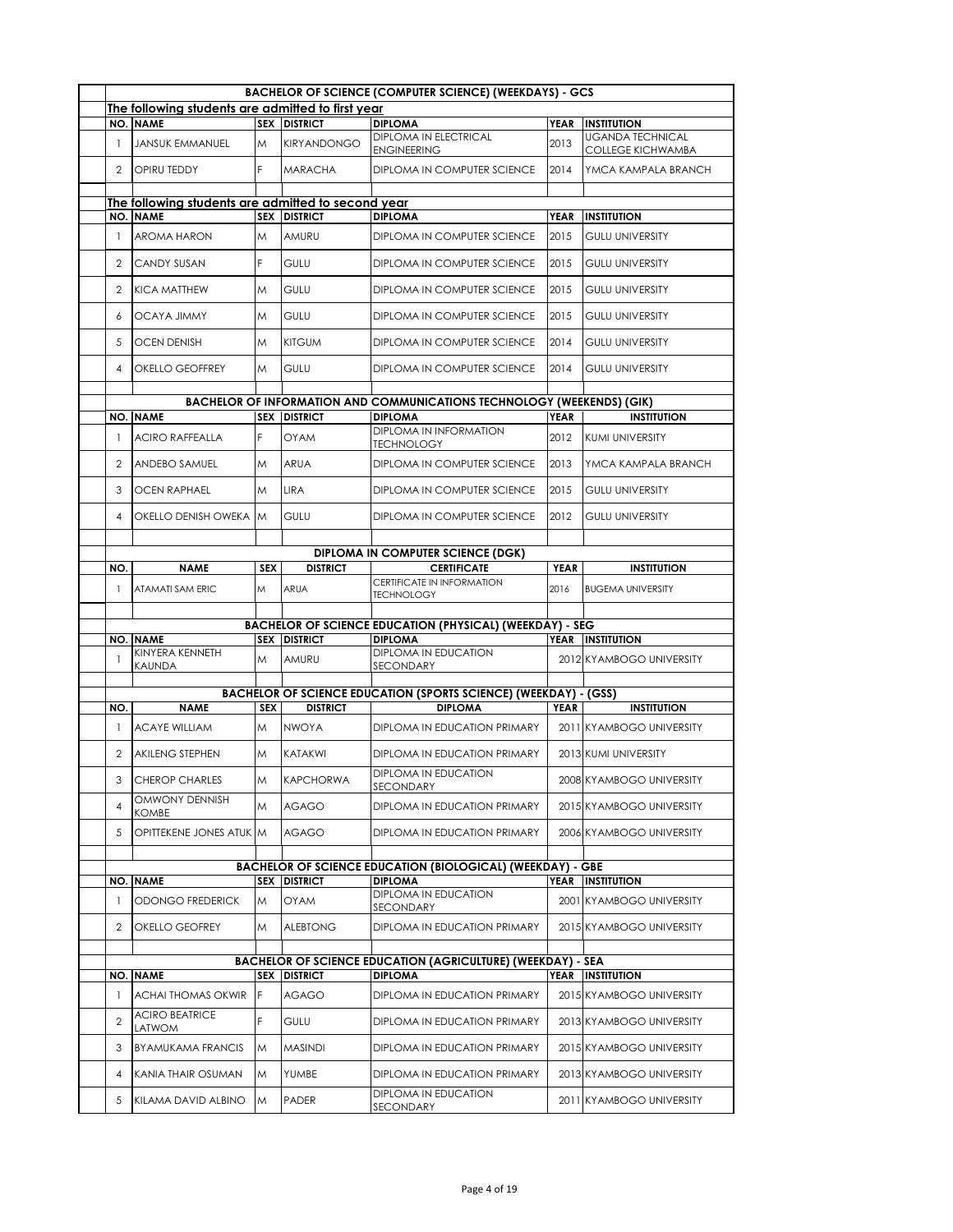| 6              | <b>ODOKONYERO</b><br>RONALDO ONEK  | M          | GULU                | DIPLOMA IN CROP PRODUCTION<br>AND MANAGEMENT                          | 2011 | ARAPAI AGRICULTURAL<br><b>COLLEGE</b>                   |
|----------------|------------------------------------|------------|---------------------|-----------------------------------------------------------------------|------|---------------------------------------------------------|
| 7              | <b>OJOK CHARLES</b>                | M          | GULU                | DIPLOMA IN CROP PRODUCTION<br>AND MANAGEMENT                          | 2015 | ARAPAI AGRICULTURAL<br><b>COLLEGE</b>                   |
| 8              | <b>OKOT MARTINE</b>                | M          | <b>PADER</b>        | DIPLOMA IN GENERAL<br><b>AGRICULTURE</b>                              |      | 2015 UGANDA CHRISTIAN INSTITUTE                         |
|                |                                    |            |                     |                                                                       |      |                                                         |
|                |                                    |            |                     | <b>BACHELOR OF ARTS EDUCATION (WEEKEND) (GAK)</b>                     |      |                                                         |
| NO I           | <b>NAME</b>                        | <b>SEX</b> | <b>DISTRICT</b>     | <b>DIPLOMA</b><br>DIPLOMA IN EDUCATION                                | YEAR | <b>INSTITUTION</b>                                      |
| -1             | <b>ACUMA BENSON</b>                | M          | <b>OTUKE</b>        | SECONDARY                                                             |      | 2012 KYAMBOGO UNIVERSITY                                |
| 2              | ADOCH REBECCA                      | F          | <b>APAC</b>         | <b>DIPLOMA IN EDUCATION</b><br>SECONDARY                              |      | 2006 KYAMBOGO UNIVERSITY                                |
| 3              | <b>EPODOI MIRIAM</b>               | F          | <b>AMURIA</b>       | DIPLOMA IN PRIMARY EDUCATION                                          |      | 2012 KUMI UNIVERSITY                                    |
| 4              | <b>LANYERO SUNDAY</b>              | F          | GULU                | DIPLOMA IN EDUCATION<br>SECONDARY                                     |      | 2013 KYAMBOGO UNIVERSITY                                |
| 5              | NAGUJJA RUTH                       | F          | <b>MPIGI</b>        | <b>DIPLOMA IN EDUCATION</b><br>SECONDARY                              |      | 2012 KYAMBOGO UNIVERSITY                                |
| 6              | <b>OGIK MICHAEL</b>                | M          | <b>GULU</b>         | <b>DIPLOMA IN EDUCATION</b><br>SECONDARY                              |      | 2005 KYAMBOGO UNIVERSITY                                |
| 7              | <b>OKENG BENARD</b>                | M          | <b>KOLE</b>         | <b>DIPLOMA IN EDUCATION</b><br>SECONDARY                              |      | 1999 KYAMBOGO UNIVERSITY                                |
| 8              | OKWIR ALFRED                       | M          | <b>KITGUM</b>       | <b>DIPLOMA IN EDUCATION</b><br>SECONDARY                              |      | 2012 KYAMBOGO UNIVERSITY                                |
| 9              | OPIRA SANTO                        | M          | <b>GULU</b>         | DIPLOMA IN EDUCATION PRIMARY                                          |      | 2011 KYAMBOGO UNIVERSITY                                |
|                |                                    |            |                     |                                                                       |      |                                                         |
|                |                                    |            |                     | <b>BACHELOR OF BUSINESS EDUCATION (WEEKDAYS) (GBD)</b>                |      |                                                         |
|                | <b>NO. NAME</b>                    |            | <b>SEX DISTRICT</b> | <b>DIPLOMA</b>                                                        |      | YEAR INSTITUTION                                        |
| $\mathbf{1}$   | AKELLO SUSAN BETTY                 | F          | <b>KOLE</b>         | DIPLOMA IN SECRETARIAL STUDIES                                        |      | 2015 GULU UNIVERSITY                                    |
| 2              | <b>AOL JACKLINE</b>                | F          | <b>GULU</b>         | DIPLOMA IN SECRETARIAL STUDIES                                        |      | 2015 GULU UNIVERSITY                                    |
| 3              | <b>ARWAT CHRISTOPHER</b>           | M          | <b>APAC</b>         | <b>DIPLOMA IN EDUCATION</b><br>SECONDARY                              |      | 2015 KYAMBOGO UNIVERSITY                                |
| 4              | ONYACH NELSON                      | M          | <b>GULU</b>         | <b>DIPLOMA IN BUSINESS</b><br>MANAGEMENT                              | 2011 | NORTHERN INSTITUTE OF<br><b>BUSINESS STUDIES - UNEB</b> |
|                |                                    |            |                     |                                                                       |      |                                                         |
|                |                                    |            |                     | <b>BACHELOR OF BUSINESS ADMINISTRATION (WEEKDAY) (BBG)</b>            |      |                                                         |
|                |                                    |            |                     |                                                                       |      |                                                         |
|                | <b>NO INAME</b>                    | <b>SEX</b> | <b>DISTRICT</b>     | <b>DIPLOMA</b>                                                        |      | YEAR INSTITUTION                                        |
| -1             | <b>ACHOMO MARGARET</b>             | F          | <b>DOKOLO</b>       | DIPLOMA IN BUSINESS STUDIES                                           |      | 2014 UCC-ADUKU                                          |
| 2              | ASIBAZUYO BANITO<br><b>WINFRED</b> | F          | <b>ARUA</b>         | DIPLOMA IN SECRETARIAL STUDIES                                        |      | <b>2007 MUBS</b>                                        |
| 3              | AYEBALE MOHAMMED                   | M          | KIRYANDONGO         | DIPLOMA IN CO-OPERATIVE AND<br><b>BUSINESS ADMINISTRATION</b>         |      | 2009 UCC-KIGUMBA                                        |
| $\overline{4}$ | EPIDU DOMINIC                      | Μ          | AGAGO               | DIPLOMA IN BUSINESS STUDIES                                           |      | 2016 UCC-PAKWACH                                        |
| 5              | <b>IMUNAT MOSES</b>                | M          | <b>NGORA</b>        | DIPLOMA IN BUSINESS STUDIES                                           |      | 2011 MUBS                                               |
|                |                                    |            |                     |                                                                       |      |                                                         |
|                |                                    |            |                     | <b>BACHELOR OF BUSINESS ADMINISTRATION (WEEKDAY) (BAK)</b>            |      |                                                         |
|                | <b>NO. NAME</b>                    |            | <b>SEX DISTRICT</b> | <b>DIPLOMA</b>                                                        | YEAR | <b>INSTITUTION</b>                                      |
| $\mathbf{1}$   | ABONYO JOY                         | F          | LIRA                | <b>DIPLOMA IN BUSINESS</b><br><b>ADMINISTRATION AND</b><br>MANAGEMENT |      | 2012 NDEJJE UNIVERSITY                                  |
| $\overline{2}$ | <b>ACHAM ESTHER</b>                | F          | KABERAMAIDO         | DIPLOMA IN BUSINESS STUDIES                                           |      | 2011 MUBS                                               |
| 3              | <b>ACIRE JACOB</b>                 | M          | GULU                | DIPLOMA IN BUSINESS STUDIES                                           |      | 2013 UCC - PAKWACH                                      |
| 4              | ADAKU SAMUEL                       | M          | ARUA                | DIPLOMA IN CO-OPERATIVE AND<br><b>BUSINESS ADMINISTRATION</b>         |      | 2010 UCC - KIGUMBA                                      |
| 5              | <b>ADIYE ANNET</b>                 | F          | KAYUNGA             | DIPLOMA IN MICROFINANCE                                               |      | 2014 KYAMBOGO UNIVERSITY                                |
| 6              | AKELLO CONSOLATE OLIYE             |            | <b>GULU</b>         | DIPLOMA IN BUSINESS STUDIES                                           |      | 2010 MUBS                                               |
| 7              | <b>AKINYI JANET</b>                | F          | GULU                | DIPLOMA IN SECRETARIAL AND<br>INFORMATION MGT                         |      | 2015 GULU UNIVERSITY                                    |
| 8              | ALANYO PAMELLA                     | F          | GULU                | <b>DIPLOMA IN BUSINESS</b><br><b>ADMINISTRATION AND</b><br>MANAGEMENT |      | 2014 MAKERERE BUSINESS TRAINING<br><b>CENTRE</b>        |
| 9              | <b>ALIMA ALI</b>                   | F          | LIRA                | DIPLOMA IN BUSINESS STUDIES                                           |      | 2010 MUBS                                               |
| 10             | ALOYO GRACE MERCY                  | F          | GULU                | DIPLOMA IN BUSINESS STUDIES                                           |      | 2013 UCC - TORORO                                       |
| 11             | AMONO MARY                         | F          | AGAGO               | DIPLOMA IN BUSINESS STUDIES                                           |      | 2014 UCC - ADUKU                                        |
| 12             | ANENA SUSAN VIVIAN                 | F          | <b>GULU</b>         | DIPLOMA IN BUSINESS STUDIES                                           |      | 2013 UCC - ADUKU                                        |
| 13             | ANGWECH BRENDA                     | F          | <b>KITGUM</b>       | DIPLOMA IN BUSINESS STUDIES                                           |      | 2013 UCC - ADUKU                                        |
| 4              | ANYAJA JAMES                       | Μ          | <b>ADJUMANI</b>     | DIPLOMA IN BUSINESS STUDIES                                           |      | 2013 UCC - ADUKU                                        |
| 15             | <b>ANYONI FIONA</b>                | F          | <b>GULU</b>         |                                                                       |      |                                                         |
|                |                                    | F          |                     | DIPLOMA IN BUSINESS STUDIES                                           |      | 2014 UCC - TORORO                                       |
| 16<br>17       | AROMORACH SUSAN<br>AWOR OLIVER     | F          | GULU<br>APAC        | DIPLOMA IN BUSINESS STUDIES<br>DIPLOMA IN BUSINESS STUDIES            |      | 2013 UCC - ADUKU<br>2013 UCC - SOROTI                   |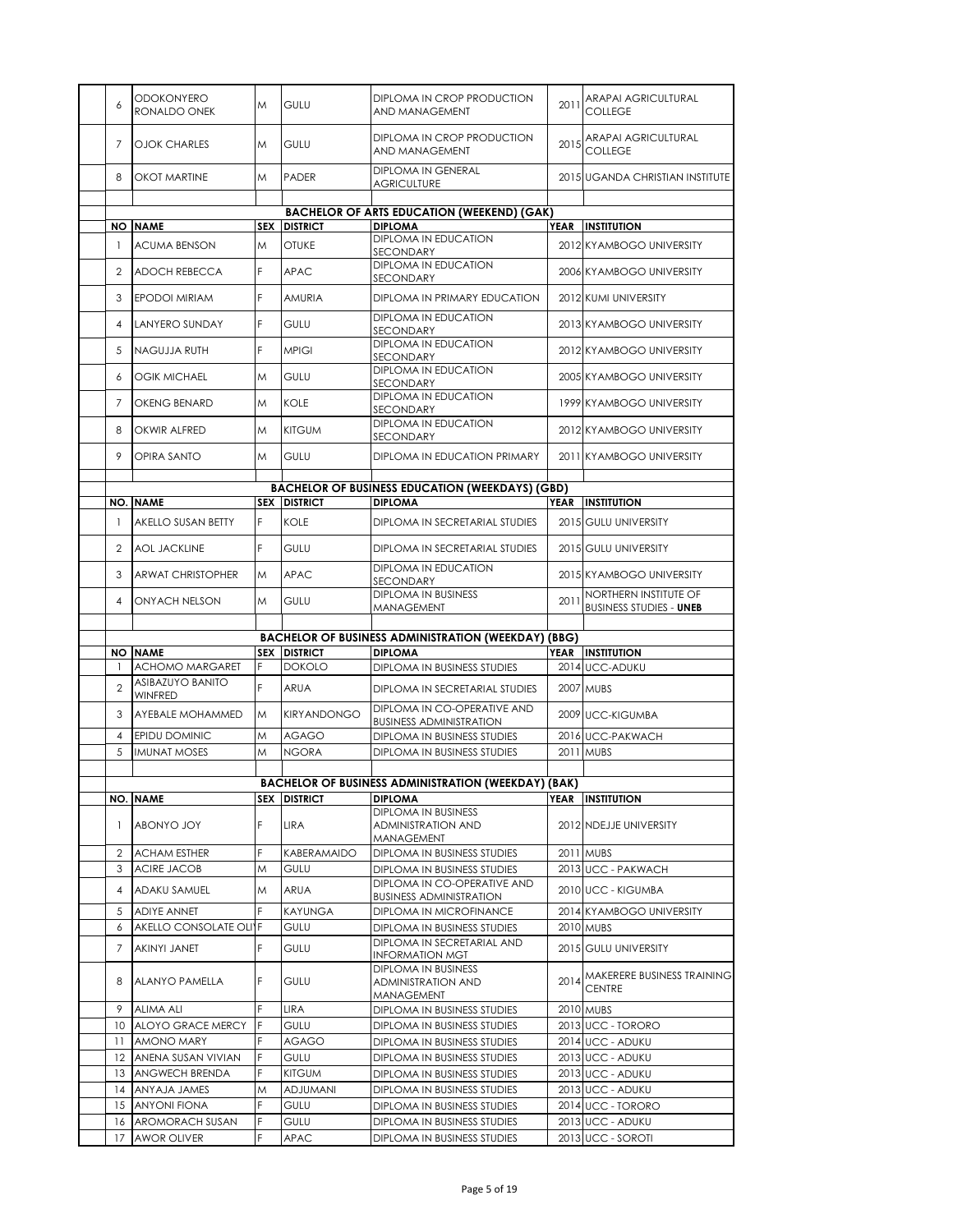|    | 18 AYEERWOT IRENE                  | F | <b>KITGUM</b>   | DIPLOMA IN BUSINESS STUDIES                                  |      | 2014 UCC - PAKWACH                                            |
|----|------------------------------------|---|-----------------|--------------------------------------------------------------|------|---------------------------------------------------------------|
| 19 | <b>AYERO BEATRICE</b>              |   | AMURU           | DIPLOMA IN BUSINESS STUDIES                                  |      | 2012 MUBS                                                     |
| 20 | AYURU JANET                        | F | <b>OYAM</b>     | DIPLOMA IN BUSINESS STUDIES                                  |      | 2010 MUBS                                                     |
| 21 | <b>BARUA CHRISTINE VUCIRIF</b>     |   | <b>ADJUMANI</b> | DIPLOMA IN HUMAN RESOURCE<br>MANAGEMENT                      |      | 2010 NILE INSTITUTE OF MGT<br>STUDIES - ARUA                  |
|    | 22 BONGOMIN DANIEL JOE M           |   | <b>NWOYA</b>    | DIPLOMA IN ACCOUNTANCY                                       | 2013 | NORTHERN INSTITUTE OF<br><b>BUSINESS STUDIES-UBTEB</b>        |
| 23 | DRARU CATHERINE ATOOF              |   | <b>MARACHA</b>  | DIPLOMA IN BUSINESS STUDIES                                  |      | <b>2008 MUBS</b>                                              |
| 24 | <b>EJANG MIRIAM</b>                |   | <b>KOLE</b>     | DIPLOMA IN BUSINESS STUDIES                                  |      | 2013 MUBS                                                     |
| 25 | KIDEGA CHARLES<br>ABURAHIM         | M | <b>AGAGO</b>    | DIPLOMA IN PURCHASING AND<br>LOGISTICS MANAGEMENT            |      | 2009 MULTITECH BUSINESS SCHOOL                                |
| 26 | <b>KILAMA DENISH</b>               | M | <b>GULU</b>     | DIPLOMA IN BUSINESS STUDIES                                  |      | 2012 MUBS                                                     |
| 27 | KILARA CEASER AWANY                | M | GULU            | DIPLOMA IN BUSINESS STUDIES                                  |      | 2015 UCC - PAKWACH                                            |
| 28 | <b>KIRABE CHRISTOPHER</b>          | M | ALVIL           | <b>DIPLOMA IN EDUCATION</b><br>SECONDARY                     |      | 2007 KYAMBOGO UNIVERSITY                                      |
| 29 | <b>KOMAKECH ALBERT</b>             | M | <b>AGAGO</b>    | DIPLOMA IN SECRETARIAL STUDIES                               |      | 2015 GULU UNIVERSITY                                          |
| 30 | KOMAKECH JOHN                      | M | <b>GULU</b>     | DIPLOMA IN PURCHASING AND<br><b>SUPPLIES MGT</b>             |      | 2013 UBTEB UCC - SOROTI                                       |
| 31 | <b>KOMAKECH JOSEPH</b>             | M | GULU            | DIPLOMA IN BUSINESS STUDIES                                  |      | 2013 UCC - ADUKU                                              |
| 32 | <b>KOMAKECH PATRICK</b>            | M | <b>GULU</b>     | DIPLOMA IN ACCOUNTANCY                                       | 2015 | NORTHERN INSTITUTE OF<br><b>BUSINESS STUDIES-UBTEB</b>        |
| 33 | <b>LEKU PATRICK</b>                | M | <b>ADJUMANI</b> | <b>DIPLOMA IN BUSINESS</b><br><b>ADMINISTRATION</b>          |      | 2010 MUBS                                                     |
| 34 | <b>LUBANGAKENE OSCAR</b>           | M | <b>GULU</b>     | DIPLOMA IN BUSINESS STUDIES                                  |      | 2013 UCC - ADUKU                                              |
| 35 | <b>MORO GEOFFREY</b>               | M | AMURU           | DIPLOMA IN BUSINESS STUDIES                                  |      | 2009 MUBS                                                     |
| 36 | MUSASIZI ALEX                      | M | <b>KAMPALA</b>  | DIPLOMA IN PROCUREMENT AND<br>LOGISTICS MGT                  |      | 2016 MULTITECH BUSINESS SCHOOL                                |
| 37 | NKURUNZIZA AUGUSTINE F             |   | <b>KISORO</b>   | DIPLOMA IN ACCOUNTANCY                                       |      | 2014 YMCA KAMPALA BRANCH                                      |
| 38 | <b>OCHORA SIMON</b>                | M | <b>GULU</b>     | DIPLOMA IN ACCOUNTANCY                                       | 2014 | NORTHERN INSTITUTE OF<br><b>BUSINESS STUDIES</b>              |
| 39 | <b>OCWEE JANE</b>                  | F | GULU            | DIPLOMA IN SECRETARIAL AND<br><b>INFORMATION MGT</b>         |      | 2015 GULU UNIVERSITY                                          |
| 40 | ODOKONYERO JULIUS<br><b>CEASAR</b> | M | <b>GULU</b>     | DIPLOMA IN BUSINESS STUDIES                                  |      | 2015 UBTEB UCC - ADUKU                                        |
| 41 | <b>ODONG FRANCIS</b>               | M | <b>NWOYA</b>    | DIPLOMA IN SECRETARIAL AND<br><b>INFORMATION MANAGEMENT</b>  |      | 2016 GULU UNIVERSITY                                          |
| 42 | ODONG GEOFFREY                     | M | <b>NWOYA</b>    | DIPLOMA IN BUSINESS STUDIES                                  |      | 2013 MUBS                                                     |
| 43 | <b>ODONG SAMUEL</b>                | M | <b>GULU</b>     | DIPLOMA IN ACCOUNTANCY                                       | 2014 | NORTHERN INSTITUTE OF<br><b>BUSINESS STUDIES-UBTEB</b>        |
| 44 | OGENRWOT GABRIEL                   | M | GULU            | DIPLOMA IN ACCOUNTING AND<br><b>FINANCE</b>                  | 2016 | <b>EAST AFRICAN INSTITUTE FOR</b><br>MANAGEMENT SCIENCE       |
|    | <b>45 OJOK PATRICK LAKICA</b>      | M | <b>GULU</b>     | <b>DIPLOMA IN BUSINESS</b><br><b>ADMINISTRATION</b>          |      | 2009 MUBS                                                     |
| 46 | OJOK WALTER                        | M | GULU            | DIPLOMA IN BUSINESS STUDIES                                  |      | 2014 MUBS                                                     |
| 47 | <b>OKELLO FRED</b>                 | M | <b>GULU</b>     | <b>DIPLOMA IN BUSINESS</b><br><b>ADMINISTRATION</b>          |      | 2012 MUBS                                                     |
| 48 | <b>OKELLO SIMON</b>                | M | <b>NWOYA</b>    | DIPLOMA IN ACCOUNTANCY                                       | 2015 | <b>UBTEB-KABALEGA COLLEGE -</b><br><b>MASINDI</b>             |
| 49 | <b>OKELLO SIMON</b>                | M | GULU            | DIPLOMA IN BUSINESS STUDIES                                  |      | 2010 MUBS                                                     |
| 50 | OKETAYOT DERRICK MORM              |   | GULU            | DIPLOMA IN BUSINESS STUDIES                                  |      | 2014 UCC - SOROTI                                             |
| 51 | OKOYA CHARLES                      | M | <b>AGAGO</b>    | <b>DIPLOMA IN BUSINESS</b><br><b>ACCOUNTING AND FINANCE</b>  | 2014 | EAST AFRICAN INSTITUTE FOR<br>MANAGEMENT SCIENCE              |
| 52 | OKUMU RICHARD                      | M | NEBBI           | DIPLOMA IN BUSINESS STUDIES                                  |      | 2011 MUBS                                                     |
| 53 | OKUMU STEPHEN                      | M | <b>GULU</b>     | NATIONAL DIPLOMA IN MARKETING                                | 2014 | NORTHERN INSTITUTE OF<br><b>BUSINESS STUDIES-UBTEB</b>        |
| 54 | <b>OLANYA JOHN</b>                 | M | GULU            | DIPLOMA IN BUSINESS STUDIES                                  |      | 2012 MUBS                                                     |
| 55 | ONEN MORIS OLUM                    | M | GULU            | DIPLOMA IN BUSINES STUDIES                                   |      | 2012 MUBS                                                     |
| 56 | OPIDO RAYMOND                      | Μ | LIRA            | DIPLOMA IN BUSINESS STUDIES<br>DIPLOMA IN SECRETARIAL AND    |      | 2013 UCC - ADUKU                                              |
| 57 | OROMA DOCUS                        | F | <b>NWOYA</b>    | INFORMATION MANAGEMENT                                       |      | 2016 GULU UNIVERSITY                                          |
| 58 | OTIM CHARLES                       | M | <b>DOKOLO</b>   | DIPLOMA IN BUSINESS STUDIES                                  |      | 2014 UCC - ADUKU                                              |
| 59 | PAKINYA SAUL KOLL SAMM             |   | <b>KITGUM</b>   | NATIONAL DIPLOMA IN<br>PURSHASING AND SUPPLIES<br>MANAGEMENT | 2014 | <b>UBTEB-NORTHERN INSTITUTE OF</b><br><b>BUSINESS STUDIES</b> |
| 60 | WACHA LABEJA MARTIN<br><b>CHEN</b> | M | APAC            | DIPLOMA IN BUSINESS STUDIES                                  |      | 2010 MUBS                                                     |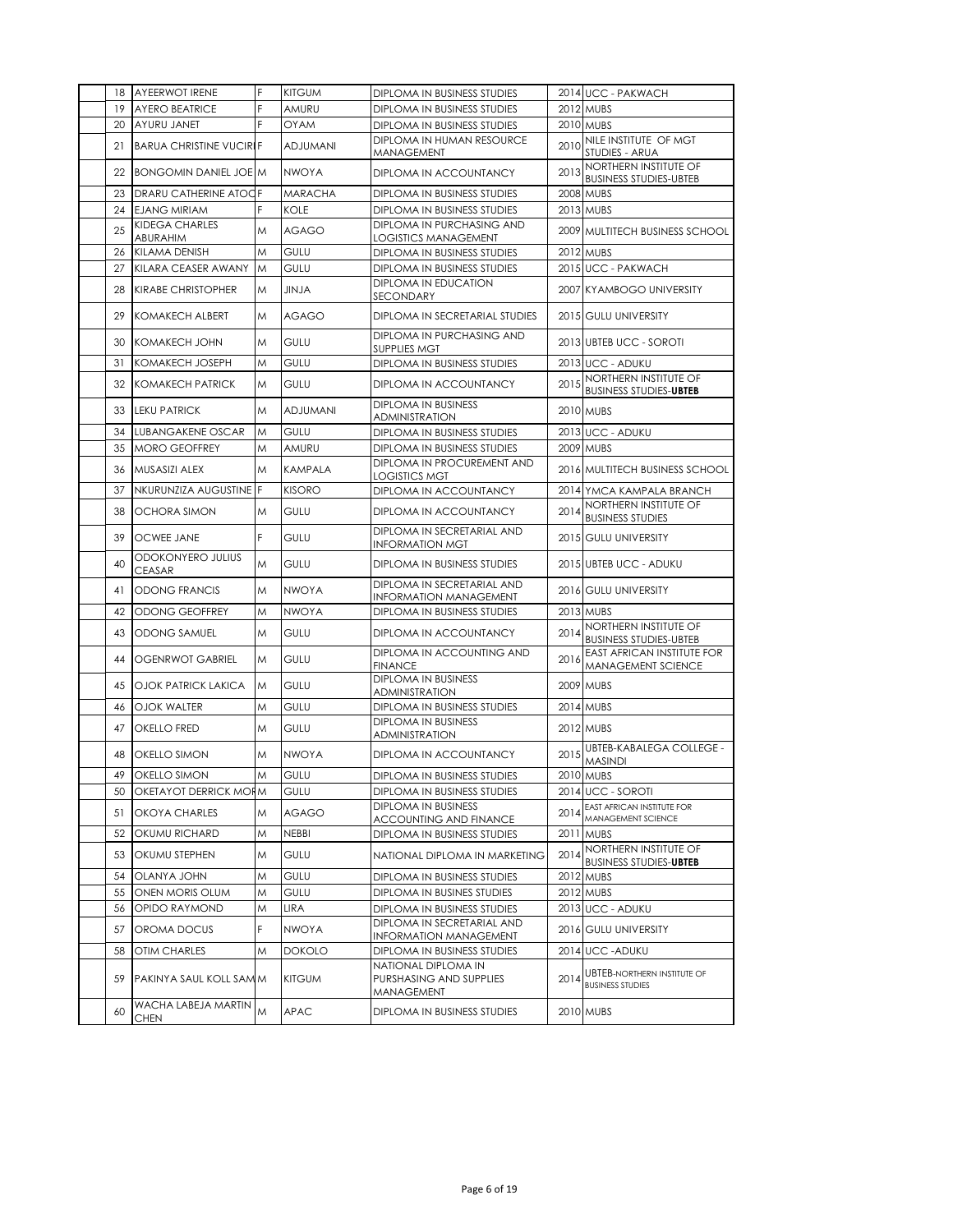|                |                                 |            |                 | <b>BACHELOR OF PUBLIC ADMINISTRATION (WEEKDAY) (GPA)</b>                   |      |                                                               |
|----------------|---------------------------------|------------|-----------------|----------------------------------------------------------------------------|------|---------------------------------------------------------------|
| NO.            | <b>NAME</b>                     | <b>SEX</b> | <b>DISTRICT</b> | <b>DIPLOMA</b>                                                             | YEAR | <b>INSTITUTION</b>                                            |
| $\mathbf{1}$   | ABURA RICHARD KENNEDM           |            | <b>ABIM</b>     | DIPLOMA IN DEVELOPMENT STUDIES                                             | 2012 | NSAMIZI TRAINING INSTITUTE FOR<br>SOCIAL DEVELOPMENT          |
| 2              | OMONY JOHN BOSCO                | M          | AMURU           | DIPLOMA IN PUBLIC ADMINISTRATIO                                            | 2015 | <b>EAST AFRICAN INSTITUTE OF</b><br><b>MANAGEMENT SCIENCE</b> |
|                |                                 |            |                 |                                                                            |      |                                                               |
|                | <b>NO. NAME</b>                 | <b>SEX</b> | <b>DISTRICT</b> | <b>BACHELOR OF PUBLIC ADMINISTRATION (WEEKEND) (GPK)</b><br><b>DIPLOMA</b> | YEAR | <b>INSTITUTION</b>                                            |
|                |                                 |            |                 | DIPLOMA IN DEVELOPMENT                                                     |      |                                                               |
| $\mathbf{1}$   | <b>ABWOLA RUSSEL</b>            | M          | <b>GULU</b>     | <b>STUDIES</b>                                                             |      | 2015 GULU UNIVERSITY                                          |
| $\overline{2}$ | <b>ACIRO BEATRICE MONICIF</b>   |            | GULU            | DIPLOMA IN DEVELOPMENT<br><b>STUDIES</b>                                   |      | 2008 GULU UNIVERSITY                                          |
| 3              | <b>ADAKUN IRENE</b>             | F          | <b>BUKEDEA</b>  | DIPLOMA IN DEVELOPMENT<br><b>STUDIES</b>                                   |      | 2014 GULU UNIVERSITY                                          |
| 4              | <b>ADONG ALICE</b>              | F          | GULU            | DIPLOMA IN PUBLIC<br><b>ADMINISTRATION</b>                                 |      | NSAMIZI TRAINING INSTITUTE FOR<br>2013 SOCIAL DEVELOPMENT     |
| 5              | ADONG BEATRICE NYEROF           |            | GULU            | DIPLOMA IN SOCIAL WORK AND<br>SOCIAL ADM                                   | 2014 | <b>EAST AFRICAN INSTITUTE OF</b><br>MANAGEMENT SCIENCE        |
| 6              | <b>ADONG LILLIAN</b>            | F          | GULU            | <b>DIPLOMA IN PUBLIC</b><br><b>ADMINISTRATION AND</b><br>MANAGEMENT        | 2013 | NSAMIZI TRAINING INSTITUTE FOR<br>SOCIAL DEVELOPMENT          |
| 7              | <b>ADRORU JOYCE</b>             | F          | <b>KOBOKO</b>   | DIPLOMA IN DEVELOPMENT<br><b>STUDIES</b>                                   |      | 2013 GULU UNIVERSITY                                          |
| 8              | <b>ADWET KETTY</b>              | F          | <b>APAC</b>     | DIPLOMA IN SECRETARIAL AND<br><b>INFORMATION MGT</b>                       |      | 2003 MUBS                                                     |
| 9              | <b>AJIBO SHARON</b>             | F          | KABERAMAIDO     | DIPLOMA IN SOCIAL WORK AND<br>SOCIAL ADM                                   | 2013 | NSAMIZI TRAINING INSTITUTE FOR<br>SOCIAL DEVELOPMENT          |
| 10             | <b>AJOK JENNIFER</b>            | F          | <b>GULU</b>     | DIPLOMA IN DEVELOPMENT<br>STUDIES                                          |      | 2014 GULU UNIVERSITY                                          |
| 11             | <b>AJOK SEMMY</b>               | F          | <b>APAC</b>     | DIPLOMA IN DEVELOPMENT<br><b>STUDIES</b>                                   | 2015 | KAMPALA INTERNATIONAL<br><b>UNIVERSITY</b>                    |
| 12             | <b>AKERA GLADYS</b>             | F          | GULU            | DIPLOMA IN PUBLIC<br><b>ADMINISTRATION AND</b><br>MANAGEMENT               | 2013 | NSAMIZI TRAINING INSTITUTE FOR<br>SOCIAL DEVELOPMENT          |
| 13             | ANEK JUDITH                     | F          | GULU            | DIPLOMA IN SPECIAL NEEDS<br><b>EDUCATION</b>                               |      | 2015 KYAMBOGO UNIVERSITY                                      |
| 14             | <b>ANENA JUDITH</b>             | F          | <b>NWOYA</b>    | DIPLOMA IN SOCIAL WORK AND<br>SOCIAL ADM                                   | 2010 | NSAMIZI TRAINING INSTITUTE FOR<br>SOCIAL DEVELOPMENT          |
| 15             | ANGEE SUSAN LAPAT               | F          | <b>GULU</b>     | DIPLOMA IN SECRETARIAL AND<br>INFORMATION MGT                              |      | 2013 GULU UNIVERSITY                                          |
| 16             | ANGELA ISAAC TIMOTHY M          |            | <b>LIRA</b>     | DIPLOMA IN CROP PRODUCTION<br>AND MGT                                      |      | 2015 BUSITEMA UNIVERSITY                                      |
| 17             | <b>ANGWECH LORNA</b>            | F          | AMURU           | DIPLOMA IN DEVELOPMENT<br><b>STUDIES</b>                                   | 2010 | NSAMIZI TRAINING INSTITUTE FOR<br>SOCIAL DEVELOPMENT          |
| 18             | <b>ANZOYO ROSE</b>              | F          | <b>ADJUMANI</b> | DIPLOMA IN SOCIAL WORK AND<br>SOCIAL ADM                                   | 2006 | MAKERERE INSTITUTE FOR<br><b>SOCIAL DEV'T</b>                 |
| 19             | <b>AYIRA PAUL</b>               | M          | <b>ADJUMANI</b> | DIPLOMA IN JUVENILE JUSTICE                                                | 2015 | NSAMIZI TRAINING INSTITUTE FOR<br>SOCIAL DEVELOPMENT          |
| 20             | <b>AYO WINNIE</b>               | F          | <b>GULU</b>     | DIPLOMA IN DEVELOPMENT<br><b>STUDIES</b>                                   |      | 2011 GULU UNIVERSITY                                          |
| 21             | <b>CHANDIGA FRED</b>            | M          | ADJUMANI        | DIPLOMA IN PUBLIC ADMIN. &<br>MGT                                          |      | NSAMIZI TRAINING INSTITUTE FOR<br>2012 SOCIAL DEVELOPMENT     |
| 22             | EJAIJUWAI SIMON PETER M         |            | <b>NGORA</b>    | DIPLOMA IN EDUCATION PRIMARY                                               |      | 2014 BUSITEMA UNIVERSITY                                      |
| 23             | <b>KOLI BRENDA</b>              | F          | <b>ALEBTONG</b> | DIPLOMA IN SECRETARIAL AND<br>INFORMATION MGT                              |      | 2012 MUBS                                                     |
| 24             | <b>LAKONY GEORGE</b>            | M          | GULU            | DIPLOMA IN PUBLIC ADMIN AND<br>MGT                                         | 2013 | NSAMIZI TRAINING INSTITUTE FOR<br>SOCIAL DEVELOPMENT          |
| 25             | LAMUNU JACKLINE                 | F          | <b>KITGUM</b>   | DIPLOMA IN HUMAN RESOURCE<br>MGT                                           |      | 2012 MUBS                                                     |
| 26             | <b>LAYET DORROTHY</b>           | F          | <b>TORORO</b>   | DIPLOMA IN LIBRARY AND<br><b>INFORMATION STUDIES</b>                       |      | 2006 MAKERERE UNIVERSITY                                      |
| 27             | NOKRACH NORBERT WILLIM          |            | AMURU           | DIPLOMA IN EDUCATION PRIMARY                                               |      | 2012 KYAMBOGO UNIVERSITY                                      |
| 28             | NY APOLO ROSE                   | F          | gulu            | DIPLOMA IN PUBLIC<br><b>ADMINISTRATION</b>                                 | 2012 | NSAMIZI TRAINING INSTITUTE FOR<br>SOCIAL DEVELOPMENT          |
| 29             | NYEKO WILFRED                   | M          | <b>NWOYA</b>    | DIPLOMA IN BUILDING AND CIVIL<br><b>ENGINEERING</b>                        | 1998 | <b>UGANDA POLYTECHNIC</b><br>KYAMBOGO                         |
| 30             | OCAYA ANTHONY JULIUSM           |            | GULU            | DIPLOMA IN SOCIAL WORK AND<br>SOCIAL ADM                                   | 2014 | EAST AFRICAN INSTITUTE OF<br>MANAGEMENT SCIENCE               |
| 31             | <b>OCOO RICHARD</b>             | M          | <b>OYAM</b>     | DIPLOMA IN EDUCATION PRIMARY                                               |      | 2004 KYAMBOGO UNIVERSITY                                      |
| 32             | ODONGKARA<br><b>CHRISTOPHER</b> | M          | AMURU           | DIPLOMA IN SOCIAL WORK AND<br>SOCIAL ADM                                   | 2016 | <b>EAST AFRICAN INSTITUTE OF</b><br>MANAGEMENT SCIENCE        |
| 33             | OJOK JAMES ONONO                | M          | GULU            | DIPLOMA IN PUBLIC ADMIN. &<br>MANAGEMENT                                   | 2014 | NSAMIZI TRAINING INSTITUTE FOR<br>SOCIAL DEVELOPMENT          |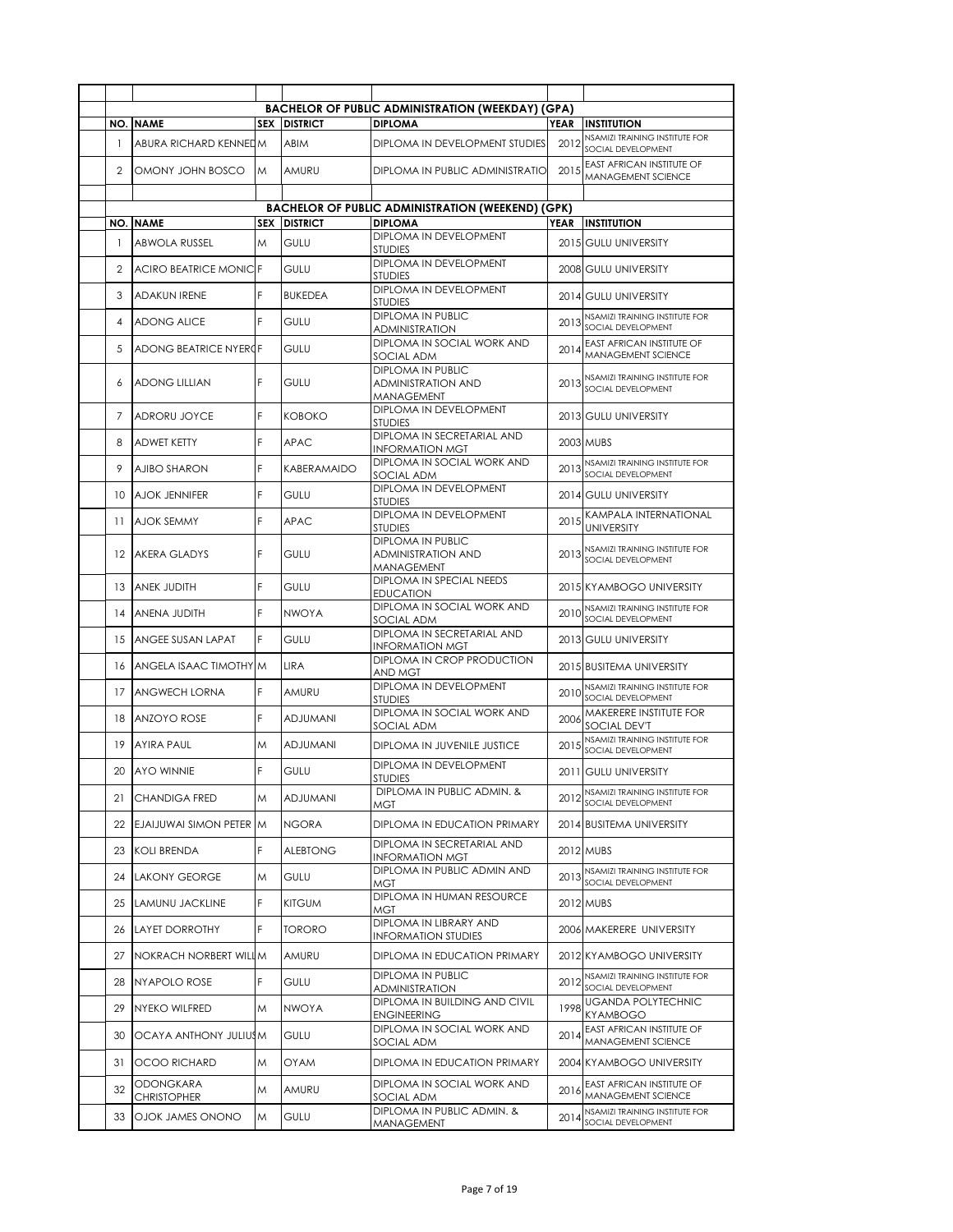| 34  | OKELLO JUSTINE                           | M          | <b>GULU</b>         | <b>DIPLOMA IN PUBLIC</b>                                      | 2014        | NSAMIZI TRAINING INSTITUTE FOR                         |
|-----|------------------------------------------|------------|---------------------|---------------------------------------------------------------|-------------|--------------------------------------------------------|
|     |                                          |            |                     | <b>ADMINISTRATION</b><br>DIPLOMA IN DEVELOPMENT               |             | SOCIAL DEVELOPMENT                                     |
| 35  | OMOYA NELSON                             | M          | <b>GULU</b>         | <b>STUDIES</b>                                                |             | 2015 GULU UNIVERSITY                                   |
| 36  | <b>ONENGE COSMAS</b>                     | M          | SOROTI              | DIPLOMA IN SOCIAL WORK AND<br>SOCIAL ADM                      |             | <b>EAST AFRICAN INSTITUTE OF</b><br>MANAGEMENT SCIENCE |
| 37  | ONGIERTHO COLLINE                        | M          | <b>NEBBI</b>        | DIPLOMA IN LAW<br>DIPLOMA IN DEVELOPMENT                      |             | 2015 LAW DEVELOPMENT CENTER                            |
| 38  | <b>OOLA JACOB KIIZA</b>                  | M          | GULU                | <b>STUDIES</b>                                                |             | 2015 GULU UNIVERSITY                                   |
| 39  | PIFUA JOLINE                             | F          | <b>LIRA</b>         | DIPLOMA IN SOCIAL WORK                                        | 2008        | NSAMIZI TRAINING INSTITUTE FOR<br>SOCIAL DEVELOPMENT   |
| 40  | PILOYA EUNICE                            | F          | <b>GULU</b>         | DIPLOMA IN SECRETARIAL AND<br><b>INFORMATION MGT</b>          |             | 2013 GULU UNIVERSITY                                   |
|     |                                          |            |                     | <b>BACHELOR OF DEVELOPMENT STUDIES (WEEKDAY) (DES)</b>        |             |                                                        |
|     | <b>NO. NAME</b>                          |            | <b>SEX DISTRICT</b> | <b>DIPLOMA</b>                                                | <b>YEAR</b> | <b>INSTITUTION</b>                                     |
| 1   | ATOO PELUCY                              | F          | <b>APAC</b>         | DIPLOMA IN DEVELOPMENT<br><b>STUDIES</b>                      |             | 2009 GULU UNIVERSITY                                   |
| 2   | <b>GIKUMA SAMUEL</b>                     | M          | KIRYANDONGO         | DIPLOMA IN CO-OPERATIVE AND<br><b>BUSINESS ADMINISTRATION</b> |             | 2009 UCC - KIGUMBA                                     |
| 3   | NYAHANGA PAUL                            | M          | SIAYA - KENYA       | DIPLOMA IN THEOLOGY                                           |             | PONTIFICAL URBANIAN<br><b>UNIVESITY</b>                |
| 4   | <b>OPIO FRANCIS</b>                      | M          | GULU                | DIPLOMA IN DEVELOPMENT<br><b>STUDIES</b>                      |             | 2012 GULU UNIVERSITY                                   |
|     |                                          |            |                     |                                                               |             |                                                        |
|     |                                          |            |                     | <b>BACHELOR OF DEVELOPMENT STUDIES (WEEKEND) (DEK)</b>        |             |                                                        |
| NO. | <b>NAME</b>                              | <b>SEX</b> | <b>DISTRICT</b>     | <b>DIPLOMA</b><br>DIPLOMA IN DEVELOPMENT                      | <b>YEAR</b> | <b>INSTITUTION</b>                                     |
| 1   | <b>ACEN CLARE</b>                        | M          | <b>GULU</b>         | <b>STUDIES</b>                                                |             | 2015 GULU UNIVERSITY                                   |
| 2   | <b>ACIRO SCOVIA</b>                      | F          | GULU                | DIPLOMA IN GENDER AND<br>DEVELOPMENT                          |             | 2014 NSAMIZI TRAINING INSTITUTE                        |
| 3   | ADEKA FREDA                              | F          | <b>AGAGO</b>        | DIPLOMA IN GENDER AND<br><b>DEVELOPMENT</b>                   | 2014        | NSAMIZI TRAINING INSTITUTE FOR<br>SOCIAL DEVELOPMENT   |
| 4   | <b>AGOA CECILIA</b>                      | F          | <b>DOKOLO</b>       | DIPLOMA IN DEVELOPMENT<br><b>STUDIES</b>                      | 2014        | NSAMIZI TRAINING INSTITUTE FOR<br>SOCIAL DEVELOPMENT   |
| 5   | AKAO PHIONA SARAH                        | F          | <b>ALEBTONG</b>     | DIPLOMA IN DEVELOPMENT<br><b>STUDIES</b>                      |             | 2015 GULU UNIVERSITY                                   |
| 6   | <b>AKELLO CHRISTINE</b>                  | F          | <b>APAC</b>         | DIPLOMA IN DEVELOPMENT<br><b>STUDIES</b>                      | 2010        | NSAMIZI TRAINING INSTITUTE FOR<br>SOCIAL DEVELOPMENT   |
| 7   | <b>AKELLO GLORIA</b>                     | F          | <b>GULU</b>         | <b>DIPLOMA IN FISHERIES</b><br>MANAGEMENT                     | 2008        | FISHERIES TRAINING INSTITUTE<br><b>ENTEBBE</b>         |
| 8   | AKULLU LUCY ODONG                        | F          | AGAGO               | DIPLOMA IN BUSINESS STUDIES                                   |             | 2016 UCC - SOROTI                                      |
| 9   | AKULLU STELLA                            | F          | <b>OYAM</b>         | DIPLOMA IN DEVELOPMENT<br><b>STUDIES</b>                      | 2013        | NSAMIZI TRAINING INSTITUTE FOR<br>SOCIAL DEVELOPMENT   |
| 10  | ALIMA JOYCE REENI                        | F          | <b>GULU</b>         | <b>DIPLOMA IN PUBLIC</b><br><b>ADMINISTRATION</b>             |             | 2015 NSAMIZI TRAINING INSTITUTE                        |
| 11  | <b>ALOBO WINNIE</b><br><b>IMMACULATE</b> | F          | <b>DOKOLO</b>       | DIPLOMA IN RECORDS AND<br><b>ARCHIVES MANAGEMENT</b>          | 2014        | <b>UGANDA INSTITUTE OF</b><br>INFORM. & COMM. TECH     |
| 12  | AMADRIO JENAVIVE JANF                    |            | <b>ADJUMANI</b>     | DIPLOMA IN DEVELOPMENT<br><b>STUDIES</b>                      |             | 2015 GULU UNIVERSITY                                   |
| 13  | ATIM WINNIFRED                           | F          | <b>OYAM</b>         | DIPLOMA IN HUMAN RESOURCE<br>MANAGEMENT                       |             | 2007 MUBS                                              |
| 14  | <b>AUMA GLORIA</b>                       | F          | OYAM                | DIPLOMA IN COMMUNITY BASED<br>REHABILITATION                  |             | 2008 KYAMBOGO UNIVERSITY                               |
| 15  | AUMA JOYCE                               | F          | gulu                | DIPLOMA IN PUBLIC<br>ADMINISTRATION                           | 2015        | NSAMIZI TRAINING INSTITUTE FOR<br>SOCIAL DEVELOPMENT   |
| 16  | <b>DRALEMA HOFFIN</b>                    | Μ          | <b>MARACHA</b>      | DIPLOMA IN DEVELOPMENT<br><b>STUDIES</b>                      |             | 2014 GULU UNIVERSITY                                   |
| 17  | <b>KEDI JOSEPH</b>                       | Μ          | AMURIA              | DIPLOMA IN PUBLIC<br>ADMINISTRATION                           | 2013        | NSAMIZI TRAINING INSTITUTE FOR<br>SOCIAL DEVELOPMENT   |
| 18  | <b>KISOLO PAUL</b>                       | Μ          | <b>SIRONKO</b>      | DIPLOMA IN DEVELOPMENT<br><b>STUDIES</b>                      | 2015        | NSAMIZI TRAINING INSTITUTE FOR<br>SOCIAL DEVELOPMENT   |
| 19  | <b>KOMAKECH JALAL</b>                    | Μ          | AMURU               | DIPLOMA IN DEVELOPMENT<br><b>STUDIES</b>                      |             | 2015 GULU UNIVERSITY                                   |
| 20  | LAJUL GLADYS                             | F          | AGAGO               | DIPLOMA IN SOCIAL WORK AND<br>SOCIAL ADM                      | 2008        | MAKERERE INSTITUTE FOR<br>SOCIAL DEV'T                 |
| 21  | LAMUNU IRENE                             | F          | PADER               | DIPLOMA IN DEVELOPMENT<br><b>STUDIES</b>                      |             | 2015 GULU UNIVERSITY                                   |
| 22  | LAMUNU SUNDAY NOEL F                     |            | GULU                | DIPLOMA IN DEVELOPMENT<br><b>STUDIES</b>                      |             | 2015 GULU UNIVERSITY                                   |
|     | 23 LANYERO SHARON CECILF                 |            | GULU                | DIPLOMA IN DEVELOPMENT<br><b>STUDIES</b>                      |             | 2015 GULU UNIVERSITY                                   |
| 24  | <b>OBALIM GODFREY</b>                    | M          | AGAGO               | DIPLOMA IN SOCIAL WORK AND<br>SOCIAL ADM                      | 2011        | NSAMIZI TRAINING INSTITUTE FOR<br>SOCIAL DEVELOPMENT   |
| 25  | OCAYA MICHEAL JACKSIM                    |            | LAMWO               | DIPLOMA IN DEVELOPMENT<br><b>STUDIES</b>                      |             | 2014 GULU UNIVERSITY                                   |
| 26  | ODONGO PAUL                              | M          | SOROTI              | DIPLOMA IN PROCUREMENT AND<br>LOGISTICS MANAGEMENT            | 2015        | EAST AFRICAN INSTITUTE OF<br>MANAGEMENT SCIENCE        |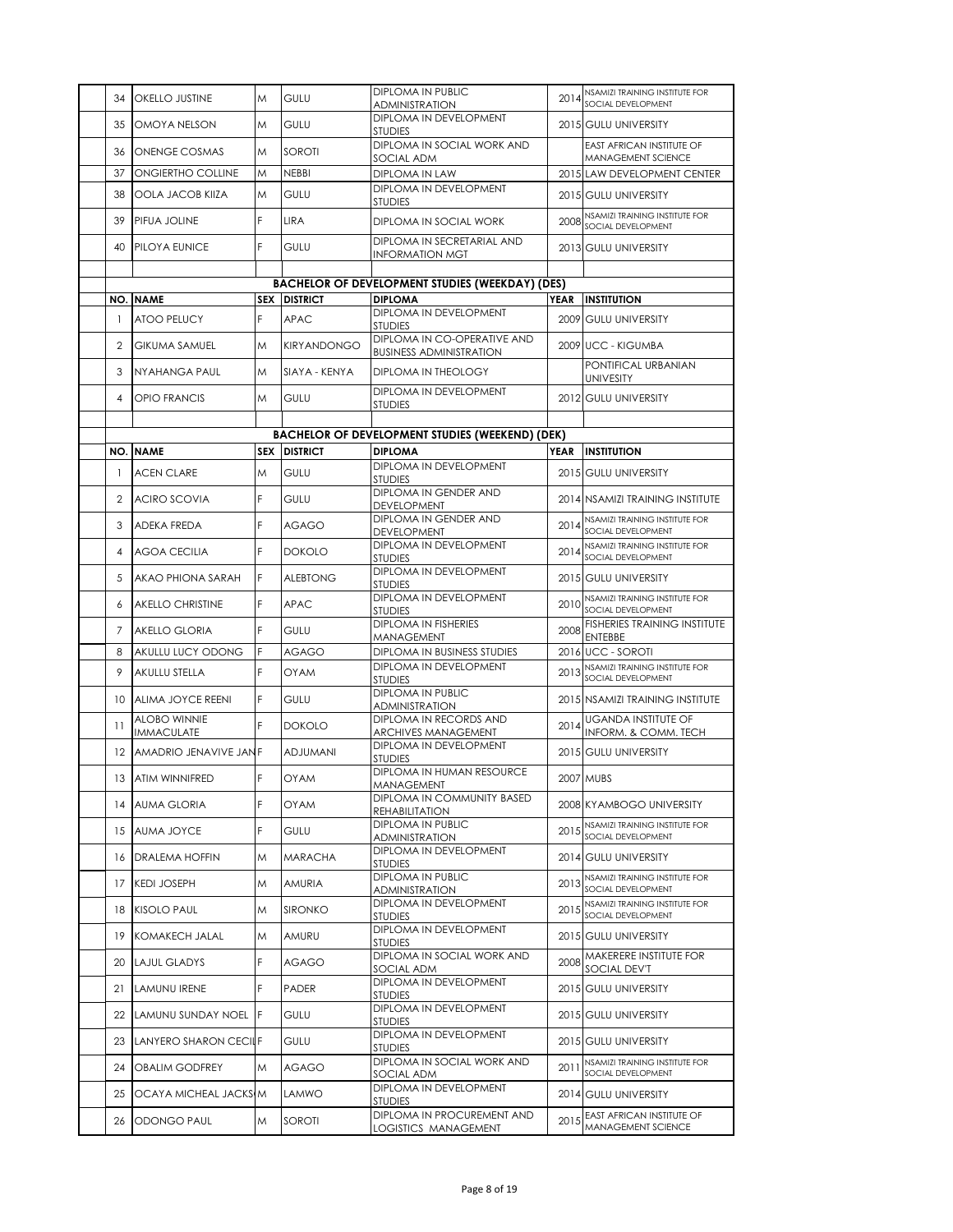| 27             | <b>ODUR WALTER</b>                      | Μ          | GULU            | DIPLOMA IN EDUCATION                                                |             | 2011 KYAMBOGO UNIVERSITY                                                 |
|----------------|-----------------------------------------|------------|-----------------|---------------------------------------------------------------------|-------------|--------------------------------------------------------------------------|
|                |                                         |            |                 | SECONDARY<br>DIPLOMA IN GENDER AND                                  |             | NSAMIZI TRAINING INSTITUTE FOR                                           |
| 28             | <b>OJOK VINCENT</b>                     | Μ          | <b>GULU</b>     | <b>DEVELOPMENT</b>                                                  | 2012        | SOCIAL DEVELOPMENT                                                       |
| 29             | OKELLO JAMES                            | M          | AMURU           | DIPLOMA IN SOCIAL WORK AND<br>SOCIAL ADM                            | 2016        | MAKERERE INSTITUTE FOR<br><b>SOCIAL DEV'T</b>                            |
| 30             | OKELLO TITO                             | M          | AMURU           | DIPLOMA IN SOCIAL WORK AND<br>SOCIAL ADM                            |             | 2016 EAST AFRICAN INSTITUTE                                              |
| 31             | OKOT AUGUSTINE                          | Μ          | <b>PADER</b>    | DIPLOMA IN DEVELOPMENT<br><b>STUDIES</b>                            |             | 2013 GULU UNIVERSITY                                                     |
| 32             | <b>OLWENY JUSTINE</b>                   | Μ          | <b>GULU</b>     | <b>DIPLOMA IN COMPUTER</b><br>TECHNOLOGY                            | 2013        | <b>UGANDA INSTITUTE OF</b><br>INFORM. & COMM. TECH                       |
| 33             | OMONA GEORGE WILLIAM                    |            | AMURU           | DIPLOMA IN GENDER AND<br><b>DEVELOPMENT</b>                         | 2015        | NSAMIZI TRAINING INSTITUTE FOR<br>SOCIAL DEVELOPMENT                     |
| 34             | <b>ONEKI ALFRED</b>                     | Ν          | GULU            | DIPLOMA IN SECRETARIAL AND<br>INFORMATION MGT                       |             | 2013 GULU UNIVERSITY                                                     |
| 35             | ONYOK BONNY                             | M          | <b>ALEBTONG</b> | DIPLOMA IN SOCIAL WORK AND<br>SOCIAL ADMINISTRATION                 | 2007        | NSAMIZI TRAINING INSTITUTE FOR<br>SOCIAL DEVELOPMENT                     |
| 36             | <b>OOLA MICHAEL</b>                     | M          | GULU            | <b>DIPLOMA IN PUBLIC</b><br><b>ADMINISTRATION</b>                   | 2012        | NSAMIZI TRAINING INSTITUTE FOR<br>SOCIAL DEVELOPMENT                     |
| 37             | <b>OPIO FRANCIS</b>                     | M          | <b>PADER</b>    | DIPLOMA IN DEVELOPMENT<br><b>STUDIES</b>                            |             | 2013 GULU UNIVERSITY                                                     |
| 38             | OPIO GODFREE<br>RUBANGAKENE             | Μ          | PADER           | <b>DIPLOMA IN PUBLIC</b><br><b>ADMINISTRATION</b>                   | 2013        | NSAMIZI TRAINING INSTITUTE FOR<br>SOCIAL DEVELOPMENT                     |
| 39             | OSORU BRENDA                            | F          | <b>ADJUMANI</b> | <b>DIPLOMA IN FORESTRY</b>                                          | 2013        | NYABYEYA FORESTRY<br><b>COLLEGE</b>                                      |
| 40             | OUMA A. VINCENT                         | M          | LAMWO           | DIPLOMA IN DEVELOPMENT<br><b>STUDIES</b>                            |             | 2012 GULU UNIVERSITY                                                     |
| 41             | <b>OYITE DAVID</b>                      | Μ          | GULU            | <b>DIPLOMA IN PUBLIC</b><br>ADMINISTRATION                          | 2014        | NSAMIZI TRAINING INSTITUTE FOR<br>SOCIAL DEVELOPMENT                     |
| 42             | <b>PULE ROBINA</b>                      | F          | <b>APAC</b>     | DIPLOMA IN DEVELOPMENT<br><b>STUDIES</b>                            | 2011        | NSAMIZI TRAINING INSTITUTE FOR<br>SOCIAL DEVELOPMENT                     |
| 43             | <b>RUBANGKENE JOHN</b>                  | M          | LAMWO           | DIPLOMA IN DEVELOPMENT<br><b>STUDIES</b>                            | 2012        | NSAMIZI TRAINING INSTITUTE FOR<br>SOCIAL DEVELOPMENT                     |
|                |                                         |            |                 |                                                                     |             |                                                                          |
|                |                                         |            |                 | DIPLOMA IN SECRETARIAL AND INFORMATION MANAGEMENT (SSK)             |             |                                                                          |
|                |                                         |            |                 |                                                                     |             |                                                                          |
| NO.            | <b>NAME</b>                             | <b>SEX</b> | <b>DISTRICT</b> | <b>CERTIFICATE</b>                                                  | <b>YEAR</b> | <b>INSTITUTION</b>                                                       |
| 1              | <b>ADOKORACH NANCY</b><br><b>ANYWAR</b> | F          | AMURU           | DIPLOMA IN SECRETARIAL STUDIES AND<br><b>INFORMATION MANAGEMENT</b> |             | 2015 GULU UNIVERSITY                                                     |
| $\overline{2}$ | AKELLO NANCY PEACE                      | F          | GULU            | DIPLOMA IN SECRETARIAL STUDIES AND<br><b>INFORMATION MANAGEMENT</b> |             | 2015 GULU UNIVERSITY                                                     |
| 3              | AMONGI SHARON                           | F          | LIRA            | DIPLOMA IN SECRETARIAL STUDIES AND<br><b>INFORMATION MANAGEMENT</b> |             | 2015 GULU UNIVERSITY                                                     |
| 4              | <b>AMVIKO GRACE</b>                     | F          | <b>ARUA</b>     | DIPLOMA IN SECRETARIAL STUDIES AND<br><b>INFORMATION MANAGEMENT</b> |             | 2015 GULU UNIVERSITY                                                     |
| 5              | ATIM SARAH OBONYO                       | F          | <b>APACH</b>    | DIPLOMA IN SECRETARIAL STUDIES AND<br><b>INFORMATION MANAGEMENT</b> |             | 2015 GULU UNIVERSITY                                                     |
| 6              | <b>FAIDA AGNES</b>                      | F          | GULU            | DIPLOMA IN SECRETARIAL STUDIES AND                                  |             | 2015 GULU UNIVERSITY                                                     |
| 7              | <b>LAKER STELLA</b>                     | F          | GULU            | <b>INFORMATION MANAGEMENT</b><br>DIPLOMA IN SECRETARIAL STUDIES AND |             | 2015 GULU UNIVERSITY                                                     |
| 8              | <b>OCWEE NANCY</b>                      | F          | <b>GULU</b>     | <b>INFORMATION MANAGEMENT</b><br>CERTIFICATE IN SECRETARIAL         |             |                                                                          |
| 9              | <b>ZEMA CHRISTINE</b>                   | F          | <b>MOYO</b>     | <b>STUDIES</b><br>CERTIFICATE IN SECRETARIAL                        |             | 2015 EAST AFRICAN INSTITUTE FOR<br>MGT SCIENCE<br>2006 NKUMBA UNIVERSITY |
|                |                                         |            |                 | <b>STUDIES</b>                                                      |             |                                                                          |
|                |                                         |            |                 | DIPLOMA IN DEVELOPMENT STUDIES (DDK)                                |             |                                                                          |
| NO. I          | <b>NAME</b>                             | SEX        | <b>DISTRICT</b> | <b>CERTIFICATE</b>                                                  | <b>YEAR</b> | <b>INSTITUTION</b>                                                       |
|                | AKIDI LYDIA OKIDI                       | F          | <b>AGAGO</b>    | <b>GRADE III TEACHER CERTIFICATE</b>                                |             | 2012 KYAMBOGO UNIVERSITY                                                 |
| 2              | ANGURA AMBROSE                          | Μ          | <b>ALEBTONG</b> | CERTIFICATE IN TROPICAL<br><b>AGRICULTURE</b>                       |             | <b>2002 UNEB</b>                                                         |
| 3              | ATIMANGO DOMINICA                       | F          | AGAGO           | CERTIFICATE IN GUIDANCE AND<br><b>COUNSELLING</b>                   |             | 2008 YMCA KAMPALA BRANCH                                                 |
| 4              | <b>OBALIM SAMUEL</b>                    | M          | <b>LAMWO</b>    | CERTIFICATE IN SECRETARIAL AND<br><b>INFORM. MGT</b>                |             | 2015 GULU UNIVERSITY                                                     |
|                |                                         |            |                 |                                                                     |             |                                                                          |
|                |                                         |            |                 | CERTIFICATE IN SECRETARIAL AND INFORMATION MANAGEMENT (CSM)         |             |                                                                          |
| NO.            | <b>NAME</b>                             | <b>SEX</b> | <b>DISTRICT</b> | <b>CERTIFICATE</b>                                                  | YEAR        | <b>INSTITUTION</b>                                                       |
| $\overline{1}$ | <b>OBOL JUSTINE</b><br>SIMPLEMAN        | M          | GULU            | CERTIFICATE IN CARPENTRY AND<br><b>JOINERY</b>                      | 2006        | DANIEL COMBONI VOCATIONAL<br>INSTITUTE, GULU - UNEB                      |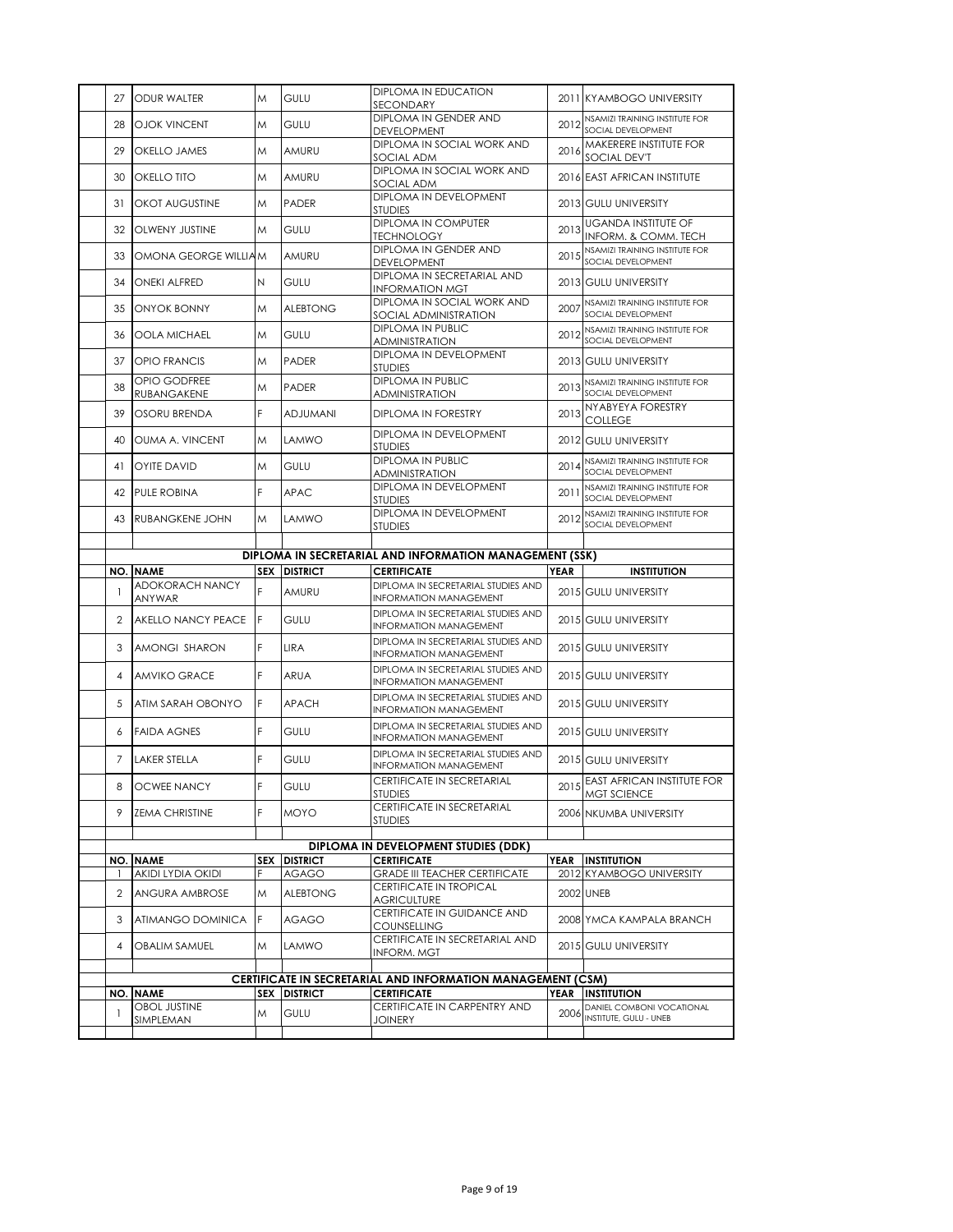|                | <b>KITGUM CAMPUS</b>                       |     |                     |                                                                     |             |                                                                     |
|----------------|--------------------------------------------|-----|---------------------|---------------------------------------------------------------------|-------------|---------------------------------------------------------------------|
|                |                                            |     |                     |                                                                     |             |                                                                     |
|                | <b>NO. NAME</b>                            |     | <b>SEX DISTRICT</b> | <b>BACHELOR OF ARTS EDUCATION (WEEKEND) (KAW)</b><br><b>DIPLOMA</b> | YEAR        | <b>INSTITUTION</b>                                                  |
| $\mathbf{1}$   | <b>ALOYO STELLA</b>                        | F   | <b>KITGUM</b>       | <b>DIPLOMAIN EDUCATION</b>                                          |             | 2014 KYAMBOGO UNIVERSITY                                            |
|                |                                            |     |                     | SECONDARY (HIS/REL)<br><b>DIPLOMAIN EDUCATION</b>                   |             |                                                                     |
| $\overline{2}$ | <b>ASIIMWE HEBERT</b>                      | M   | <b>KITGUM</b>       | SECONDARY (GEO/REL)                                                 |             | 2010 KYAMBOGO UNIVERSITY                                            |
|                |                                            |     |                     |                                                                     |             |                                                                     |
|                | <b>NO. NAME</b>                            | SEX | <b>DISTRICT</b>     | <b>BACHELOR OF ARTS EDUCATION (MODULAR) (KAS)</b><br><b>DIPLOMA</b> | YEAR        | <b>INSTITUTION</b>                                                  |
| $\mathbf{1}$   | ABONG COLLINS ELIYA                        | M   | LAMWO               | DIPLOMA IN EDUCATION PRIMARY                                        |             | 2010 KYAMBOGO UNIVERSITY                                            |
|                |                                            |     |                     | (REL/LANG)<br>DIPLOMA IN EDUCATION PRIMARY                          |             |                                                                     |
| $\overline{2}$ | <b>ACAN JANE FLORA</b>                     | F   | <b>KITGUM</b>       | (SST/LANG)                                                          |             | 2000 KYAMBOGO UNIVERSITY                                            |
| 3              | <b>ADONG LUCY</b>                          | M   |                     | DIPLOMA IN EDUCATION PRIMARY<br>(SST/LANG)                          |             | 2008 KYAMBOGO UNIVERSITY                                            |
| 4              | KIDEGA ALBINO<br>YUHNUL                    | M   | <b>AGAGO</b>        | DIPLOMA IN EDUCATION PRIMARY<br>(SST/LANG)                          |             | 2011 KYAMBOGO UNIVERSITY                                            |
| 5              | <b>LAKONY WILFRED</b>                      | M   | PADER               | DIPLOMA IN EDUCATION PRIMARY                                        | 1996        | <b>INSTITUTE OT TEACHER</b>                                         |
|                |                                            |     |                     | (SST/LANG)                                                          |             | <b>EDUCATION KYAMBOGO</b>                                           |
| 6              | <b>LANKA OBICCI</b>                        | F   | <b>AGAGO</b>        | DIPLOMA IN PRIMARY EDUCATION                                        |             | 2006 NDEJJE UNIVERSITY                                              |
| 7              | <b>LANYERO HELLEN</b>                      | F   | <b>AGAGO</b>        | DIPLOMA IN EDUCATION PRIMARY<br>(REL/LANG)                          | 2000        | <b>INSTITUTE OF TEACHER</b><br>EDUCATION, KYAMBOGO                  |
| 8              | OBWOCH CHARLES ACELM                       |     | <b>AGAGO</b>        | DIPLOMA IN EDUCATION PRIMARY<br>(SST/LANG)                          |             | 2011 KYAMBOGO UNIVERSITY                                            |
| 9              | OCAYA DISMAS CASSIM M                      |     | <b>LAMWO</b>        | DIPLOMA IN EDUCATION PRIMARY<br>(SST/LANG)                          |             | 1996 KYAMBOGO UNIVERSITY                                            |
| 10             | <b>OCEN ANYWAR</b>                         | M   | <b>AGAGO</b>        | <b>DIPLOMAIN EDUCATION PRIMARY</b>                                  | 2002        | <b>INSTITUTE OF TEACHER</b><br>EDUCATION, KYAMBOGO                  |
| 11             | OCHAN JOSEPH LEE                           | M   | <b>AGAGO</b>        | DIPLOMA IN EDUCATION PRIMARY<br>(SST/LANG)                          |             | 2009 KYAMBOGO UNIVERSITY                                            |
| 12             | <b>OKELLO FREDRICK</b>                     | M   | <b>AGAGO</b>        | DIPLOMA IN EDUCATION PRIMARY<br>(SST/LANG)                          |             | 2012 KYAMBOGO UNIVERSITY                                            |
| 13             | <b>OKENY INNOCENT</b><br><b>KIZITO POL</b> | M   | <b>KITGUM</b>       | DIPLOMA IN EDUCATION PRIMARY<br>(REL/LANG)                          |             | 2013 KYAMBOGO UNIVERSITY                                            |
| 14             | OKOT DEPOLLA BOSCO                         | M   | GULU                | DIPLOMA IN EDUCATION PRIMARY<br>(SST/LANG)                          |             | 2011 KYAMBOGO UNIVERSITY                                            |
| 15             | OKOT MARINO KAIKUZI                        | M   | <b>LAMWO</b>        | DIPLOMA IN PRIMARY EDUCATION<br>(SST/LANG)                          |             | 2007 KYAMBOGO UNIVERSITY                                            |
| 16             | <b>OLANYA THOMAS</b>                       | M   | LAMWO               | <b>DIPLOMA IN EDUCATION</b><br>SECONDARY (REL/GEO)                  |             | 2012 KYAMBOGO UNIVERSITY                                            |
| 17             | <b>OMORO PAUL</b>                          | M   | <b>AGAGO</b>        | DIPLOMA IN TEACHER EDUCATION<br>(SST/LANG)                          |             | 2005 KYAMBOGO UNIVERSITY                                            |
| 18             | OPWONYA FRANCIS                            | M   | <b>PADER</b>        | DIPLOMA IN EDUCATION PRIMARY<br>(SST/LANG)                          |             | 2015 KYAMBOGO UNIVERSITY                                            |
| 19             | <b>TOOYERONGA PATRICK M</b>                |     | <b>AGAGO</b>        | <b>DIPLOMA IN EDUCATION PRIMARY</b><br>(SST/LANG)                   |             | 2011 KYAMBOGO UNIVERSITY                                            |
|                |                                            |     |                     | <b>BACHELOR OF PUBLIC ADMINISTRATION (WEEKEND) (KPW)</b>            |             |                                                                     |
| NO.            | <b>NAME</b>                                | SEX | <b>DISTRICT</b>     | <b>DIPLOMA</b>                                                      | <b>YEAR</b> | <b>INSTITUTION</b>                                                  |
| $\mathbf{1}$   | ACHOLA JUDITH AKOT                         | F   | <b>KITGUM</b>       | DIPLOMA IN MARKETING                                                | 2006        | KENYA INSTITUTE OF                                                  |
| $\overline{2}$ | AKUU NIGHTY                                | F   | PADER               | MANAGEMENT<br>DIPLOMA IN GENDER AND DEV'T                           |             | MANAGEMENT<br>2011 NSAMIZI TRAINING INSTITUTE                       |
| 3              | AMONE DAVID                                | Μ   | <b>KITGUM</b>       | DIPLOMA IN GENDER AND DEV'T                                         |             | 2006 NSAMIZI TRAINING INSTITUTE                                     |
| 4              | <b>AROP WILLIAM</b>                        | M   | LAMWO               | DIPLOMA IN PUBLIC ADMIN & MGT                                       |             | 2012 NSAMIZI TRAINING INSTITUTE                                     |
| 5              | ERIENYU CHARLES BENARM                     |     | KABERAMAIDO         | DIPLOMA IN SOCIAL WORK                                              |             | 2015 NSAMIZI TRAINING INSTITUTE                                     |
| 6              | LAPYEM EMMANUEL                            | M   | <b>KITGUM</b>       | DIPLOMA IN PUBLIC ADMIN.&MGT                                        |             | 2015 NSAMIZI TRAINING INSTITUTE                                     |
| 7              | OBONG CHARLES OWKEIM                       |     | <b>LAMWO</b>        | DIPLOMA IN PUBLIC ADMIN & MGT                                       |             | 2014 NSAMIZI TRAINING INSTITUTE                                     |
| 8              | ODONG SAM                                  | M   | <b>KITGUM</b>       | DIPLOMA IN SOCIAL WORK                                              |             | 2013 NSAMIZI TRAINING INSTITUTE                                     |
| 9              | OJARA WILFRED OYET                         | M   | <b>KITGUM</b>       | DIPLOMA IN PUBLIC<br><b>ADMINISTRATION &amp; MANAGEMENT</b>         |             | 2013 NSAMIZI TRAINING INSTITUTE                                     |
| 10             | <b>OKELLO RICHARD</b>                      | Μ   | <b>KITGUM</b>       | DIPLOMA IN GENDER AND DEV'T                                         |             | 2008 NSAMIZI TRAINING INSTITUTE                                     |
| 11             | OLARA JAMES                                | Μ   | <b>KITGUM</b>       | DIPLOMA IN SOCIAL WORK AND<br>SOCIAL ADMIN.                         |             | KAMPALA BUSINESS<br>2008 EDUCATION AND RESEARCH<br><b>INSTITUTE</b> |
|                |                                            |     |                     |                                                                     |             |                                                                     |
|                |                                            |     |                     | <b>BACHELOR OF BUSINESS ADMINISTRATION (WEEKEND) (KBW)</b>          |             |                                                                     |
|                | <b>NO. NAME</b>                            | SEX | <b>DISTRICT</b>     | <b>DIPLOMA</b>                                                      | <b>YEAR</b> | <b>INSTITUTION</b>                                                  |
| 1              | <b>ACAN GLADYS</b>                         | F   | KITGUM              | DIPLOMA IN BUSINESS STUDIES                                         |             | 2013 UCC ADUKU                                                      |
| 2              | <b>ACIRO FLORENCE</b>                      | F   | <b>KITGUM</b>       | DIPLOMA IN BUSINESS STUDIES                                         |             | 2012 MUBS                                                           |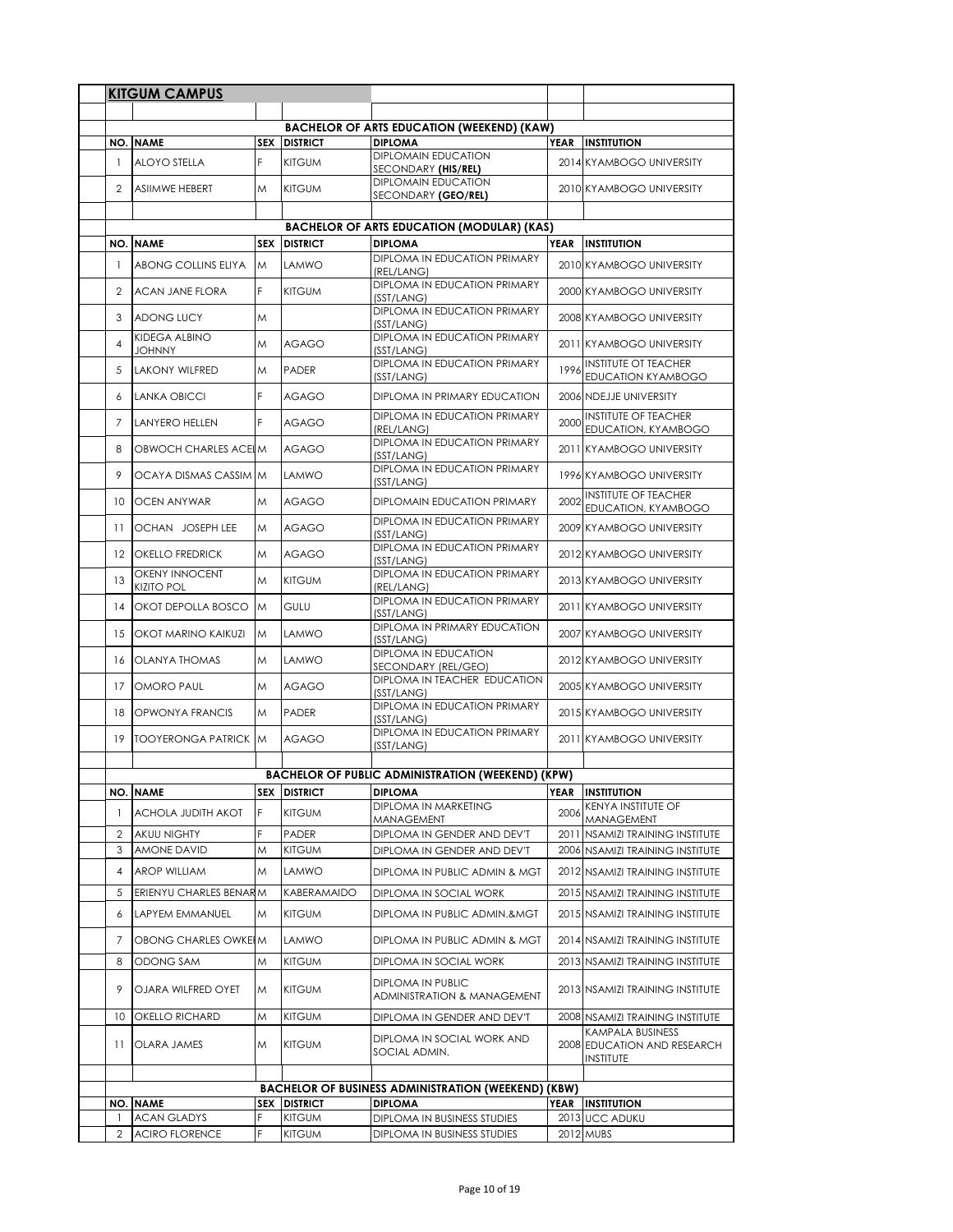| 3               | <b>AGENO MONICA</b>        | F | <b>KITGUM</b> | DIPLOMA IN BUSINESS<br>ADMINISTRATION                         |      | 2013 YMCA                                                                 |
|-----------------|----------------------------|---|---------------|---------------------------------------------------------------|------|---------------------------------------------------------------------------|
| 4               | <b>AKELLO FLORENCE</b>     | F | PADER         | <b>FINANCE OFFICERS DIPLOMA</b>                               | 2001 | <b>UGANDA MANAGEMENT</b><br><b>INSTITUTE</b>                              |
| 5               | AKULLU LUCY ODONG          | F | <b>AGAGO</b>  | DIPLOMA IN BUSINESS STUDIES                                   |      | <b>UGANDA BUSINESS AND</b><br>2016 TECHNICAL EXAMINATIONS<br><b>BOARD</b> |
| 6               | ALAN JACKSON ARUMA M       |   | <b>LAMWO</b>  | DIPLOMA IN ENTREPRENEURSHIP<br><b>DEVELOPMENT</b>             | 2013 | NSAMIZI TRAINING INSTITUTE FOR<br>SOCIAL DEVELOPMENT                      |
| 7               | <b>ALIMOCAN GLADYS</b>     | F | LAMWO         | <b>DIPLOMA IN BUSINESS</b><br><b>ADMINISTRATION</b>           |      | 2014 INDEJJE UNIVERSITY                                                   |
| 8               | <b>ARACH JACKLINE</b>      | F | GULU          | DIPLOMA IN BUSINESS STUDIES                                   |      | 2013 MUBS                                                                 |
| 9               | <b>ATEK AGNES</b>          | F | LAMWO         | DIPLOMA IN BUSINESS STUDIES                                   |      | 2015 UGANDA BUSINESS AND TECHNICAL<br>EXAMINATIONS BOARD                  |
| 10              | <b>ATIM ROSELINE APILA</b> | F | <b>PADER</b>  | DIPLOMA IN BUSINESS STUDIES                                   |      | <b>2008 MUBS</b>                                                          |
| 11              | ATIMANGO SUSAN             | F | <b>KITGUM</b> | <b>DOPLOMA IN BUSINESS</b><br><b>ADMISTRATION</b>             |      | 2012 MUBS                                                                 |
| 12 <sup>2</sup> | <b>AWILONGOM IRENE</b>     | F | <b>KITGUM</b> | <b>DIPLOMA IN BUSINESS</b><br><b>ADMINISTRATION</b>           |      | <b>2008 MUBS</b>                                                          |
| 13              | <b>LAJARA BETTY</b>        | F | <b>KITGUM</b> | DIPLOMA IN BUSINESS STUDIES                                   |      | 2004 MUBS                                                                 |
| 14              | NOKRACH JOHNSON            | M | <b>LAMWO</b>  | <b>DIPLOMA IN BUSINESS</b><br><b>ADMINISTRATION</b>           |      | 2011 MUBS                                                                 |
| 15              | OCEN JOHN BOSCO            | M | <b>KITGUM</b> | DIPLOMA IN ACCOUNTING AND<br><b>FINANCE</b>                   | 2014 | <b>EAST AFRICAN INSTITUTE FOR</b><br><b>MANAGEMENT SCIENCE</b>            |
| 16              | OKELLO DENIS FRED          | M | <b>ABIM</b>   | DIPLOMA IN BUSINESS<br><b>ADMINISTRATION &amp; MANAGEMENT</b> | 2008 | MAKERERE INSTITUTE FOR<br>SOCIAL DEVELOPMENT                              |
| 17              | <b>OKELLO PATRICK</b>      | M | <b>PADER</b>  | DIPLOMA IN BUSINESS STUDIES                                   |      | <b>2012 MUBS</b>                                                          |
| 18              | <b>OKENY PATRICK</b>       | M | LAMWO         | DIPLOMA IN SECRETARIAL &<br><b>INFORMATION MANGEMENT</b>      |      | 2015 GULU UNIVERSITY                                                      |
| 19              | <b>OKENY PATRICK</b>       | M | LAMWO         | DIPLOMA IN SECRETARIAL &<br><b>INFORMATION MANGEMENT</b>      |      | 2015 GULU UNIVERSITY                                                      |
| 20              | OKOT MARO ROBB AKUMM       |   | <b>KITGUM</b> | DIPLOMA IN SECRETARIAL &<br><b>INFORMATION MANGEMENT</b>      |      | 2014 GULU UNIVERSITY                                                      |
| 21              | <b>OMARA RICHARD</b>       | M | AGAGO         | DIPLOMA IN BUSINESS<br><b>ADMINISTRATION</b>                  |      | 2003 MUBS                                                                 |
| 22              | <b>OMONY CHARLES</b>       | M | <b>AGAGO</b>  | DIPLOMA IN BUSINESS STUDIES                                   |      | 2013 UCC ADUKU                                                            |
| 23              | ONEN GEORGE WILLIAM M      |   | GULU          | DIPLOMA IN BUSINESS STUDIES                                   |      | 2014 UCC ADUKU                                                            |
| 24              | ONONO SOLOMON              | M | <b>AGAGO</b>  | DIPLOMA IN BUSINESS STUDIES                                   |      | <b>UGANDA BUSINESS AND</b><br>2014 TECHNICAL EXAMINATIONS<br><b>BOARD</b> |
|                 |                            |   |               |                                                               |      |                                                                           |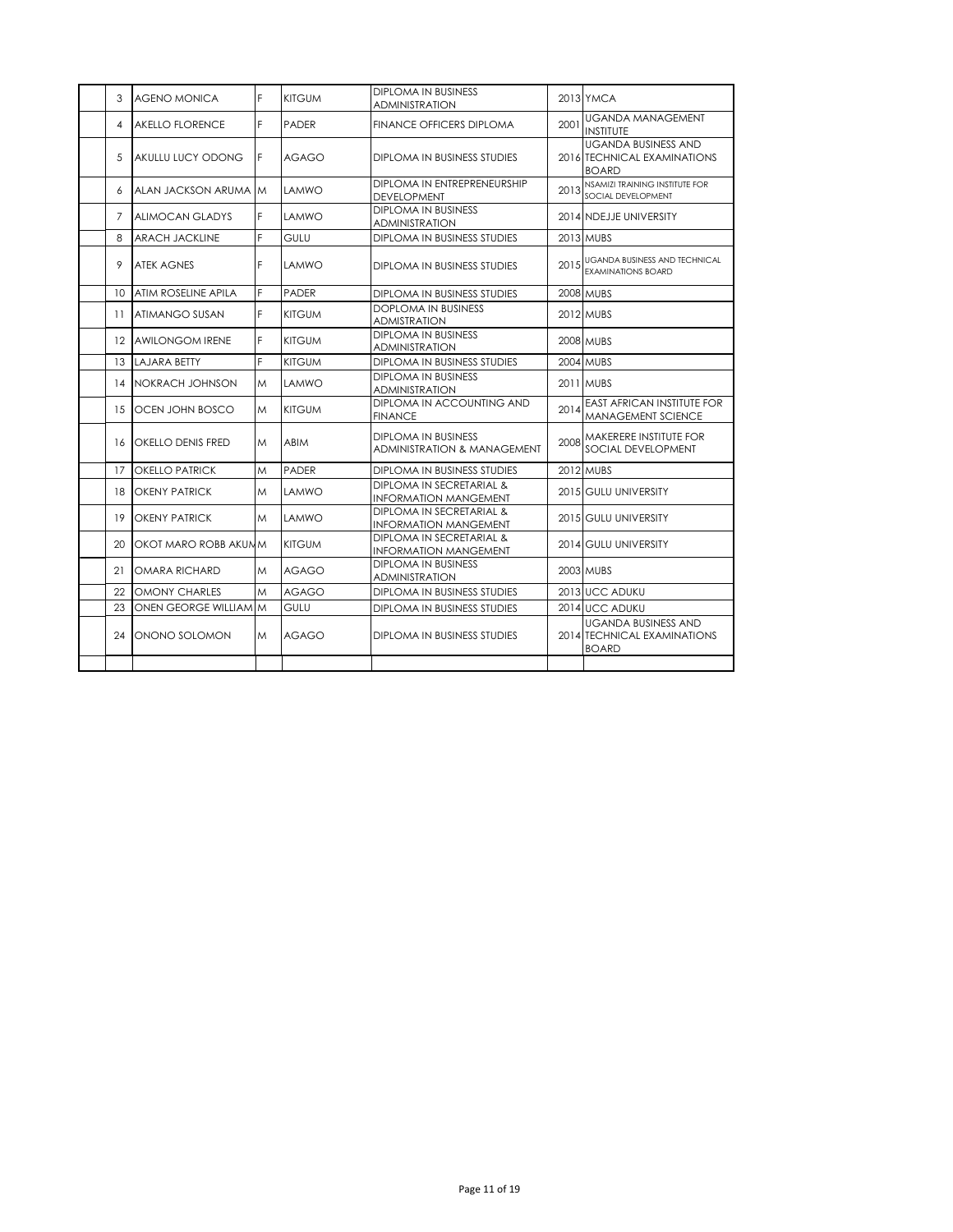|                | <b>HOIMA CAMPUS</b>                     |   |                                |                                                                       |                     |                                                                            |
|----------------|-----------------------------------------|---|--------------------------------|-----------------------------------------------------------------------|---------------------|----------------------------------------------------------------------------|
|                |                                         |   |                                |                                                                       |                     |                                                                            |
|                |                                         |   |                                | <b>BACHELOR OF DEVELOPMENT STUDIES (WEEKDAY) (HES)</b>                |                     |                                                                            |
|                | <b>NO. NAME</b>                         |   | <b>SEX DISTRICT</b>            | <b>DIPLOMA</b>                                                        | <b>YEAR</b>         | <b>INSTITUTION</b>                                                         |
|                | KABANYORO DOREEN                        | F | <b>HOIMA</b>                   | DIPLOMA IN SOCIAL WORK                                                | 2006                | NSAMIZI TRAINING INSTITUTE FOR<br>SOCIAL DEVELOPMENT                       |
| $\mathfrak{p}$ | KATANA JAMES                            | M | <b>HOIMA</b>                   | <b>DIPLOMA IN TRAVEL AND TOURISM N</b>                                |                     | 2014 YMCA KAMPALA BRANCH                                                   |
|                |                                         |   |                                | <b>BACHELOR OF DEVELOPMENT STUDIES (WEEKEND) (HEK)</b>                |                     |                                                                            |
|                | <b>NO. NAME</b>                         |   | <b>SEX DISTRICT</b>            | <b>DIPLOMA</b>                                                        | <b>YEAR</b>         | <b>INSTITUTION</b>                                                         |
|                | <b>BYARUHANGA JOSEPH</b>                | M | <b>HOIMA</b>                   | DIPLOMA IN DEVELOPMENT STUDIES                                        | 2007                | NSAMIZI TRAINING INSTITUTE FOR<br>SOCIAL DEVELOPMENT                       |
| $\mathfrak{D}$ | MUGISA PETER PAUL                       | M | <b>HOIMA</b>                   | DIPLOMA IN SOCIAL WORK                                                | 2011                | NSAMIZI TRAINING INSTITUTE FOR<br>SOCIAL DEVELOPMENT                       |
|                |                                         |   |                                |                                                                       |                     |                                                                            |
|                |                                         |   |                                | <b>BACHELOR OF BUSINESS ADMINISTRATION (WEEKDAY) (HBG)</b>            |                     |                                                                            |
|                | <b>NO. NAME</b><br><b>TUSIIME IRENE</b> | F | <b>SEX DISTRICT</b><br>KIBAALE | <b>DIPLOMA</b><br><b>DIPLOMA IN BUSINESS</b><br><b>ADMINISTRATION</b> | <b>YEAR</b><br>2013 | <b>INSTITUTION</b><br><b>MAKERERER INSTITUTE FOR</b><br>SOCIAL DEVELOPMENT |
|                |                                         |   |                                |                                                                       |                     |                                                                            |
|                |                                         |   |                                | <b>BACHELOR OF PUBLIC ADMINISTRATION (WEEKEND) (HPK)</b>              |                     |                                                                            |
|                | <b>NO. NAME</b>                         |   | <b>SEX DISTRICT</b>            | <b>DIPLOMA</b>                                                        | <b>YEAR</b>         | <b>INSTITUTION</b>                                                         |
|                | <b>MBABAZI SAPHAN</b>                   | M | KIBAALE                        | DIPLOMA IN EDUCATION SECONDA                                          |                     | 2006 KYAMBOGO UNIVERSITY                                                   |
| $\mathcal{P}$  | <b>SUNDAY MOSES</b>                     | M | KIBAALE                        | DIPLOMA IN PRIMARY EDUCATION                                          | 2008                | <b>UGANDA MARTYRS</b><br><b>UNIVERSITY</b>                                 |
|                |                                         |   |                                |                                                                       |                     |                                                                            |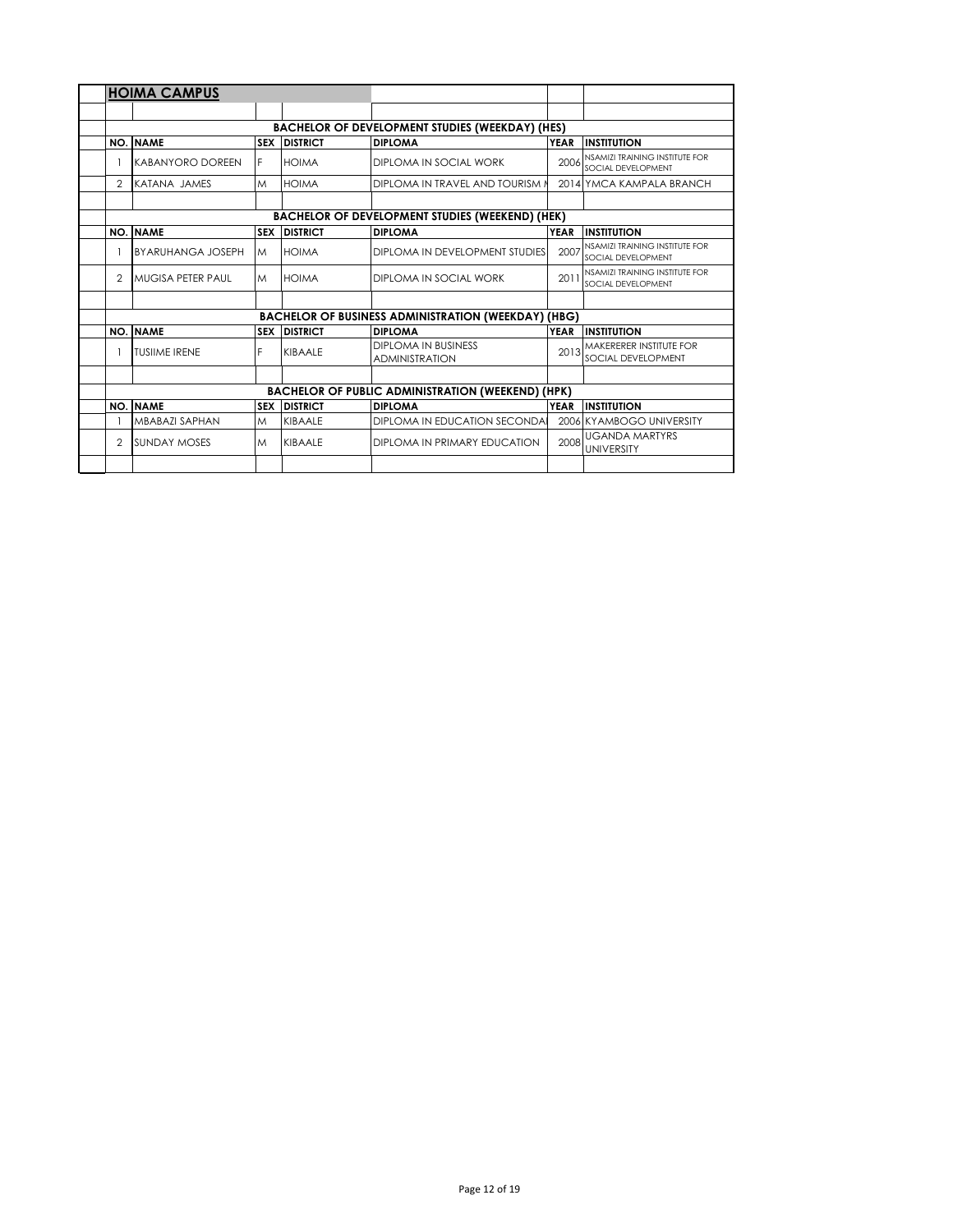|                |                                 |            |                     | <b>GRADUATE PROGRAMMES</b>                                              |      |                                                   |
|----------------|---------------------------------|------------|---------------------|-------------------------------------------------------------------------|------|---------------------------------------------------|
|                |                                 |            |                     |                                                                         |      |                                                   |
|                |                                 |            |                     | MASTER OF SCIENCE IN APPLIED TROPICAL ENTOMOLOGY AND PARASITOLOGY (MEP) |      |                                                   |
|                | S/N NAME                        |            | <b>SEX DISTRICT</b> | <b>1ST DEGREE</b>                                                       |      | YEAR INSTITUTION                                  |
|                | <b>BESIGYE FRED</b>             | M          | <b>ISINGIRO</b>     | <b>BACHELOR OS CIENCE</b>                                               |      | 2015 MAKERERE UNIVERSITY                          |
| 2              | <b>DRAMWI MATHIAS</b>           | M          | <b>ADJUMANI</b>     | <b>BACHELOR OF VETERINARY</b><br><b>MEDICINE</b>                        |      | 2010 MAKERERE UNIVERSITY                          |
| 3              | <b>IGA JULIUS</b>               | M          | <b>WAKISO</b>       | <b>BACHELOR OF SCIENCE</b>                                              |      | 2009 MAKERERE UNIVERSITY                          |
| 4              | <b>OCAKACON ROBERT</b>          | M          | <b>GULU</b>         | <b>BACHELOR OF MEDICAL</b><br><b>LABORATORY SCIENCE</b>                 |      | 2014 MBARARA UNIVERSITY                           |
| 5              | <b>OCEN PASKWELI</b>            | M          | <b>APAC</b>         | <b>BACHELOR OF SCIENCE IN</b>                                           | 2010 | <b>UGANDA MARTYRS</b>                             |
|                |                                 |            |                     | <b>AGRICULTURE</b>                                                      |      | <b>UNIVERSITY</b>                                 |
| 6              | <b>OCORA WILFRED</b>            | M          | <b>KITGUM</b>       | <b>BACHELOR OF SCIENCE</b>                                              |      | 2002 MAKERERE UNIVERSITY                          |
| 7              | <b>ONZIVUA TOM</b>              | M          | <b>ARUA</b>         | <b>BACHELOR OF SCIENCE</b>                                              |      | 1993 MAKERERE UNIVERSITY                          |
| 8              | <b>OYET WILLIAM SAM</b>         | M          | <b>AGAGO</b>        | <b>BACHELOR OF SCIENCE</b>                                              |      | 2015 MAKERERE UNIVERSITY                          |
| 9              | PATTA EMMANUEL                  | M          | <b>TORORO</b>       | <b>BACHELOR OF SCIENCE</b>                                              |      | 2005 MAKERERE UNIVERSITY                          |
|                |                                 |            |                     |                                                                         |      |                                                   |
|                |                                 |            |                     | <b>MASTER OF SCIENCE IN AGRI-ENTERPRISES DEVELOPMENT (MAE)</b>          |      |                                                   |
|                | S/N NAME                        | <b>SEX</b> | <b>DISTRICT</b>     | <b>1ST DEGREE</b>                                                       |      | YEAR INSTITUTION                                  |
| $\mathbf{1}$   | AKULLO SANDRA                   | F          | LIRA                | <b>BACHELOR OF SCIENCE IN</b><br><b>AGRICULTURE</b>                     |      | 2014 MAKERERE UNIVERSITY                          |
| 2              | <b>AMATI CHRISTINE</b>          | F          | LIRA                | <b>BACHELOR OF MASS</b><br><b>COMMUNICATION</b>                         |      | 2011 MAKERERE UNIVERSITY                          |
| 3              | EMMANUEL EWAJU                  | Μ          | SOROTI              | <b>BACHELOR OF ANIMAL PRODUCTION</b><br>AND MANAGEMENT                  |      | 2014 BUSITEMA UNIVERSITY                          |
| 4              | MAKU MARTIN                     | M          | <b>BULAMBULI</b>    | <b>BACHELOR OF AGRICULTURE</b>                                          |      | 2016 GULU UNIVERSITY                              |
|                |                                 |            |                     | <b>BACHELOR OF AGRICULTURAL SCIENCE</b>                                 |      |                                                   |
| 5              | NYFRO PHILLIP                   | M          | <b>KITGUM</b>       | AND ENTREPRENEURSHIP                                                    |      | 2012 UGANDA CHRISTIAN UNIVERSITY                  |
| 6              | <b>OGWAL OBIA DAVID</b>         | Μ          | <b>AMOLATAR</b>     | <b>BACHELOR OF STATISTICS</b>                                           |      | 2005 MAKERERE UNIVERSITY                          |
| 7              | <b>OKELLO FRANCIS ADILO</b>     | M          | <b>LIRA</b>         | <b>BACHELOR OF SCIENCE IN</b><br><b>AGRICULTURE</b>                     |      | 2009 MAKERERE UNIVERSITY                          |
| 8              | OPEJO STEPHEN PETER             | M          | <b>BUKEDEA</b>      | <b>BACHELOR OF AGRICULTURE</b>                                          |      | 2012 GULU UNIVERSITY                              |
| 9              | <b>OPIO FELIX</b>               | M          | <b>NWOYA</b>        | <b>BACHELOR OF SCIENCE IN</b><br><b>AGRICULTURE</b>                     |      | 2008 MAKERERE UNIVERSITY                          |
| 10             | <b>TOMA MAMGBI ZOZIMO</b>       | M          | <b>MOYO</b>         | <b>BACHELOR OF AGRICULTURE</b>                                          |      | 2009 GULU UNIVERSITY                              |
| 11             | <b>WAIGUMBA SIMON PETER</b>     | M          | KAMULI              | <b>BACHELOR OF AGRIBUSINESS</b><br>MANAGEMENT                           |      | 2006 MAKERERE UNIVERSITY                          |
|                | 12 WEBALE DOMINIC               | M          | KABAROLE            | <b>BACHELOR OF SCIENCE IN</b><br><b>AGRICULTURE</b>                     |      | 2009 MAKERERE UNIVERSITY                          |
|                |                                 |            |                     |                                                                         |      |                                                   |
|                |                                 |            |                     | <b>MASTER OF SCIENCE IN FOOD SECURITY AND COMMUNITY NUTRITION (MFN)</b> |      |                                                   |
|                | S/N NAME                        |            | <b>SEX DISTRICT</b> | <b>1ST DEGREE</b>                                                       |      | YEAR INSTITUTION                                  |
| $\mathbf{1}$   | <b>AWOLI IVAN</b>               | M          | <b>TORORO</b>       | <b>BACHELOR OF AGRICULTURE</b>                                          |      | 2013 GULU UNIVERSITY                              |
| $\overline{2}$ | CHALE JUDITH                    | F          | <b>NAPAK</b>        | <b>BACHELOR OF AGRICULTURE AND</b>                                      |      | 2014 MAKERERE UNIVERSITY                          |
|                |                                 |            |                     | RURAL INNOVATION<br><b>BACHELOR OF SCIENCE IN HUMAN</b>                 |      |                                                   |
| 3              | <b>ENABU JOSEPH MAURICE</b>     | M          | <b>SOROTI</b>       | NUTRITION                                                               |      | 2011 KYAMBOGO UNIVERSITY                          |
| 4              | KILAMA BOSCO KAYONDO M          |            | PADER               | <b>BACHELOR OF EDUCATION</b>                                            |      | 2009 KYAMBOGO UNIVERSITY                          |
| 5              | <b>KYOMUHANGI PEREZ</b>         | Μ          | HOIMA               | <b>BACHELOR OF SCIENCE</b>                                              |      | 1992 MAKERERE UNIVERSITY                          |
| 6              | MUWAYA WAHABI                   | Μ          | <b>BUGIRI</b>       | <b>BACHELOR OF SCIENCE EDUCATION</b><br>(BIOLOGICAL)                    |      | 2009 GULU UNIVERSITY                              |
| $\overline{7}$ | <b>ODICH EMMANUEL</b><br>OKULLO | Μ          | <b>ALEBTONG</b>     | <b>BACHELOR OF SCIENCE IN</b><br><b>AGRICULTURE</b>                     |      | 2014 UGANDA MARTYRS UNIVERSITY                    |
| 8              | ODONGO KIZITO                   | Μ          | <b>ALEBTONG</b>     | <b>BACHELOR OF SCIENCE IN</b><br>HORTICULTURE                           |      | 2007 MAKERERE UNIVERSITY                          |
| 9              | OJOK JOE                        | Μ          | <b>ALEBTONG</b>     | <b>BACHELOR OF SCIENCE</b>                                              |      | 2014 MAKERERE UNIVERSITY                          |
| 10             | OKOT GODFREY                    | Μ          | GULU                | <b>BACHELOR OF SCIENCE PUBLIC HEALTH</b>                                | 2015 | INTERNATIONAL HEALTH SCIENCE<br><b>UNIVERSITY</b> |
| 11             | OSUTA ANDREW                    | Μ          | ARUA                | <b>BACHELOR OF FOOD PROCESSING</b><br>TECHNOLOGY                        |      | 2011 KYAMBOGO UNIVERSITY                          |
| 12             | <b>OTEMA FRANCIS AKERA</b>      | M          | <b>KITGUM</b>       | <b>BACHELOR OF SCIENCE EDUCATION</b><br>(BIOLOGICAL)                    |      | 2010 GULU UNIVERSITY                              |
|                |                                 |            |                     |                                                                         |      |                                                   |
|                |                                 |            |                     |                                                                         |      |                                                   |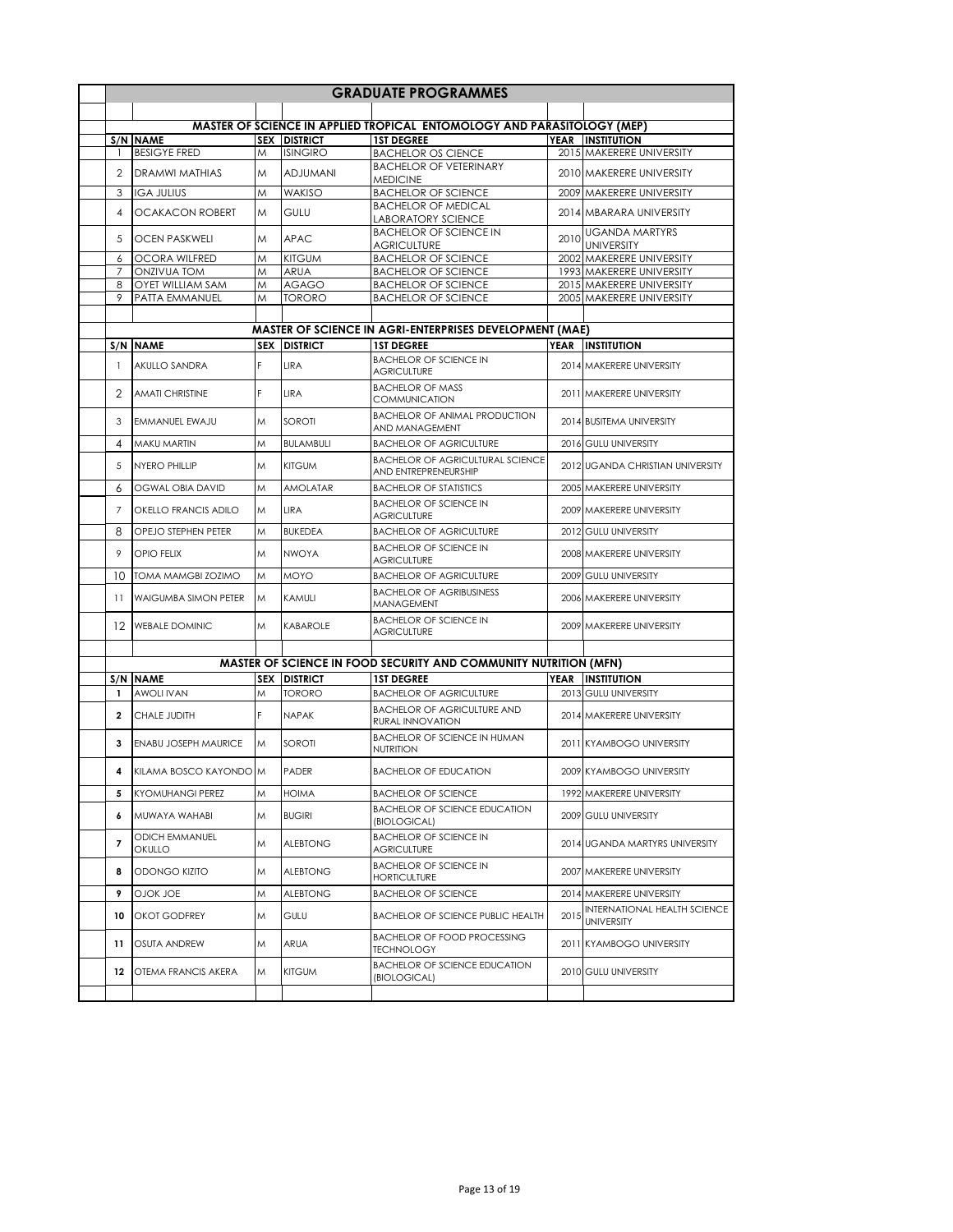|     |                           |            |                 | <b>MASTER OF BUSINESS ADMINISTRATION (MBA)</b>                      |             |                                            |
|-----|---------------------------|------------|-----------------|---------------------------------------------------------------------|-------------|--------------------------------------------|
| S/N | <b>NAME</b>               | <b>SEX</b> | <b>DISTRICT</b> | <b>1ST DEGREE</b>                                                   | <b>YEAR</b> | <b>INSTITUTION</b>                         |
| -1  | <b>ADRIKO MICHAEL</b>     | M          | ARUA            | <b>BACHELOR OF BUSINESS STUDIES</b>                                 |             | 2011 KYAMBOGO UNIVERSITY                   |
| 2   | AKERA DOPHLINE            | M          | GULU            | <b>BACHELOR OF PHILOSOPHY</b>                                       | 2011        | PONTIFICAL URBANIANA<br><b>UNIVERSITY</b>  |
| 3   | AKONGA OGWANG GLORIF      |            | KOLE            | <b>BACHELOR OF LAWS</b>                                             |             | 2014 UGANDA CHRISTINA UNIVESITY            |
| 4   | <b>AKWECH JULIUS</b>      | M          | <b>ALEBTONG</b> | <b>BACHELOR OF PUBLIC ADMINISTRATION</b>                            |             | 2011 GULU UNIVERSITY                       |
| 5   | ALANI WILLY ISAAC         | M          | LIRA            | <b>BACHELOR OF SCIENCE IN</b><br>ACCOUNING AND FINANCE              | 2009        | <b>KYAMBOGO UNIVERSITY</b>                 |
| 6   | ALEPO PAUL MIKE           | M          | LIRA            | <b>BACHELOR OF BUSINESS</b><br>ADMINISTRATION                       |             | 2005 UGANDA CHRISTINA UNIVESITY            |
| 7   | ALERI EMMANUEL            | M          | LIRA            | <b>BACHELOR OF REAL ESTATE BUSINESS</b><br>MANAGEMENT               |             | 2014 MAKERERE UNIVERSITY                   |
| 8   | <b>ANYAMA JUSTINE</b>     | M          | <b>ADJUMANI</b> | <b>BACHELOR OF SCIENCE (COMPUTER</b><br>SCIENCE)                    |             | 2011 GULU UNIVERSITY                       |
| 9   | AUMA SANDRA               |            | LIRA            | <b>BACHELOR OF ARTS EDUCATION</b>                                   | 2009        | <b>GULU UNIVERSITY</b>                     |
| 10  | <b>CANDIKOBO STEPHEN</b>  | M          | ARUA            | <b>BACHELOR OF SCIENCE IN</b><br>ACCOUNTING                         |             | 2007 NDEJJE UNIVERSITY                     |
| 11  | CHANDIGA INNOCENT         | M          | <b>ADJUMANI</b> | <b>BACHELOR OF DEVELOPMENT STUDIES</b>                              |             | 2005 MAKERERE UNIVERSITY                   |
| 12  | <b>DAARI NOAH</b>         | M          | <b>BUSIA</b>    | <b>BACHELOR OF AGRICULTURE</b><br>ENTREPRENEURSHIP AND FARM MGT     |             | 2015 NDEJJE UNIVERSITY                     |
| 13  | <b>EBONG GEOFFREY</b>     | M          | LIRA            | <b>BACHELOR OF SCIENCE IN</b><br><b>AGRICULTURE</b>                 |             | 2007 MAKERERE UNIVERSITY                   |
| 14  | <b>EPUA MARTIN GEORGE</b> | M          | <b>OYAM</b>     | <b>BACHELOR OF BUSINESS</b><br>ADMINISTRATION                       |             | 2013 GULU UNIVERSITY                       |
| 15  | <b>JUKONI YAPHET AII</b>  | M          | <b>MOYO</b>     | <b>BACHELOR OF BUSINESS</b><br>ADMINISTRATION                       |             | 2013 UGANDA MARTYRS UNIVERSITY             |
| 16  | KIDEGA JOHN JOEL          | M          | LAMWO           | <b>BACHELOR OF ARTS EDUCATION</b>                                   |             | 2012 GULU UNIVERSITY                       |
|     | 17 LAMWAKA JOAN           | F          | <b>KITGUM</b>   | <b>BACHELOR OF INFORMATION</b><br><b>TECHNOLOGY</b>                 |             | 2009 MAKERERE UNIVERSITY                   |
| 18  | LANGOYA EMMANUEL          | M          | <b>KITGUM</b>   | <b>BACHELOR OF AGRIBUSINESS</b><br>MANAGEMENT                       |             | 2012 MAKERERE UNIVERSITY                   |
|     | 19 NAKITYO PROSSY         | F          | <b>WAKISO</b>   | <b>BACHELOR OF BUSINESS</b><br>ADMINISTRATION                       |             | 2013 GULU UNIVERSITY                       |
| 20  | NOKRACH COSMAS            | M          | <b>KITGUM</b>   | <b>BACHELOR OF BUSINESS</b><br><b>ADMINISTRATION</b>                |             | 2015 UGANDA CHRISTINA UNIVESITY            |
| 21  | OBIA GEORGE ORURU         | M          | <b>APAC</b>     | <b>BACHELOR OF PUBLIC ADMINISTRATION</b>                            |             | 2009 GULU UNIVERSITY                       |
| 22  | <b>OCENG BRIAN</b>        | M          | GULU            | <b>BACHELOR OF PROCUREMENT AND</b><br>SUPPLIES MANAGEMENT           |             | 2013 GULU UNIVERSITY                       |
| 23  | <b>OCHOLA ALFRED</b>      | M          | <b>KITGUM</b>   | <b>BACHELOR OF ARTS WITH EDUCATION</b>                              |             | 2010 KYAMBOGO UNIVERSITY                   |
| 24  | <b>ODUR MICHAEL</b>       | M          | <b>APAC</b>     | <b>BACHELOR OF ARTS</b>                                             |             | 1994 MAKERERE UNIVERSITY                   |
| 25  | ODUR MOSES ONGOM          | M          | AMOLATAR        | <b>BACHELOR OF DEVELOPMENT STUDIES</b>                              |             | 2011 GULU UNIVERSITY                       |
| 26  | <b>OGO DENNIS</b>         | M          | <b>OYAM</b>     | <b>BACHELOR OF ARTS</b>                                             |             | 2007 MAKERERE UNIVERSITY                   |
| 27  | OJARA MONDAY JOSEPH       | M          | <b>NWOYA</b>    | <b>BACHELOR OF BUSINESS</b><br>ADMINISTRATION                       |             | 2014 GULU UNIVERSITY                       |
| 28  | OKECH JOSEPH              | M          | AGAGO           | <b>BACHELOR OF BUSINESS</b><br>ADMINISTRATION                       |             | 2015 GULU UNIVERSITY                       |
| 29  | <b>OKELLO ANDREW</b>      | M          | GULU            | <b>BACHELOR OF ARTS IN SOCIAL WORK</b><br>AND SOCIAL ADMINISTRATION | 2009        | KAMPALA INTERNATIONAL<br><b>UNIVERSITY</b> |
| 30  | <b>OKELLO ANTHONY</b>     | M          | GULU            | <b>BACHELOR OF BUSINESS</b><br><b>ADMINISTRATION</b>                |             | 2008 GULU UNIVERSITY                       |
| 31  | OKELLO GEOFREY            | M          | AMOLATAR        | BACHELOR OF ARTS WITH EDUCATION                                     |             | 2014 KYAMBOGO UNIVERSITY                   |
|     | 32 OKIDI ROBERT           | M          | PADER           | <b>BACHELOR OF ARTS IN PUBLIC</b><br><b>ADMINISTRATION</b>          | 2011        | KAMPALA INTERNATIONAL<br><b>UNIVERSITY</b> |
| 33  | OKOT JAMES OCHAYA         | M          | AGAGO           | <b>BACHELOR OF AGRICULTURE</b>                                      | 2008        | <b>GULU UNIVERSITY</b>                     |
| 34  | OKOT P. DENIS             | M          | <b>KITGUM</b>   | <b>BACHELOR OF INTERNATIONAL</b><br><b>BUSINESS ADMINISTRATION</b>  | 2009        | KAMPALA INTERNATIONAL<br><b>UNIVERSITY</b> |
| 35  | OKOT SAMUEL OBONYO        | M          | <b>AGAGO</b>    | <b>BACHELOR OF ENVIRONMENTAL</b><br><b>HEALTH SCIENCE</b>           |             | 2010 MAKERERE UNIVERSITY                   |
| 36  | <b>OKULLO DAVID</b>       | M          | <b>KITGUM</b>   | <b>BACHELOR OF ARTS IN SOCIAL AND</b><br>PHILOSOPHICAL STUDIES      |             | 2005 MAKERERE UNIVERSITY                   |
| 37  | OLINGA DAVID JOEL         | M          | OYAM            | <b>BACHELOR OF VOCATONAL STUDIES</b>                                |             | 2005 KYAMBOGO UNIVERSITY                   |
| 38  | OLUKA ROBERT              | M          | KABERAMAIDO     | <b>BACHELOR OF DEVELOPMENT STUDIES</b>                              |             | 2015 NDEJJE UNIVERSITY                     |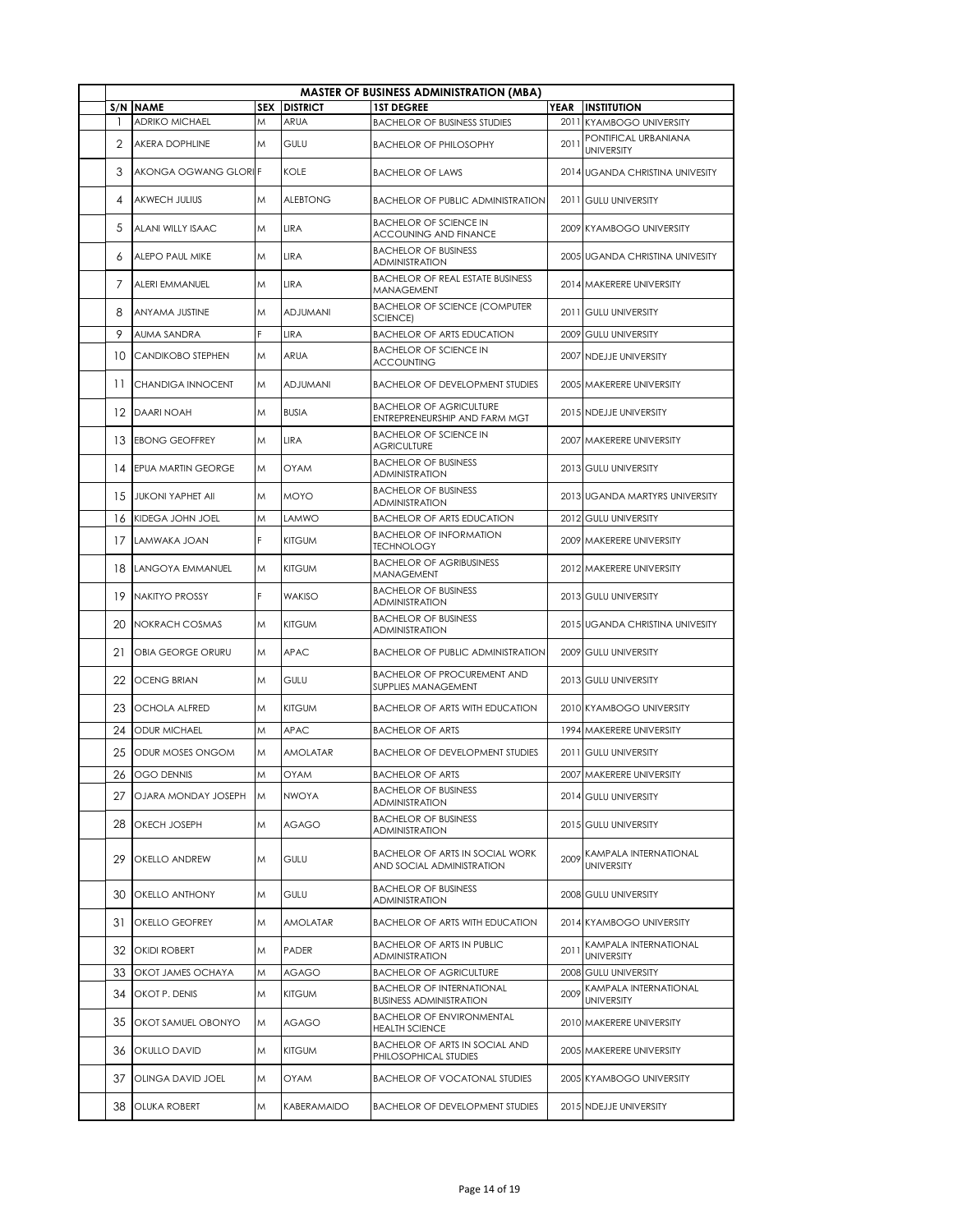| 39             | OMARA ALFRED                  | M  | LIRA                        | <b>BACHELOR OF DEVELOPMENT STUDIES</b>                                   |      | 2011 MAKERERE UNIVERSITY                       |
|----------------|-------------------------------|----|-----------------------------|--------------------------------------------------------------------------|------|------------------------------------------------|
| 40             | ONEN JOHN NORBERT             | Μ  | <b>KITGUM</b>               | <b>BACHELOR OF SCIENCE IN BUILDING</b><br><b>ECONOMICS</b>               |      | 2010 KYAMBOGO UNIVERSITY                       |
| 41             | <b>ONGAYA DANIEL</b>          | Μ  | PADER                       | <b>BACHELOR OF BUSINESS</b><br><b>ADMINISTRATION</b>                     |      | 2014 GULU UNIVERSITY                           |
| 42             | ONGWEC ALLAN                  | Μ  | GULU                        | <b>BACHELOR OF PROCUREMENT AND</b><br>LOGISTICS MANAGEMENT               |      | 2011 KYAMBOGO UNIVERSITY                       |
| 43             | OPAKRWOTH JUDE                | Μ  | <b>KITGUM</b>               | <b>BACHELOR OF BUSINESS EDUCATION</b>                                    |      | 2015 GULU UNIVERSITY                           |
| 44             | OPIO FFIIX                    | Μ  | <b>NWOYA</b>                | <b>BACHELOR OF SCIENCE IN</b><br><b>AGRICULTURE</b>                      |      | 2008 MAKERERE UNIVERSITY                       |
| 45             | <b>OPIRA CHARLES</b>          | M  | <b>AMURU</b>                | <b>BACHELOR OF BUSINESS</b><br><b>ADMINISTRATION</b>                     |      | 2010 GULU UNIVERSITY                           |
| 46             | OTIM CLEMENT ACHILLA          | Μ  | <b>ABIM</b>                 | BACHELOR OF ART IN DEVELOPMENT<br><b>STUDIES</b>                         |      | 2007 NKUMBA UNIVERSITY                         |
| 47             | OTIM JOACHIM PHIRI            | Μ  | GULU                        | <b>BACHELOR OF COMMERCE</b>                                              |      | 2000 UNIVERSITY OF DAR-ES-SALAAM               |
| 48             | OWINY TUKEI MICHAEL           | Μ  | <b>KUMI</b>                 | <b>BACHELOR OF COMMERCE</b>                                              |      | 2004 MAKERERE UNIVERSITY                       |
| 49             | SSAKA TITO                    | M  | WAKISO                      | <b>BACHELOR OF MANAGEMENT SCIENCE</b>                                    |      | 2007 KYAMBOGO UNIVERSITY                       |
|                |                               |    |                             |                                                                          |      |                                                |
|                |                               |    |                             | <b>MASTER OF ARTS IN PUBLIC ADMINISTRATION AND MANAGEMENT (MPA)</b>      |      |                                                |
| -1             | S/N NAME<br><b>ACAN PETRA</b> | F  | <b>SEX DISTRICT</b><br>KOLF | <b>1ST DEGREE</b><br><b>BACHELOR OF EDUCATION</b>                        | YEAR | <b>INSTITUTION</b><br>2012 KYAMBOGO UNIVERSITY |
| $\overline{2}$ | ACHENG JOAN OLWAL             | F. | <b>DOKOLO</b>               | <b>BACHELOR OF DEVELOPMENT STUDIES</b>                                   |      | 2005 MAKERERE UNIVERSITY                       |
| 3              | AJOK LONA ANGULU              | F  | LIRA                        | <b>BACHELOR OF ARTS</b>                                                  |      | 2014 MAKERERE UNIVERSITY                       |
| 4              | <b>AKELLO SUSAN</b>           | F. | GULU                        | <b>BACHELOR OF PUBLIC ADMINISTRATION</b>                                 |      | 2013 GULU UNIVERSITY                           |
| 5              | AKIDI HELLEN GRACE            | F. | <b>AGAGO</b>                | <b>BACHELOR OF MEDICAL EDUCATION</b>                                     |      | 2015 MAKERERE UNIVERSITY                       |
| 6              | AMITO JACINTA                 | F. | AGAGO                       | <b>BACHELOR OF MEDICAL EDUCATION</b>                                     |      | 2015 MAKERERE UNIVERSITY                       |
| $\overline{7}$ | APIYO ACHOLA PATRICIA         | F  | GULU                        | <b>BACHELOR OF PUBLIC ADMINISTRATION</b>                                 |      | 2010 GULU UNIVERSITY                           |
| 8              | ATARO AGNES OLIVER            | F. | <b>KITGUM</b>               | <b>BACHELOR OF ARTS IN SOCIAL</b>                                        |      | 2011 KYAMBOGO UNIVERSITY                       |
| 9              | AUMA PASKA ADONG              | F. | <b>NWOYA</b>                | <b>SCIENCE</b><br><b>BACHELOR OF DEVELOPMENT STUDIES</b>                 |      | 2013 GULU UNIVERSITY                           |
| 10             | AUMA RITAH CONSOLATA          | F  | PADER                       | <b>BACHELOR OF ARTS IN SOCIAL</b>                                        |      | 2008 KYAMBOGO UNIVERSITY                       |
| 11             | <b>ELUK DENIS</b>             | Μ  | <b>APAC</b>                 | <b>SCIENCE</b><br><b>BACHELOR OF DEVELOPMENT STUDIES</b>                 |      | 2013 GULU UNIVERSITY                           |
| 12             |                               | F  |                             |                                                                          |      |                                                |
|                | <b>LAMUNU ALICE OBOTE</b>     |    | LAMWO                       | <b>BACHELOR OF ARTS EDUCATION</b><br><b>BACHELOR OF SOCIAL WORKS AND</b> |      | 2013 GULU UNIVERSITY                           |
| 13             | <b>MURUNGU ABEL</b>           | M  | LIRA                        | <b>SOCIAL ADM</b>                                                        |      | 2010 UGANDA CHRISTIAN UNIVERSITY               |
| 14             | NYAKECHO ESTHER               | F. | <b>TORORO</b>               | <b>BACHELOR OF PUBLIC ADMINISTRATION</b>                                 |      | 2013 GULU UNIVERSITY                           |
| 15             | OCEN GEOFFREY                 | M  | AMOLATAR                    | <b>BACHELOR OF BUSINESS</b><br><b>ADMINISTRATION</b>                     |      | 2013 GULU UNIVERSITY                           |
| 16             | OCITTI DENIS OMOYA            | M  | LAMWO                       | <b>BACHELOR OF DEVELOPMENT STUDIES</b>                                   |      | 2012 GULU UNIVERSITY                           |
| 17             | OCITTI TOM ORYEMA             | M  | <b>NWOYA</b>                | <b>BACHELOR OF DEVELOPMENT STUDIES</b>                                   |      | 2006 GULU UNIVERSITY                           |
| 18             | ODONG GEOFFREY                | M  | <b>GULU</b>                 | <b>BACHELOR OF SOCIAL WORKS AND</b><br>SOCIAL ADM                        |      | 2005 UGANDA CHRISTIAN UNIVERSITY               |
| 19             | OGWAL GEORGE                  | M  | KOLE                        | <b>BACHELOR OF PUBLIC ADMINISTRATION</b>                                 |      | 2014 GULU UNIVERSITY                           |
| 20             | OGWANG THOMAS                 | M  | <b>NEBBI</b>                | <b>BACHELOR OF ADULT AND</b><br>COMMUNITY EDUCATION                      |      | 2004 MAKERERE UNIVERSITY                       |
| 21             | OJARA STEPHEN                 | M  | <b>NWOYA</b>                | <b>BACHELOR OF PUBLIC ADMINISTRATION</b>                                 |      | 2009 GULU UNIVERSITY                           |
| 22             | OJOK WILLIAM                  | M  | <b>GULU</b>                 | <b>BACHELOR OF SOCIAL WORKS AND</b><br>SOCIAL ADM                        |      | 2009 UGANDA CHRISTIAN UNIVERSITY               |
| 23             | OKELLO JOSEPH                 | M  | <b>BUKEDEA</b>              | <b>BACHELOR OF DEVELOPMENT STUDIES</b>                                   |      | 2015 KUMI UNIVERSITY                           |
| 24             | OKUMU DOUGLAS                 | M  | <b>NEBBI</b>                | <b>BACHELOR OF SOCIAL WORKS AND</b><br>SOCIAL ADM                        |      | 2011 KYAMBOGO UNIVERSITY                       |
| 25             | OLOYA JOSEPH BONDON           | M  | <b>LAMWO</b>                | <b>BACHELOR OF SOCIAL WORKS AND</b><br>SOCIAL ADM                        |      | 2014 ALL SAINTS UNIVERSITY, LANGO              |
| 26             | OMAL GEORGE LOUM              | M  | LAMWO                       | <b>BACHELOR OF SOCIAL WORKS AND</b><br>SOCIAL ADM                        |      | 2009 UGANDA CHRISTIAN UNIVERSITY               |
| 27             | OMARA TOM RONALD              | M  | OYAM                        | BACHELOR OF TEACHER EDUCATION                                            |      | 2012 KYAMBOGO UNIVERSITY                       |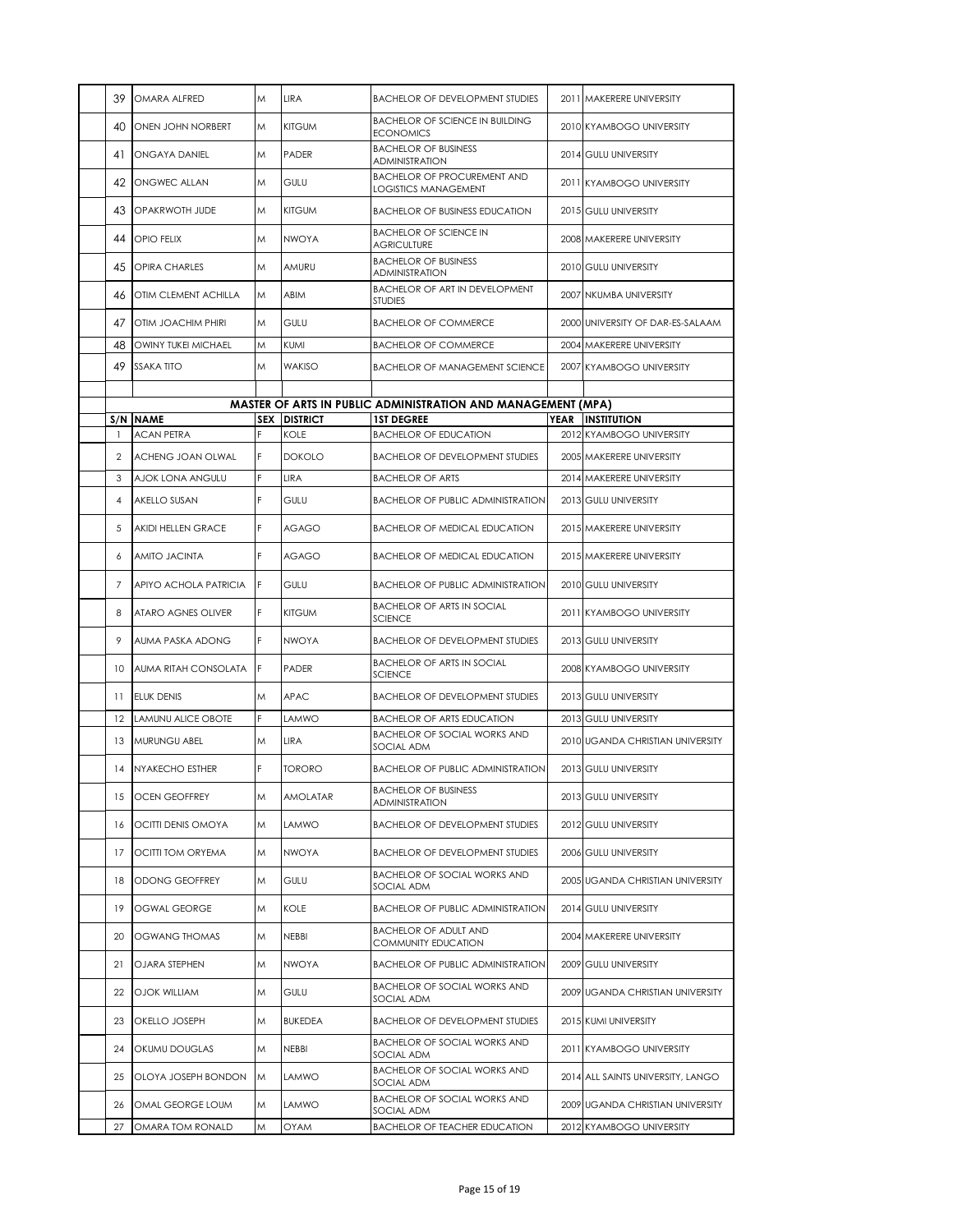| 28             | OMOYA JACOB                   | Μ | <b>KITGUM</b>       | <b>BACHELOR OF DEVELOPMENT STUDIES</b>                                                |             | 2012 GULU UNIVERSITY                       |
|----------------|-------------------------------|---|---------------------|---------------------------------------------------------------------------------------|-------------|--------------------------------------------|
| 29             | ONEKA SAMUEL                  | M | GULU                | <b>BACHELOR OF URBAN PLANNING</b>                                                     |             | 2010 MAKERERE UNIVERSITY                   |
| 30             | <b>OUMA PATRICK</b>           | M | <b>KITGUM</b>       | <b>BACHELOR OF DEVELOPMENT STUDIES</b>                                                |             | 2007 GULU UNIVERSITY                       |
| 31             | <b>OVURU CHRISTOPHER</b>      | M | LIRA                | <b>BACHELOR OF DEVELOPMENT STUDIES</b>                                                |             | 2012 GULU UNIVERSITY                       |
| 32             | <b>OWINY DAVID</b>            | M | <b>AGAGO</b>        | <b>BACHELOR OF PUBLIC ADMINISTRATION</b>                                              |             | 2015 GULU UNIVERSITY                       |
| 33             | <b>OYET PATRICK PAUL</b>      | Μ | LIRA                | <b>BACHELOR OF GUIDANCE AND</b><br>COUNSELLING                                        |             | 2009 KYAMBOGO UNIVERSITY                   |
| 34             | <b>PADDE MORIS</b>            | M | <b>TORORO</b>       | <b>BACHELOR OF DEVELOPMENT STUDIES</b>                                                |             | 2009 GULU UNIVERSITY                       |
| 35             | SAMUEL ODORA                  | M | GULU                | <b>BACHELOR OF DEVELOPMENT STUDIES</b>                                                |             | 2014 GULU UNIVERSITY                       |
|                |                               |   |                     |                                                                                       |             |                                            |
|                |                               |   |                     | POSTGRADUATE DIPLOMA IN PROJECT PLANNING AND MANAGEMENT (PGP)                         |             |                                            |
|                | S/N NAME                      |   | <b>SEX DISTRICT</b> | <b>1ST DEGREE</b>                                                                     | <b>YEAR</b> | <b>INSTITUTION</b>                         |
| 1              | AINOMUGISHA YALERIAN          | M | MBARARA             | <b>BACHELOR OF AGRICULTURAL</b><br>MECHANIZATION AND IRRIGATION<br><b>ENGINEERING</b> |             | 2011 BUSITEMA UNIVERSITY                   |
| 2              | AUMA RITAH CONSOLATA          | F | PADER               | <b>BACHELOR OF ARTS IN SOCIAL</b><br><b>SCIENCE</b>                                   |             | 2008 KYAMBOGO UNIVERSITY                   |
| 3              | ALWAN RICHARD                 | Μ | <b>NWOYA</b>        | <b>BACHELOR OF SOCIAL WORK AND</b><br>SOCIAL ADMINISTRATION                           |             | 2012 NDEJJE UNIVERSITY                     |
| $\overline{4}$ | <b>DICHIRU SAFIA</b>          | F | YUMBE               | <b>BACHELOR OF ADULT AND</b><br>COMMUNITY EDUCATION                                   |             | 2010 MAKERERE UNIVERSITY                   |
| 5              | OKOT MAXWEL                   | Μ | GULU                | <b>BACHELOR OF PUBLIC ADMINISTRATION</b>                                              |             | 2012 GULU UNIVERSITY                       |
| 6              | <b>OPIO MOSES</b>             | M | APAC                | <b>BACHELOR OF ARTS</b>                                                               |             | 2006 MAKERERE UNIVERSITY                   |
| 7              | <b>KIRABO GRACE</b>           | F | <b>ISINGIRO</b>     | <b>BACHELOR OF ENVIRONMENTAL</b><br>SCIENCE, TECHNOLOGY AND<br>MANAGEMENT             |             | 2012 KYAMBOGO UNIVERSITY                   |
| 8              | AKULLU HARRIET                | F | <b>OTUKE</b>        | <b>BACHELOR OF SOCIAL WORK AND</b><br>COMMUNITY DEVELOPMENT                           |             | 2012 KYAMBOGO UNIVERSITY                   |
| 9              | OKECHA DAVID                  | M | GULU                | <b>BACHELOR OF PUBLIC ADMINISTRATION</b>                                              |             | 2015 GULU UNIVERSITY                       |
| 10             | <b>KIA ESTHER</b>             | M | <b>DOKOLO</b>       | <b>BACHELOR OF DEVELOPMENT STUDIES</b>                                                | 2014        | KAMPALA INTERNATIONAL<br><b>UNIVERSITY</b> |
| 11             | <b>LAKER SARAH</b>            | F | GULU                | <b>BACHELOR OF GUIDANCE AND</b><br>SOUNSELING                                         |             | 2011 NDEJJE UNIVERSITY                     |
|                | 12 BAMWENDA CHARLES           | M | KABAROLE            | <b>BACHELOR OF ENGINEERING IN CIVIL</b><br>AND BUILDING ENGINEERING                   |             | 2015 KYAMBOGO UNIVERSITY                   |
| 13             | OGWANG FRANK INNOCEN M        |   | <b>APAC</b>         | <b>BACHELOR OF ARTS</b>                                                               |             | 2005 MAKERERE UNIVERSITY                   |
| 14             | <b>BONGONYINGE ABDALLAH M</b> |   | <b>DOKOLO</b>       | <b>BACHELOR OF ENGINEERING IN CIVIL</b><br>AND BUILDING ENGINEERING                   |             | 2014 KYAMBOGO UNIVERSITY                   |
| 15             | <b>ABER AGNESS</b>            |   | GULU                | <b>BACHELOR OF DEVELOPMENT STUDIES</b>                                                |             | 2012 MUTESA I ROYAL UNIVERSITY             |
| 16             | <b>OGWAL MOSES</b>            | M | KOLE                | <b>BACHELOR OF AGRICULTURE</b>                                                        | 2009        | <b>GULU UNIVERSITY</b>                     |
| 17             | AKELLO MANUELA                | F | LIRA                | <b>BACHELOR OF DEVELOPMENT STUDIES</b>                                                |             | 2011 UGANDA CHRISTIAN UNIVERSITY           |
| 18             | ONEKA INNOCENT                | Μ | GULU                | <b>BACHELOR OF BUBLIC ADMINISTRATION</b>                                              |             | 2010 GULU UNIVERSITY                       |
| 19             | OJOK DANIEL UMARIAH           | Μ | GULU                | <b>BACHELOR OF BUSINESS</b><br>ADMINISTRATION<br><b>BACHELOR OF SOCIAL WORK AND</b>   |             | 2011 MAKERERE UNIVERSITY                   |
| 20             | OKELLO KENEDY                 | Μ | NWOYA               | SOCIAL ADMINISTRATION                                                                 |             | 2011 KYAMBOGO UNIVERSITY                   |
| 21             | <b>OKITE JASPER</b>           | Μ | LIRA                | <b>BACHELOR OF SCIENCE IN</b><br>AGRICULTURE                                          |             | 2006 MAKERERE UNIVERSITY                   |
| 22             | <b>ACAN BRENDA</b>            | Μ | GULU                | <b>BACHELOR OF ARTS IN SOCIAL</b><br><b>SCIENCE</b>                                   |             | 2014 KYAMBOGO UNIVERSITY                   |
| 23             | OKETAYOT JULIUS PETER         | Μ | GULU                | <b>BACHELOR OF DEVELOPMENT STUDIES</b>                                                |             | 2006 UGANDA CHRISTIAN UNIVERSITY           |
| 24             | ODONG DOUGLAS                 | Μ | OMORO               | <b>BACHELOR OF BUSINESS</b><br>ADMINISTRATION                                         |             | 2012 BUGEMA UNIVERSITY                     |
| 25             | AYERO PROSCOVIA               | F | GULU                | <b>BACHELOR OF INFORMATION AND</b><br>COMMUNICATION TECHNOLOGY                        |             | 2012 MAKERERE UNIVERSITY                   |
| 26             | <b>LATIGI IRENE</b>           | F | GULU                | <b>BACHELOR OF DEVELOPMENT STUDIES</b>                                                |             | 2014 GULU UNIVERSITY                       |
| 27             | AKELLO ALICE OKUMU            |   | GULU                | <b>BACHELOR OF ARTS</b>                                                               |             | 2013 MAKERERE UNIVERSITY                   |
| 28             | ODOKONYERO PIUS               | Μ | GULU                | <b>BACHELOR OF ARTS EDUCATION</b>                                                     |             | 2014 GULU UNIVERSITY                       |
| 29             | OKOT PATRICK ALEXANDER M      |   | GULU                | <b>BACHELOR OF DEVELOPMENT STUDIES</b>                                                |             | 2009 GULU UNIVERSITY                       |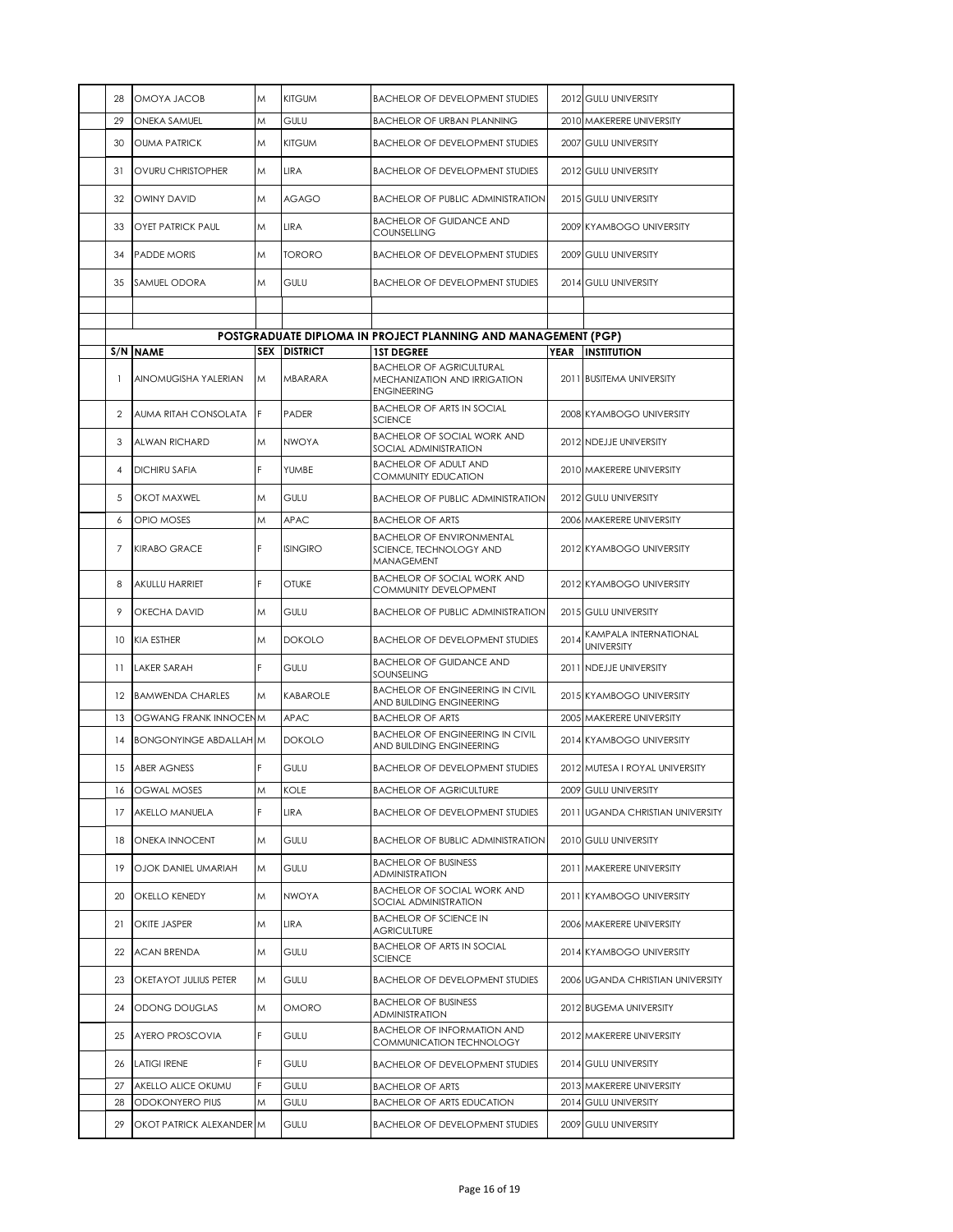| 30 | ANYAMA SINDAN TIMOTHY M            |    | ADJUMANI        | <b>BACHELOR OF INFORMATION AND</b><br>COMMUNICATION TECHNOLOGY |      | 2012 GULU UNIVERSITY                      |
|----|------------------------------------|----|-----------------|----------------------------------------------------------------|------|-------------------------------------------|
| 31 | <b>AKULLU PATRICIA</b>             | F. | KOLE            | <b>BACHELOR OF DEVELOPMENT STUDIES</b>                         |      | 2015 GULU UNIVERSITY                      |
| 32 | <b>ARIONG FRANCIS</b>              | M  | <b>BUKEDEA</b>  | <b>BACHELOR OF SCIENCE IN CIVIL</b><br><b>ENGINEERING</b>      |      | 2011 MAKERERE UNIVERSITY                  |
| 33 | RUBANGAKENE RONALD                 | M  | <b>KITGUM</b>   | <b>BACHELOR OF INFORMATION AND</b><br>COMMUNICATION TECHNOLOGY |      | 2013 GULU UNIVERSITY                      |
| 34 | KIDEGA BENSON LUGAI                | Μ  | LAMWO           | <b>BACHELOR OF PUBLIC ADMINISTRATION</b>                       |      | 2015 GULU UNIVERSITY                      |
| 35 | <b>OGWOK RAYMOND</b>               | M  | <b>OTUKE</b>    | <b>BACHELOR OF BUSINESS</b><br><b>ADMINISTRATION</b>           |      | 2004 NKUMBA UNIVERSITY                    |
| 36 | OLING BOB                          | Μ  | GULU            | <b>BACHELOR OF ARTS EDUCATION</b>                              |      | 2014 GULU UNIVERSITY                      |
| 37 | <b>EZATI JOHN</b>                  | M  | ARUA            | <b>BACHELOR OF PUBLIC ADMINISTRATION</b>                       |      | 2015 GULU UNIVERSITY                      |
| 38 | OTIKA PATRICK                      | M  | GULU            | <b>BACHELOR OF PUBLIC ADMINISTRATION</b>                       |      | 2015 GULU UNIVERSITY                      |
| 39 | OKOT RAYMOND                       | M  | GULU            | <b>BACHELOR OF INFORMATION AND</b><br>COMMUNICATION TECHNOLOGY |      | 2013 GULU UNIVERSITY                      |
| 40 | AGOA GLORIA HALLELUJAHF            |    | <b>ALEBTONG</b> | <b>BACHELOR OF BUSINESS EDUCATION</b>                          |      | 2015 GULU UNIVERSITY                      |
| 41 | <b>ESANYU JULIUS</b>               | Μ  | KABERAMAIDO     | <b>BACHELOR OF AGRICULTURE</b>                                 |      | 2010 GULU UNIVERSITY                      |
| 42 | <b>OLAO RONNY</b>                  | M  | LIRA            | <b>BACHELOR OF DEVELOPMENT STUDIES</b>                         |      | 2008 GULU UNIVERSITY                      |
| 43 | OKELLO SIMON                       | M  | GULU            | <b>BACHELOR OF BUSINESS</b><br><b>ADMINISTRATION</b>           |      | 2012 GULU UNIVERSITY                      |
| 44 | ATENG MILLY                        | F. | APAC            | <b>BACHELOR OF DEVELOPMENT STUDIES</b>                         |      | 2010 GULU UNIVERSITY                      |
| 45 | APIO SUSAN                         | F. | APAC            | <b>BACHELOR OF PUBLIC ADMINISTRATION</b>                       |      | 2009 GULU UNIVERSITY                      |
| 46 | OJOK PATRICK                       | M  | GULU            | <b>BACHELOR OF DEVELOPMENT STUDIES</b>                         |      | 2012 GULU UNIVERSITY                      |
| 47 | OKEJO MOSES                        | M  | APAC            | <b>BACHELOR OF PUBLIC ADMINISTRATION</b>                       |      | 2013 GULU UNIVERSITY                      |
| 48 | OTII KENNETH                       | M  | <b>KITGUM</b>   | <b>BACHELOR OF SCIENCE IN CIVIL</b><br><b>ENGINEERING</b>      |      | 2014 MAKERERE UNIVERSITY                  |
| 49 | <b>OBOTE JIMMY</b>                 | M  | <b>DOKOLO</b>   | <b>BACHELOR OF DEVELOPMENT STUDIES</b>                         |      | 2011 GULU UNIVERSITY                      |
| 50 | <b>OYELLA BEATRICE JEENI</b>       | F. | <b>KITGUM</b>   | <b>BACHELOR OF DEVELOPMENT STUDIES</b>                         |      | 2015 GULU UNIVERSITY                      |
| 51 | <b>WANICAN FORTUNATE</b>           | F. | <b>NEBBI</b>    | <b>BACHELOR OF DEVELOPMENT STUDIES</b>                         |      | 2011 GULU UNIVERSITY                      |
| 52 | <b>OCORA STEPHEN</b>               | M  | GULU            | <b>BACHELOR OF PUBLIC ADMINISTRATION</b>                       |      | 2012 GULU UNIVERSITY                      |
| 53 | ACIRO HARRIET PALMA                | F. | GULU            | <b>BACHELOR OF DEVELOPMENT STUDIES</b>                         |      | 2015 GULU UNIVERSITY                      |
| 54 | OLUBA DENIS DELACO                 | M  | GULU            | <b>BACHELOR OF PUBLIC ADMINISTRATION</b>                       |      | 2010 GULU UNIVERSITY                      |
| 55 | NYERO AUGUSTINE CEASAR M           |    | LAMWO           | <b>BACHELOR OF ARTS EDUCATION</b>                              |      | 2014 GULU UNIVERSITY                      |
| 56 | OKELLO PATRICK BIDANDE M           |    | <b>AGAGO</b>    | <b>BACHELOR OF PUBLIC ADMINISTRATION</b>                       |      | 2011 GULU UNIVERSITY                      |
| 57 | <b>AKENA ROBERT</b>                | M  | GULU            | <b>BACHELOR OF DEVELOPMENT STUDIES</b>                         |      | 2012 MBARARA UNIVERSITY                   |
| 58 | OPOBO FREDRICK                     | Μ  | GULU            | <b>BACHELOR OF ARTS EDUCATION</b>                              |      | 2012 GULU UNIVERSITY                      |
| 59 | KENNY PIDO STEPHEN<br><b>CHRIS</b> | M  | GULU            | <b>BACHELOR OF DEVELOPMENT STUDIES</b>                         |      | 2015 GULU UNIVERSITY                      |
| 60 | OKELLO TOM                         | Μ  | APAC            | <b>BACHELOR OF ARTS</b>                                        |      | 1995 MAKERERE UNIVERSITY                  |
| 61 | <b>ACORA NANCY</b>                 | F. | LAMWO           | <b>BACHELOR OF BUSINESS</b><br>ADMINISTRATION                  |      | 2012 GULU UNIVERSITY                      |
| 62 | OKUTA MICHAEL                      | M  | APAC            | <b>BACHELOR OF EDUCATION</b>                                   |      | 1998 MAKERERE UNIVERSITY                  |
| 63 | OOLA GEOFFREY MAXWELL M            |    | GULU            | <b>BACHELOR OF SCIENCE IN</b><br><b>AGRICULTURE</b>            |      | 2015 UGANDA MARTYRS UNIVERSITY            |
| 64 | NYEKO MARK OMONY                   | M  | GULU            | <b>BACHELOR OF SCIENCE IN ORGANIC</b><br><b>AGRICULTURE</b>    |      | 2015 UGANDA MARTYRS UNIVERSITY            |
| 65 | ABILA SAMEYUL                      | M  | LIRA            | <b>BACHELOR OF SCIENCE IN</b><br><b>AGRICULTURE</b>            |      | 2012 UGANDA MARTYRS UNIVERSITY            |
| 66 | OBWOYA DENIS                       | M  | KITGUM          | <b>BACHELOR OF PHILOSOPHY</b>                                  | 2014 | PONTIFICAL URBANIANA<br><b>UNIVERSITY</b> |
| 67 | ODONG SONIC MUNO                   | M  | GULU            | BACHELOR OF MEDICINE AND<br><b>BACHELOR OF SURGERY</b>         |      | 2010 MBARARA UNIVERSITY                   |
|    |                                    |    |                 |                                                                |      |                                           |
|    |                                    |    |                 |                                                                |      |                                           |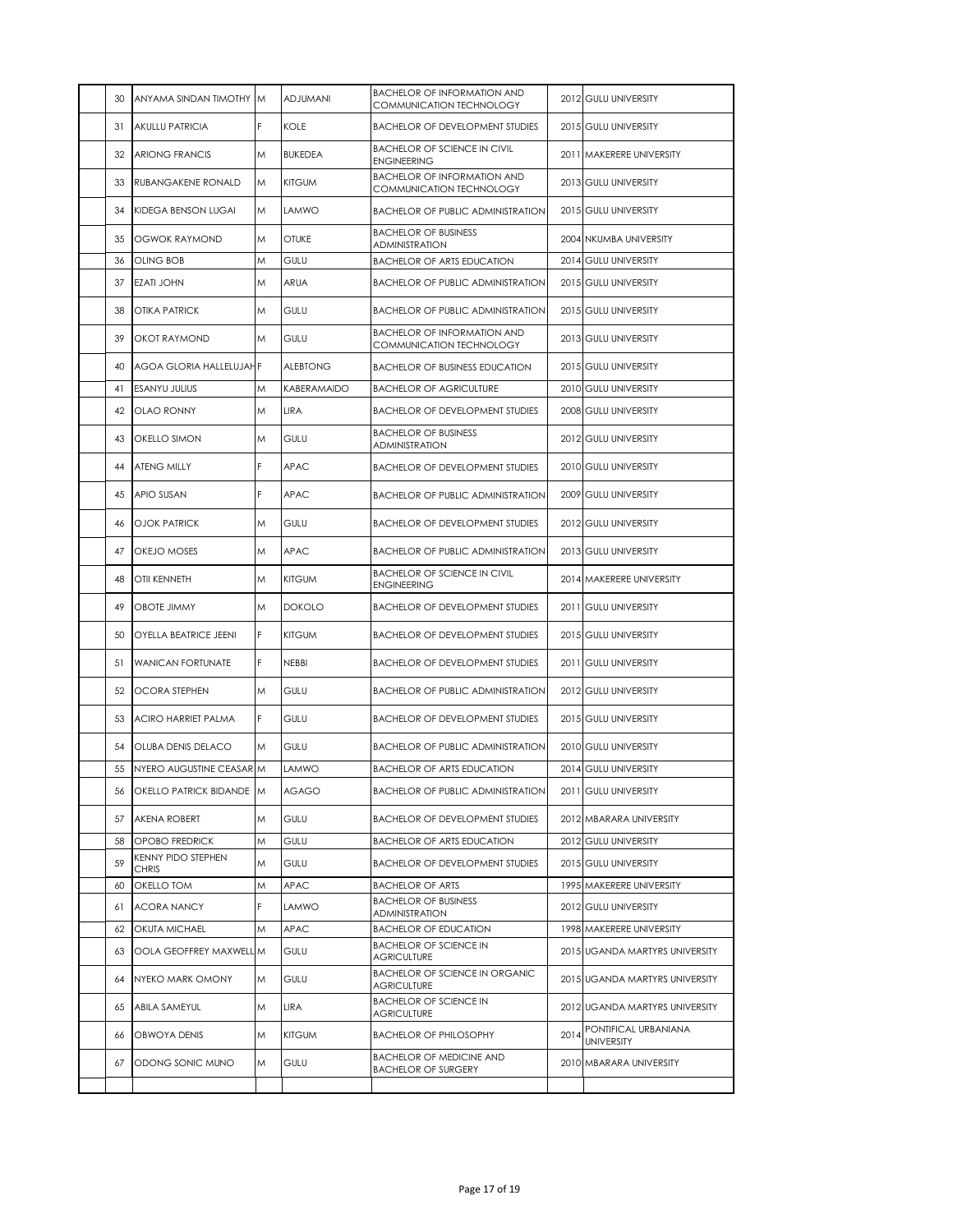|                |                              |   |                     | POSTGRADUATE DIPLOMA IN FINANCIAL MANAGEMENT (PGF)                    |             |                                            |
|----------------|------------------------------|---|---------------------|-----------------------------------------------------------------------|-------------|--------------------------------------------|
|                | <b>S/N NAME</b>              |   | <b>SEX DISTRICT</b> | <b>1ST DEGREE</b>                                                     |             | YEAR INSTITUTION                           |
|                | <b>ACAYO SHARON</b>          | F | GULU                | <b>BACHELOR OF SCIENCE (BUSINESS</b><br>ECONOMICS)                    |             | 63.3% UGANDA MARTYRS UNIVERSITY            |
| 2              | <b>ACIPA PRISCA</b>          | F | AMOLATAR            | <b>BACHELOR OF BUSINESS</b><br><b>ADMINISTRATION</b>                  |             | 68.7% UGANDA MARTYRS UNIVERSITY            |
| 3              | <b>ADYERO SARAH</b>          | F | GULU                | <b>BACHELOR OF BUSINESS</b><br><b>ADMINISTRATION</b>                  |             | 2.89 GULU UNIVERSITY                       |
| $\overline{4}$ | <b>AKENA PHILIP TOVEY</b>    | M | GULU                | <b>BACHELOR OF COMMERCE</b>                                           |             | 3.05 MAKERERE UNIVERSITY                   |
| 5              | <b>ALYENYO PATRICK</b>       | M | <b>DOKOLO</b>       | <b>BACHELOR OF BUSINESS</b><br>ADMINISTRATION                         |             | 3.15 GULU UNIVERSITY                       |
| 6              | AMENY SAM                    | M | LIRA                | <b>BACHELOR OF BUSINESS STUDIES WITH</b><br><b>EDUCATION</b>          |             | 3.95 KYAMBOGO UNIVERSITY                   |
| 7              | AUMA ANNET VIVIAN            | F | AMOLATAR            | <b>BACHELOR OF BUSINESS</b><br>ADMINISTRATION                         |             | 3.29 GULU UNIVERSITY                       |
| 8              | <b>EBONG CHARLES DAVID</b>   | M | APAC                | <b>BACHELOR OF EDUCATION (BUSINESS)</b><br>STUDIES)                   |             | 3.04 MAKERERE UNIVERSITY                   |
| 9              | EDIGU EMMANUEL ESIRU         | M | AMURIA              | <b>BACHELOR OF ECONOMICS AND</b><br><b>STATISTICS</b>                 |             | 3.94 KYAMBOGO UNIVERSITY                   |
| 10             | <b>FAUMBE JAMIRA</b>         | F | <b>NEBBI</b>        | <b>BACHELOR OF BUSINESS</b><br>ADMINISTRATION                         |             | 3.11 MAKERERE UNIVERSITY                   |
| 11             | <b>JAKWEYO EMMY</b>          | Μ | <b>NEBBI</b>        | <b>BACHELOR OF COMMERCE</b>                                           |             | 2.72 MAKERERE UNIVERSITY                   |
| 12             | KADUGU POWEL ALEX            | M | LAMWO               | <b>BACHELOR OF COMMERCE</b>                                           |             | 2.83 MAKERERE UNIVERSITY                   |
| 13             | KIBWOLA OCITTI C.            | M | GULU                | <b>BACHELOR OF BUSINESS</b><br><b>ADMINISTRATION</b>                  |             | 3.30 GULU UNIVERSITY                       |
| 14             | <b>KOMAKECH PATRICK</b>      | M | <b>KITGUM</b>       | <b>BACHELOR OF COMMERCE</b>                                           |             | 3.50 MAKERERE UNIVERSITY                   |
| 15             | <b>KOTICI LONA</b>           | F | <b>MOYO</b>         | <b>BACHELOR OF BUSINESS</b><br><b>ADMINISTRATION</b>                  |             | 2.99 UGANDA MARTYRS UNIVERSITY             |
| 16             | MUGISA GERALD                | M | <b>BULIISA</b>      | <b>BACHELOR OF ARTS IN ECONOMICS</b>                                  |             | 4.07 KYAMBOGO UNIVERSITY                   |
| 17             | <b>NYANA PROSSY</b>          | F | <b>GULU</b>         | <b>BACHELOR OF BUSINESS</b><br><b>ADMINISTRATION</b>                  |             | 2.66 GULU UNIVERSITY                       |
| 18             | <b>OBALOKER ALFRED</b>       | M | LAMWO               | <b>BACHELOR OF COMMERCE</b>                                           |             | 2.93 MAKERERE UNIVERSITY                   |
| 19             | ODONG JOHN BOSCO             | M | ABIM                | <b>BACHELOR OF BUSINESS</b><br>ADMINISTRATION                         |             | 3.65 GULU UNIVERSITY                       |
| 20             | <b>OGANG PATRICK</b>         | M | OYAM                | <b>BACHELOR OF BUSINESS</b><br><b>ADMINISTRATION</b>                  |             | 4.16 ALL SAINTS UNIVERSITY, LANGO          |
| 21             | <b>OGANGI PAUL</b>           | M | <b>APAC</b>         | <b>BACHELOR OF SCIENCE ECONOMICS</b>                                  |             | 3.46 GULU UNIVERSITY                       |
| 22             | <b>OKELLO ROBERT</b>         | M | GULU                | <b>BACHELOR OF BUSINESS</b><br><b>ADMINISTRATION</b>                  |             | 3.30 GULU UNIVERSITY                       |
| 23             | <b>OKENE JAMES</b>           | M | <b>ALEBTONG</b>     | <b>BACHELOR OF COMMERCE</b>                                           |             | 2.84 MAKERERE UNIVERSITY                   |
| 24             | <b>OKIDI CHARLES KILAMA</b>  | M | <b>AGAGO</b>        | <b>BACHELOR OF BUSINESS</b><br>ADMINISTRATION                         |             | 3.97 GULU UNIVERSITY                       |
| 25             | <b>OKOT FRED</b>             | M | <b>KITGUM</b>       | <b>BACHELOR OF BUSINESS</b><br><b>ADMINISTRATION</b>                  |             | 2.83 GULU UNIVERSITY                       |
| 26             | <b>OLUM LAMET</b>            | Μ | <b>NEBBI</b>        | <b>BACHELOR OF COMMERCE</b>                                           |             | 3.20 MAKERERE UNIVERSITY                   |
| 27             | ONENCAN BONIFACE             | M | <b>KITGUM</b>       | <b>BACHELOR OF BUSINESS</b><br>ADMINISTRATION                         | 3.18        | KAMPALA INTERNATIONAL<br><b>UNIVERSITY</b> |
| 28             | OOLA JAMES ONINSCOR          | M | LAMWO               | <b>BACHELOR OF BUSINESS</b><br><b>ADMINISTRATION</b>                  |             | 3.76 GULU UNIVERSITY                       |
| 29             | OPWONYA KENNETH              | M | LAMWO               | <b>BACHELOR OF BUSINESS</b><br>ADMINISTRATION                         |             | 3.93 NKUMBA UNIVERSITY                     |
| 30             | OTIKA GEORGE IVAN<br>DEMELLO | M | <b>KITGUM</b>       | <b>BACHELOR OF BUSINESS</b><br>ADMINISTRATION                         |             | 3.71 GULU UNIVERSITY                       |
| 31             | <b><i>OYAT JIMMY</i></b>     | M | PADER               | <b>BACHELOR OF BUSINESS</b><br>ADMINISTRATION                         |             | 2.73 GULU UNIVERSITY                       |
| 32             | <b>OYET RICHARD</b>          | M | <b>KITGUM</b>       | <b>BACHELOR OF BUSINESS</b><br>ADMINISTRATION                         |             | 3.32 GULU UNIVERSITY                       |
| 33             | PACO OTO LAWRENCE            | M | <b>GULU</b>         | <b>BACHELOR OF BUSINESS</b><br>ADMINISTRATION                         |             | 2.98 GULU UNIVERSITY                       |
|                |                              |   |                     | POSTGRADUATE DIPLOMA IN PROCURMENT AND SUPPLY CHAINS MANAGEMENT (PGS) |             |                                            |
| S/N            | <b>NAME</b>                  |   | <b>SEX DISTRICT</b> | <b>1ST DEGREE</b>                                                     | <b>YEAR</b> | <b>INSTITUTION</b>                         |
| $\mathbf{1}$   | <b>ACHENG CHRISTINE</b>      | F | ABIM                | <b>BACHELOR OF INFORMATION AND</b><br>COMMUNICATION TECHNOLOGY        |             | 2014 GULU UNIVERSITY                       |
| 2              | AKELLO CAROLINE              | F | AGAGO               | <b>BACHELOR OF PUBLIC ADMINISTRATION</b>                              |             | 2012 GULU UNIVERSITY                       |
| 3              | AKELLO JOSKA                 | F | GULU                | <b>BACHELOR OF BUSINESS EDUCATION</b>                                 |             | 2014 GULU UNIVERSITY                       |
| 4              | AMITO NANCY                  | F | GULU                | <b>BACHELOR OF DEVELOPMNT STUDIES</b>                                 |             | 2012 GULU UNIVERSITY                       |
| 5              | KOLO EDWARD MAX              | M | GULU                | <b>BACHELOR OF BUSINESS</b><br><b>ADMINISTRATION</b>                  |             | 2014 GULU UNIVERSITY                       |
| 6              | <b>LAKER GLADYS LATIGO</b>   | F | GULU                | <b>BACHELOR OF ARTS EDUCATION</b>                                     |             | 2014 GULU UNIVERSITY                       |